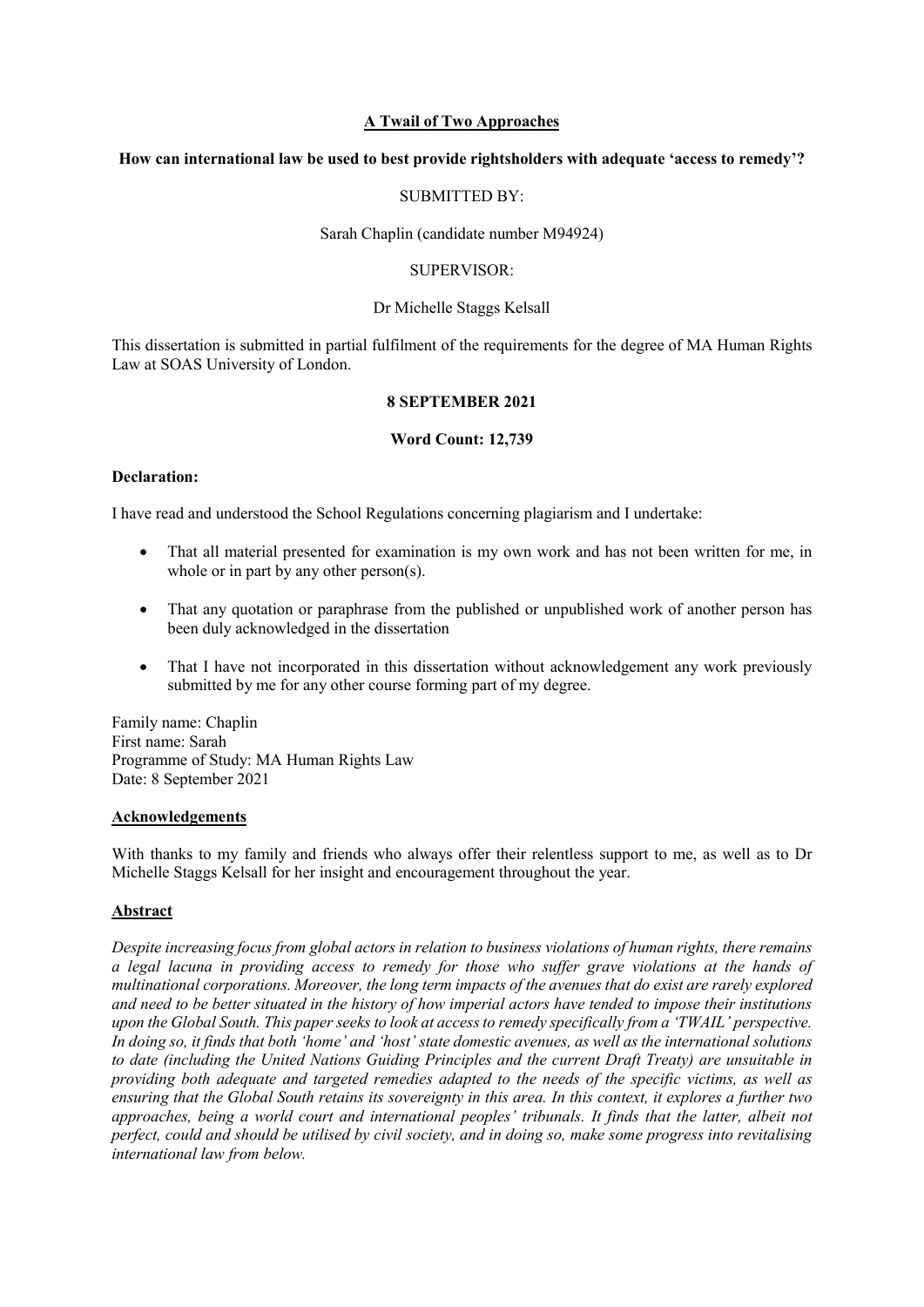# **TABLE OF CONTENTS**

| CHAPTER 2: MULTINATIONAL COMPANIES AND HUMAN RIGHTS ABUSES  4              |
|----------------------------------------------------------------------------|
| CHAPTER 3: EXPLOITING THE CORPORATE STRUCTURE: HOME AND HOST               |
|                                                                            |
|                                                                            |
|                                                                            |
|                                                                            |
| CHAPTER 4: INTERNATIONAL LAW'S PROGRESS TO DATE  17                        |
|                                                                            |
| 4.2 The History of International Regulations: The Draft Binding Treaty  19 |
|                                                                            |
|                                                                            |
|                                                                            |
|                                                                            |
|                                                                            |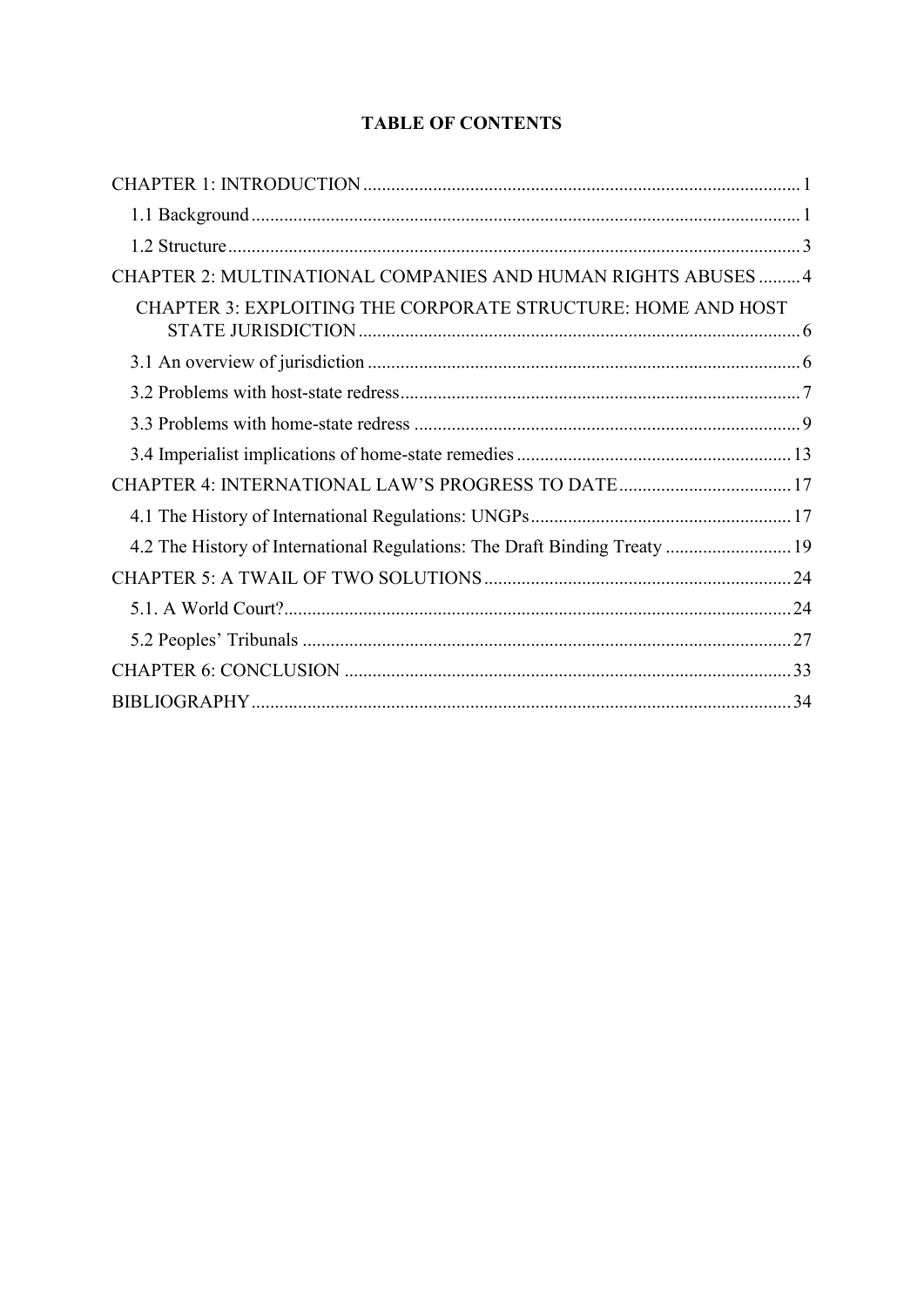### <span id="page-2-0"></span>**CHAPTER 1: INTRODUCTION**

*"Corporate law…does not speak the language of human rights.*"[1](#page-2-2)

### <span id="page-2-1"></span>**1.1 Background**

It is of no doubt that multinational corporations ("**MNCs**") are globally important actors, creating potentially enormous economic and social benefits to their employees and customers. However, their operations can simultaneously cause lasting harm to individuals, communities and the planet itself, with allegations of human rights violations being made across a plethora of MNCs, including those producing the coffee we drink,<sup>[2](#page-2-3)</sup> the clothes we wear<sup>[3](#page-2-4)</sup> and our internet search histories.<sup>[4](#page-2-5)</sup> The complaints themselves range from MNCs being implicated in creating, facilitating or tolerating situations of "*land acquisition that fail to respect the land rights of traditional and indigenous communities; the industrial use of powerful chemicals impacting on the environment; forced labour…polluting of rivers; tolerance of poor safety standards and working conditions; and accounts of collaboration with State military and paramilitary groups against a backdrop of widespread violence against human rights defenders*."[5](#page-2-6)

There have been numerous attempts over the preceding decades to regulate business conduct at the international level, as will be detailed further herein. The most successful is the United Nations Guiding Principles ("**UNGPs**"), a soft law instrument devised by John Ruggie and endorsed by the Human Rights Council ("HRC") in 2011.<sup>[6](#page-2-7)</sup> The UNGPs rest on a three pillar

<span id="page-2-2"></span><sup>&</sup>lt;sup>1</sup> Lucien Dhooge, "Due Diligence as a Defense to Corporate Liability Pursuant to the Alien Tort Statute" (2008) 22 Emory Int'l L Rev 455, 473.

<span id="page-2-3"></span><sup>&</sup>lt;sup>2</sup> Deborah James, "As the Global Coffee Crisis Worsens, a Human Rights Organization Launches a Grassrootscampaign Demanding That Folgers Start Offering Fair Trade Coffee" *Democracy Now* (24 December 2001) https://www.democracynow.org/2001/12/24/as the global coffee crisis worsens accessed 25 May 2021.

<span id="page-2-4"></span><sup>3</sup> Kathy Marks, "Exposed: The Reality Behind London's 'Ethical' Olympics" *The Independent* (16 April 2012) [http://www.independent.co.uk/news/world/asia/exposed-the-reality-behind-londonsethical](http://www.independent.co.uk/news/world/asia/exposed-the-reality-behind-londonsethical-olympics-7644013.html)[olympics-7644013.html](http://www.independent.co.uk/news/world/asia/exposed-the-reality-behind-londonsethical-olympics-7644013.html) accessed 25 May 2021.

<span id="page-2-5"></span><sup>4</sup> Amy Schatz, "Web Firms Under Fire to Protect Human Rights" *Wall Street Journal* (2 March 2010), <http://online.wsj.com/article/SB10001424052748704548604575097603307733826.html> accessed 25 May 2021.

<span id="page-2-6"></span><sup>5</sup> Daniel Blackburn *Removing Barriers to Justice How a Treaty on Business and Human Rights Could Improve Access to Remedy for Victims* (Stichting Onderzoek Multinationale Ondernemingen, 2017) [<https://media.business-](https://media.business-humanrights.org/media/documents/files/documents/Removing_barriers_web.pdf)

[humanrights.org/media/documents/files/documents/Removing\\_barriers\\_web.pdf>](https://media.business-humanrights.org/media/documents/files/documents/Removing_barriers_web.pdf) accessed 25 May 2021, 7.

<span id="page-2-7"></span><sup>6</sup> UN Human Rights Council, *Report of the Special Representative of the Secretary-General on the Issue of Human Rights and Transnational Corporations and Other Business Enterprises, John Ruggie* UN doc A/HRC/17/31 (21 March 2011) ("**UNGPs**").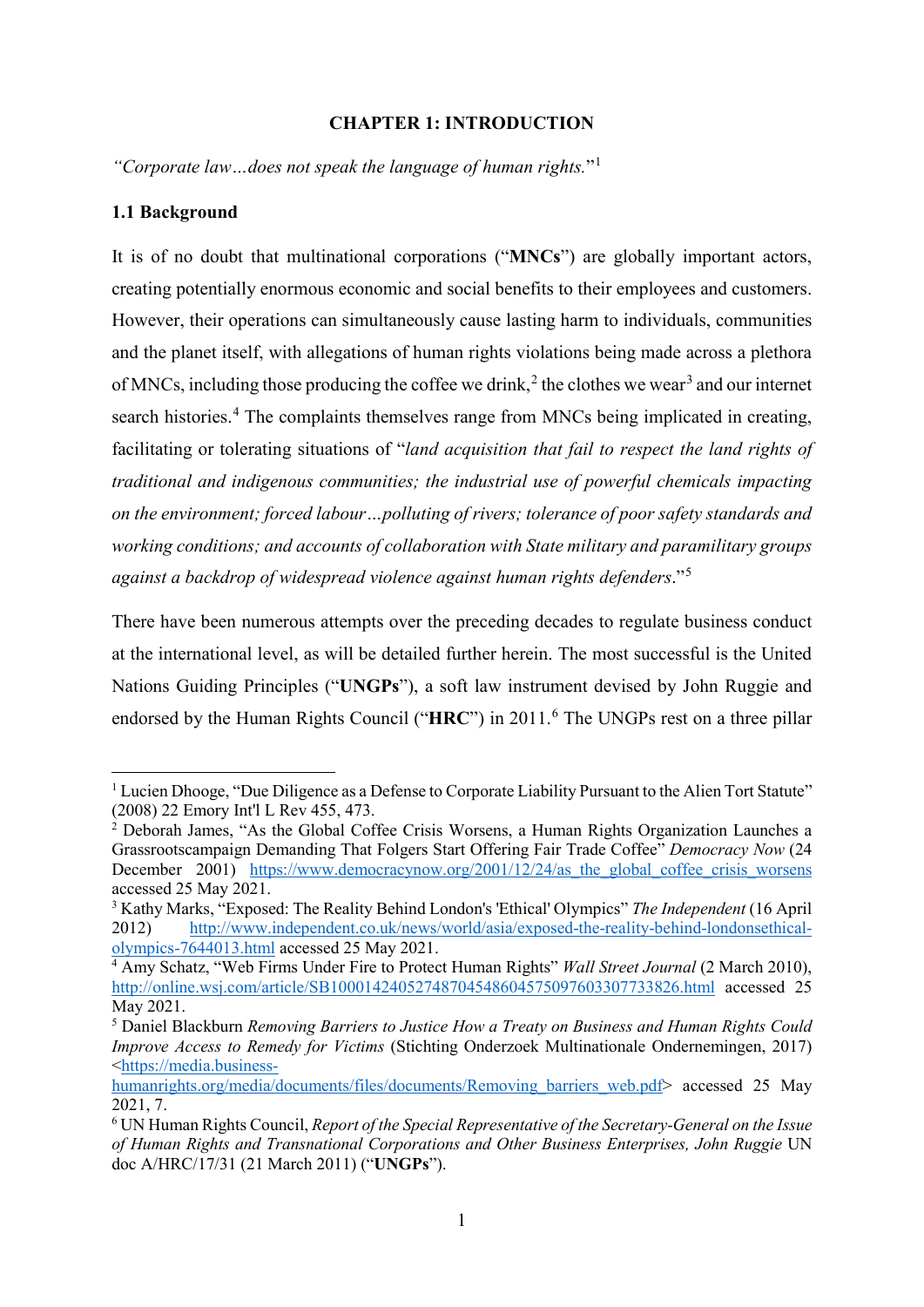"Protect, Respect and Remedy" framework, with 'Remedy' requiring States to guarantee access to redress through "*judicial, administrative, legislative or other appropriate means.*"[7](#page-3-0) The importance of remedy cannot be understated, as if this remains outstanding the remaining pillars cannot be said to have functioned.<sup>[8](#page-3-1)</sup>

However, as will be shown, there are immense legal, practical and political barriers to victims of abuse accessing remedy, which must be appropriate and commensurate to the harm suffered.<sup>[9](#page-3-2)</sup> By exploring these barriers, and the legal lacuna that exists in holding MNCs accountable at both the international and domestic levels, it will be shown that despite their vast financial and political influence, MNCs are "*accountable to no-one – a political power*  without responsibility, a state within and above the state."<sup>[10](#page-3-3)</sup> The HRC itself has articulated concerns regarding "*legal and practical barriers … for victims of business-related human rights abuses, which may leave those aggrieved without opportunity for effective remedy.*"[11](#page-3-4)

Beyond immediate implications that access to remedies has for victims, the scholarship could benefit from a stronger 'Third World Approach to International Law' ("**TWAIL**") lens. Whilst not homogeneous in their critiques, TWAIL scholars articulate certain common concerns with international law and the way in which it perpetuates Western structures and power dynamics.<sup>[12](#page-3-5)</sup>

Accordingly, and using a desk-based approach grounded in TWAIL scholarship, this paper sets out to critically assess approaches to access to remedy in domestic and international law. It will be shown that whilst it might be tempting to hold MNCs accountable in Western jurisdictions in light of barriers that exist in the Global South, this might exacerbate the imperial structures inherent in the international system. This has implications for the current Draft Binding Treaty being negotiated, which as explained below, envisions victims having a broad range of choice

<span id="page-3-0"></span> <sup>7</sup> Ibid, Principle 25.

<span id="page-3-1"></span><sup>&</sup>lt;sup>8</sup> UN Web TV, 'Building Coherence on Essential Elements of Human Rights Due Diligence Organized by the UN Working Group on Business and Human Rights in Collaboration with the OECD' (27 November 2018) comments by Joseph Wilde-Ramsing, Coordinator, OECD Watch <http://webtv.un.org/watch/panel-on-human-rights-due-diligence-forum-on-business-and-humanrights-2018/5972028985001/?term=> accessed 9 December 2020.

<span id="page-3-2"></span><sup>&</sup>lt;sup>9</sup> UNGPs (n6), Principle 25.

<span id="page-3-3"></span><sup>&</sup>lt;sup>10</sup> Fleur Johns, "The Invisibility of the Transnational Corporation: an Analysis of International Law and Theory" (1994) 19 Melb UL Rev 893, 914.

<span id="page-3-4"></span><sup>11</sup> UN Human Rights Council, *Business and Human Rights: Improving Accountability and Access to Remedy* UN A/HRC/32/L.19 (29 June 2016).

<span id="page-3-5"></span><sup>12</sup> See for example Antony Anghie, *Imperialism, Sovereignty and the Making of International Law* (CUP, 2005); Balakrishnan Rajagopal, *International Law from Below: Development, Social Movements and Third World Resistance* (CUP, 2003); Bhupinder Chimni "Third World Approaches to International Law: A Manifesto" (2006) 6 International Community Law Review 3.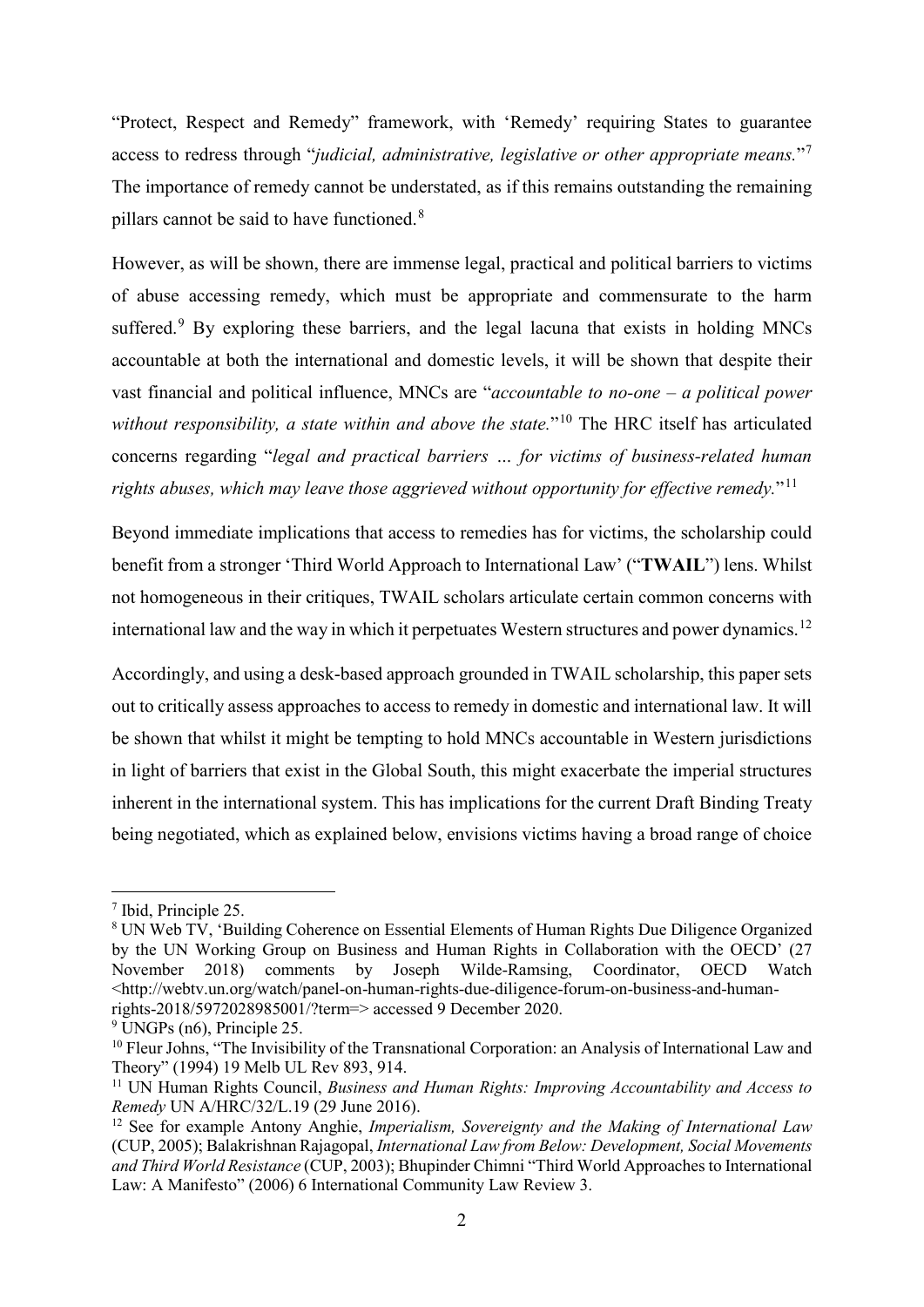for where their grievances are to be heard, but in practice is likely to perpetuate the use of Western systems. The alternative of a 'World Court' would likely lack legitimacy and the practical ability to enforce judgments. To overcome these issues, use should be made of often overlooked 'People's Tribunals' which are designed to perform roles that official institutions fail to. Whilst not a panacea to all the issues at hand, these can provide remedies and procedures adapted to local cultures.

### <span id="page-4-0"></span>**1.2 Structure**

This paper is split into a further 5 Chapters. Chapter 2 will outline why MNCs should be subject to human rights obligations, focussing on their global political and economic dominance and their associated human rights violations.

Chapter 3 will then discuss how domestic systems have (failed) to regulate MNCs to date. It will begin by exploring the nature of how States can take jurisdiction over MNCs and then outline the key issues with both host-state and home-state redress. With regard to host-states, it will be shown that the key barriers to access to remedy are political will and resource. By contrast, home-states have typically been reluctant to take jurisdiction over cases, including by asserting that the doctrine of 'forum non conveniens' applies. Even where they have taken jurisdiction, we see that they do not adapt to the needs of local cultures. Worryingly, the decision to use this route could also propagate Western procedures and notions of justice.

Chapter 4 looks to the international law that has attempted to fill the lacuna to date. It will show that the UNGPs, whilst an important step in many ways, has not practically made access to remedy easier. The current Draft Treaty being negotiated is ambitious, but does not overcome the issues discussed in Chapter 3.

Thus, Chapter 5 looks at two other options through a TWAIL lens. The first of these is a 'world court', which will be shown to be an impractical alternative. Instead, use of People's Tribunals is proposed, with specific mandates to look at violations by MNCs of human rights. It will be shown that this bottom-up approach to international law, with a focus on victims and their communities, is one way in which access to remedy can be achieved whilst also preventing neo-colonialism remaining dominant.

Chapter 6 concludes the findings of this paper, summarising how international law needs revitalising in this area.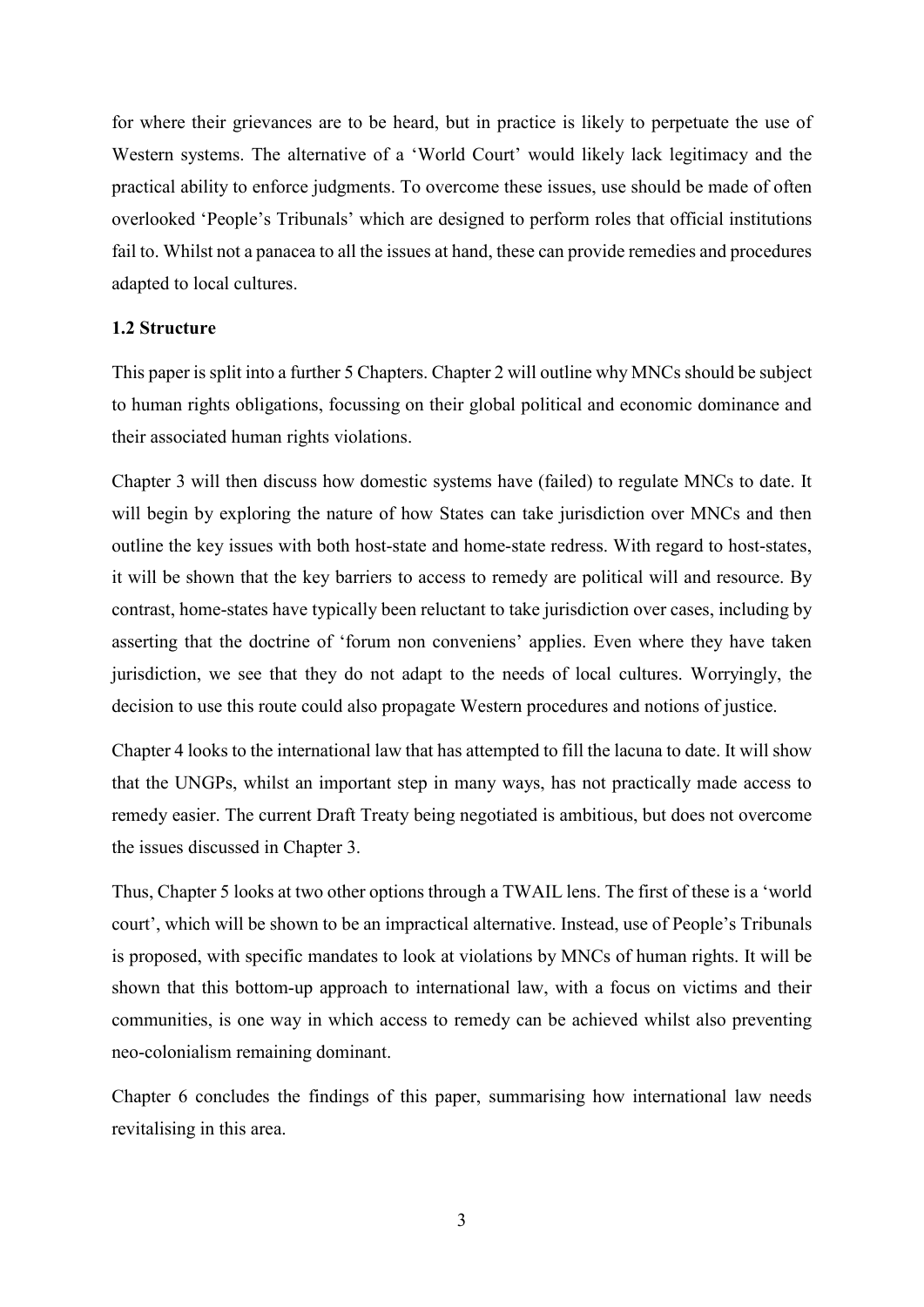### <span id="page-5-0"></span>**CHAPTER 2: MULTINATIONAL COMPANIES AND HUMAN RIGHTS ABUSES**

Whilst not this paper's core focus, it is important to firstly address why MNCs should have human rights obligations. This has not always been obvious and remains debated. Milton Friedman famously articulated that in a free economy, the only social responsibility of a business is to use its resources to increase profits, so long as it stays within "*the rules of the game*" (i.e. open and free competition, without deception or fraud).<sup>[13](#page-5-1)</sup> On this view, and given that international human rights law addresses only State responsibilities, which MNCs cannot observe, accountability and respect for human rights should be limited to States.

However, Friedman's assertion is compatible with MNCs respecting human rights pursuant to 'stakeholder' theories of corporate governance, under which long-term corporate profitability is dependent on decisions that consider a wider class of stakeholders than merely shareholders.<sup>[14](#page-5-2)</sup> Observing human rights can provide economic benefits, including promoting positive reputations, attracting customer loyalty and providing 'social licences to operate' in communities.[15](#page-5-3) Moreover, it helps in avoiding associated costs of violations such as litigation and supply chain disruptions.<sup>[16](#page-5-4)</sup> Studies show workers will maximise productivity and output if they have a better quality of life, such as a 2015 study by the International Labour Organisation ("**ILO**") and International Finance Corporation which cites that factory workers performing in better conditions reach production targets up to 40 minutes faster.<sup>[17](#page-5-5)</sup> Stakeholder theories have translated into company sentiment and rhetoric, with the British NGO Traidcraft reporting in 2015 that directors of 69% of UK companies agree companies should be accountable for harms caused abroad.[18](#page-5-6)

<span id="page-5-1"></span><sup>&</sup>lt;sup>13</sup> Milton Friedman *Capitalism and Freedom* (40th Anniversary edn, University of Chicago Press 2002) 133.

<span id="page-5-2"></span><sup>14</sup> Peter Muchlinski, *Multinational Enterprises and the Law* (3rd edition, OUP, 2021), 557.

<span id="page-5-3"></span><sup>&</sup>lt;sup>15</sup> Ibid, 562.

<span id="page-5-4"></span><sup>16</sup> Ibid, 557.

<span id="page-5-5"></span><sup>&</sup>lt;sup>17</sup> Drusila Brown and others "Are sweatshops profit-maximizing? Answer: No. Evidence from Better Work Vietnam'" *International Labour Organisation and International Finance Corporation* (March 2015) <https://betterwork.org/wp-content/uploads/2020/01/DP17-with-cover.pdf> accessed 26 May 2021, 2.

<span id="page-5-6"></span><sup>&</sup>lt;sup>18</sup> Grietje Baars, "It's Not Me, It's the Corporation': The Value of Corporate Accountability in the Global Political Economy" (2018) 4 Lond.rev.int.law 127, 140 citing Traidcraft, 'Two-thirds of British business leaders agree', Press Release (27 November 2015).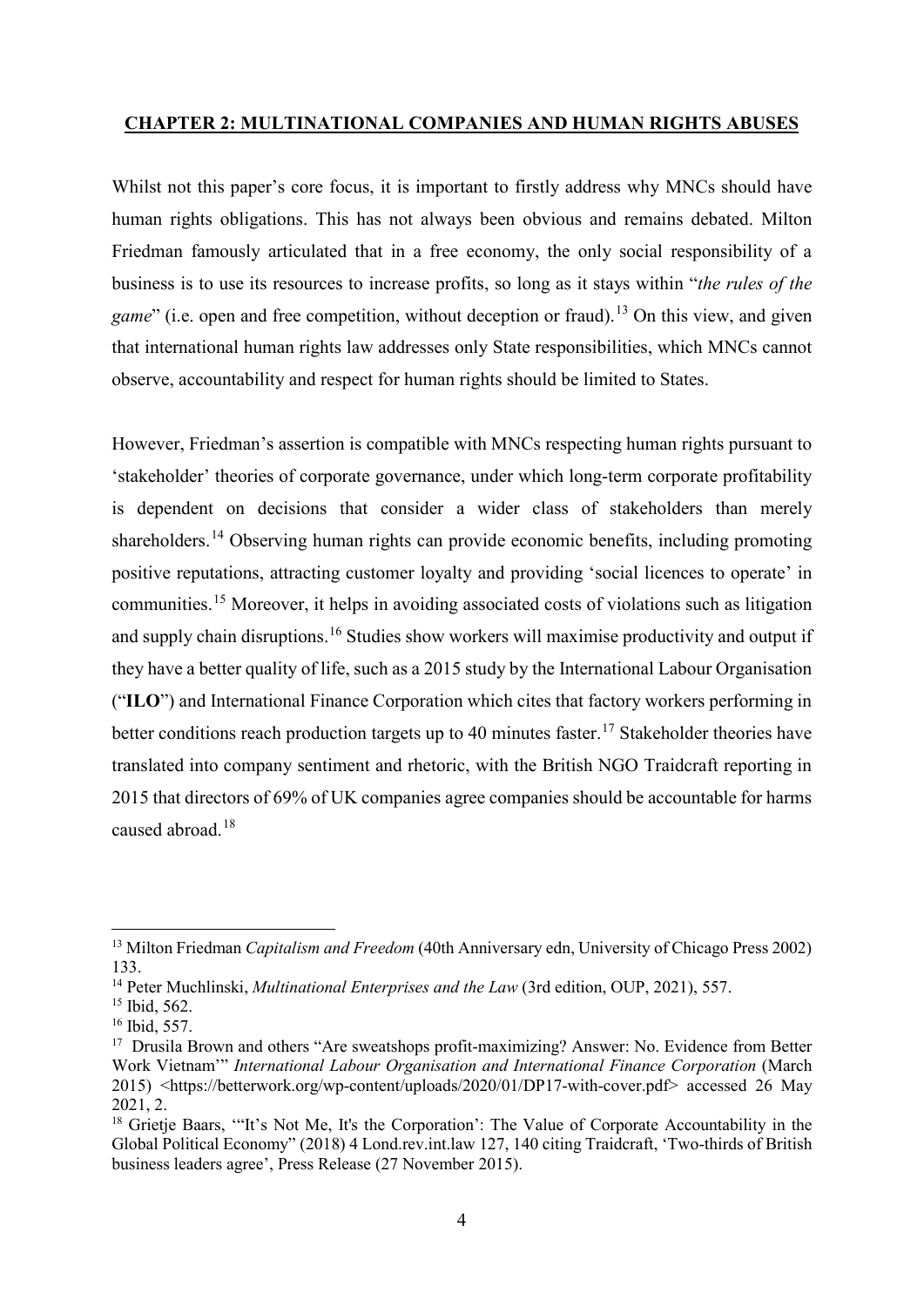Business case aside, it is well-documented that numerous MNCs are currently wealthier than some States, with 57 of the top 200 economic entities by revenue being corporations (rather than States) in 2018.[19](#page-6-0) This differential in economic power extends beyond just States in the Global South – in [20](#page-6-1)17 Walmart "*earned more than the whole of Belgium*"<sup>20</sup> – but pertinently, by 2025, it is predicted that nearly half of the Global Fortune 500 will be domiciled in emerging markets.<sup>[21](#page-6-2)</sup> Given these statistics, it is right that corporations should have human rights responsibilities to some degree, notwithstanding their private law status. Otherwise, as we have seen across both centuries and geographies, human dignity will not be protected.<sup>[22](#page-6-3)</sup> Indeed, of 229 MNCs surveyed by the 2020 Corporate Human Rights Benchmark, nearly half had at least one allegation of a serious human rights issue made against them, with just 4% being said to having remedied the situation satisfactorily with the victim.<sup>[23](#page-6-4)</sup>

<span id="page-6-0"></span><sup>&</sup>lt;sup>19</sup> "69 of the Richest 100 Entities on the Planet are Corporations, not Governments, Figures Show" *Global Justice Now* (17 October 2018) [https://www.globaljustice.org.uk/news/69-richest-100-entities](https://www.globaljustice.org.uk/news/69-richest-100-entities-planet-are-corporations-not-governments-figures-show/)[planet-are-corporations-not-governments-figures-show/](https://www.globaljustice.org.uk/news/69-richest-100-entities-planet-are-corporations-not-governments-figures-show/) accessed 26 May 2021.

<span id="page-6-1"></span><sup>&</sup>lt;sup>20</sup> Fernando Belinchón and Qayyah Moynihan, "25 Giant Companies that are Bigger than Entire Countries" Business Insider (25 July 2018) [https://www.businessinsider.com/25-giant-companies-that](https://www.businessinsider.com/25-giant-companies-that-earn-more-than-entire-countries-2018-7?r=US&IR=T)[earn-more-than-entire-countries-2018-7?r=US&IR=T](https://www.businessinsider.com/25-giant-companies-that-earn-more-than-entire-countries-2018-7?r=US&IR=T) accessed 26 May 2021.

<span id="page-6-2"></span><sup>&</sup>lt;sup>21</sup> Chiara Macchi 'A Treaty on Business and Human Rights: Problems and Prospects' in Jernej Černič and Nicolas Carrillo-Santarelli (eds) *The Future of Business and Human Rights* (Intersentia, 2018), 79.  $22$  Muchlinski (n14) 558.

<span id="page-6-4"></span><span id="page-6-3"></span><sup>23</sup> "Corporate Human Rights Benchmark: 2020 Key Findings" *World Benchmarking Alliance* (Netherlands, 2020) [https://assets.worldbenchmarkingalliance.org/app/uploads/2020/11/WBA-2020-](https://assets.worldbenchmarkingalliance.org/app/uploads/2020/11/WBA-2020-CHRB-Key-Findings-Report.pdf%20accessed%2026%20May%202021) [CHRB-Key-Findings-Report.pdf accessed 26 May 2021,](https://assets.worldbenchmarkingalliance.org/app/uploads/2020/11/WBA-2020-CHRB-Key-Findings-Report.pdf%20accessed%2026%20May%202021) 36.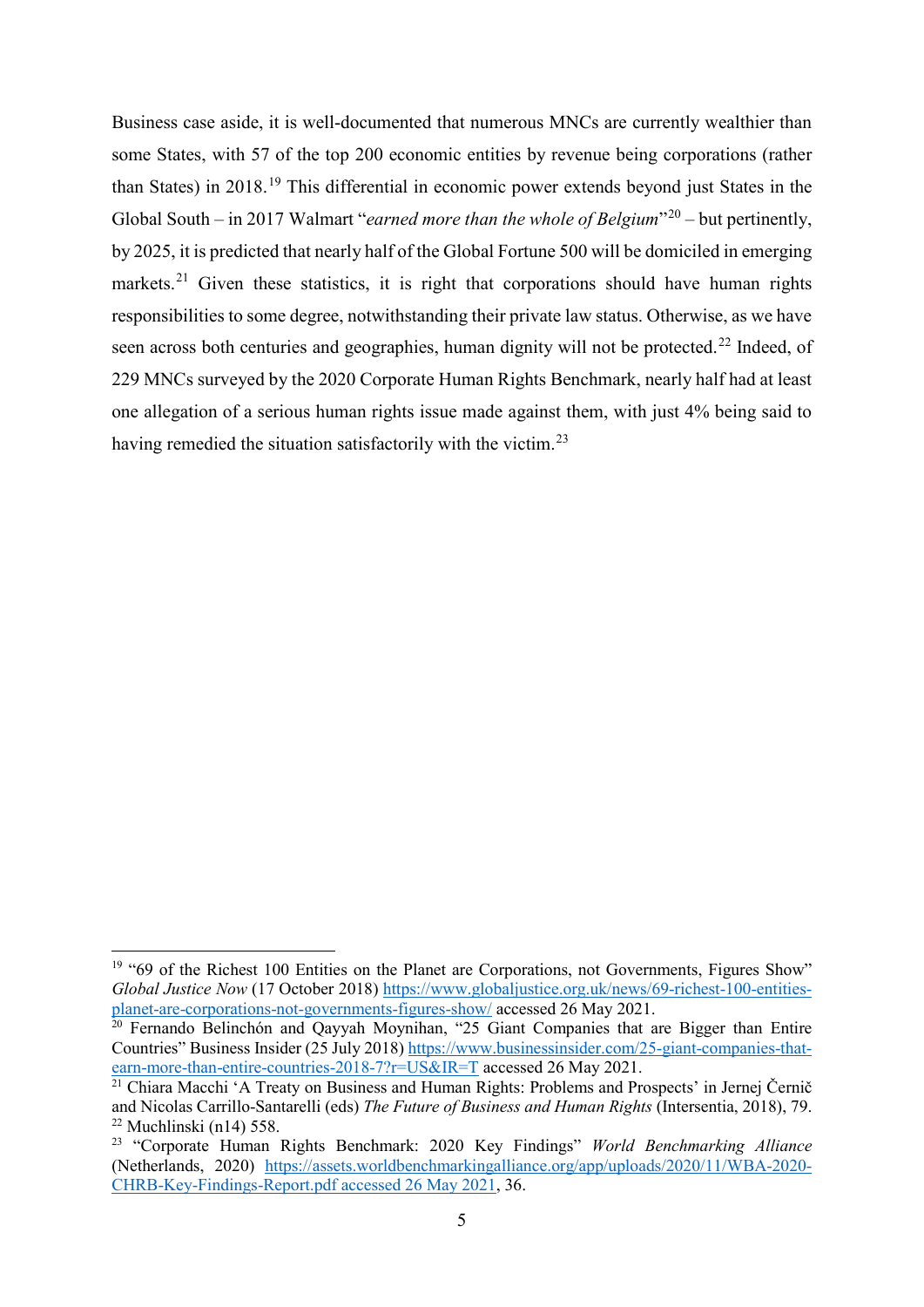# <span id="page-7-0"></span>**CHAPTER 3: EXPLOITING THE CORPORATE STRUCTURE: HOME AND HOST STATE JURISDICTION**

The statistics explored in Chapter 2 are startling. Despite moral and practical reasons for MNCs being subject to human rights obligations and the number of abuses occurring, remedy is a misnomer. What is going wrong?

# <span id="page-7-1"></span>**3.1 An overview of jurisdiction**

As mentioned, MNCs are not traditional subjects of international law, and accordingly there is no international enforcement mechanism to bring accountability for their offences. International law regards jurisdiction as the prerogative of sovereign States.<sup>[24](#page-7-2)</sup> Pursuant to the 'territorial' principle, States can claim jurisdiction over offences which take place in their territory. Additionally, there are ways States can claim 'extraterritorial jurisdiction' to prosecute offences outside their borders. Firstly, the 'nationality' principle allows States to claim jurisdiction over offences committed by their nationals, irrespective of location.<sup>[25](#page-7-3)</sup> The 'passive personality' principle allows States to take jurisdiction over offences in which the victim is a national of the prosecuting State.<sup>[26](#page-7-4)</sup> The 'protective personality' allows States to take jurisdiction over offences where the harmful consequences take place in their territory.<sup>[27](#page-7-5)</sup> Finally, the concept of 'universal jurisdiction' has also been developed, pursuant to which any State can prosecute a very limited category of the most 'heinous' offences that occur where there is otherwise a lack of authority or willpower to prosecute.

Notwithstanding certain legal nuances, these principles are relatively simple to apply to natural persons, but complexities proliferate with regard to MNCs, which employ complex organisational structures. 'Parent' companies are often incorporated in Western countries (the '*home-state*') and have subsidiaries operating elsewhere globally (each a '*host-state*').<sup>[28](#page-7-6)</sup> States do not, as a general rule, have powers to prescribe laws for foreign subsidiaries of locally incorporated parent companies. [29](#page-7-7) Additionally, pursuant to the doctrine of separate legal

<span id="page-7-2"></span><sup>&</sup>lt;sup>24</sup> Eugene Kontorovich, 'The Piracy Analogy: Modern Universal Jurisdiction's Hollow Foundation' (2004) 45(1) Harv.Int'l L.J. 184, 188.

<sup>25</sup> ibid, 189.

<span id="page-7-4"></span><span id="page-7-3"></span> $26$  ibid.

<span id="page-7-5"></span><sup>27</sup> Meghna Rajadhyaksha, 'Universal Jurisdiction in International Law' (2002-2003) 2 Law Rev Gov't LC 1, 2.

<span id="page-7-6"></span> $28$  Blackburn (n5), 18.

<span id="page-7-7"></span><sup>29</sup> Jennifer Zerk, *Multinationals and Corporate Social Responsibility - Limitations and Opportunities in International Law* (CUP, 2006) 106.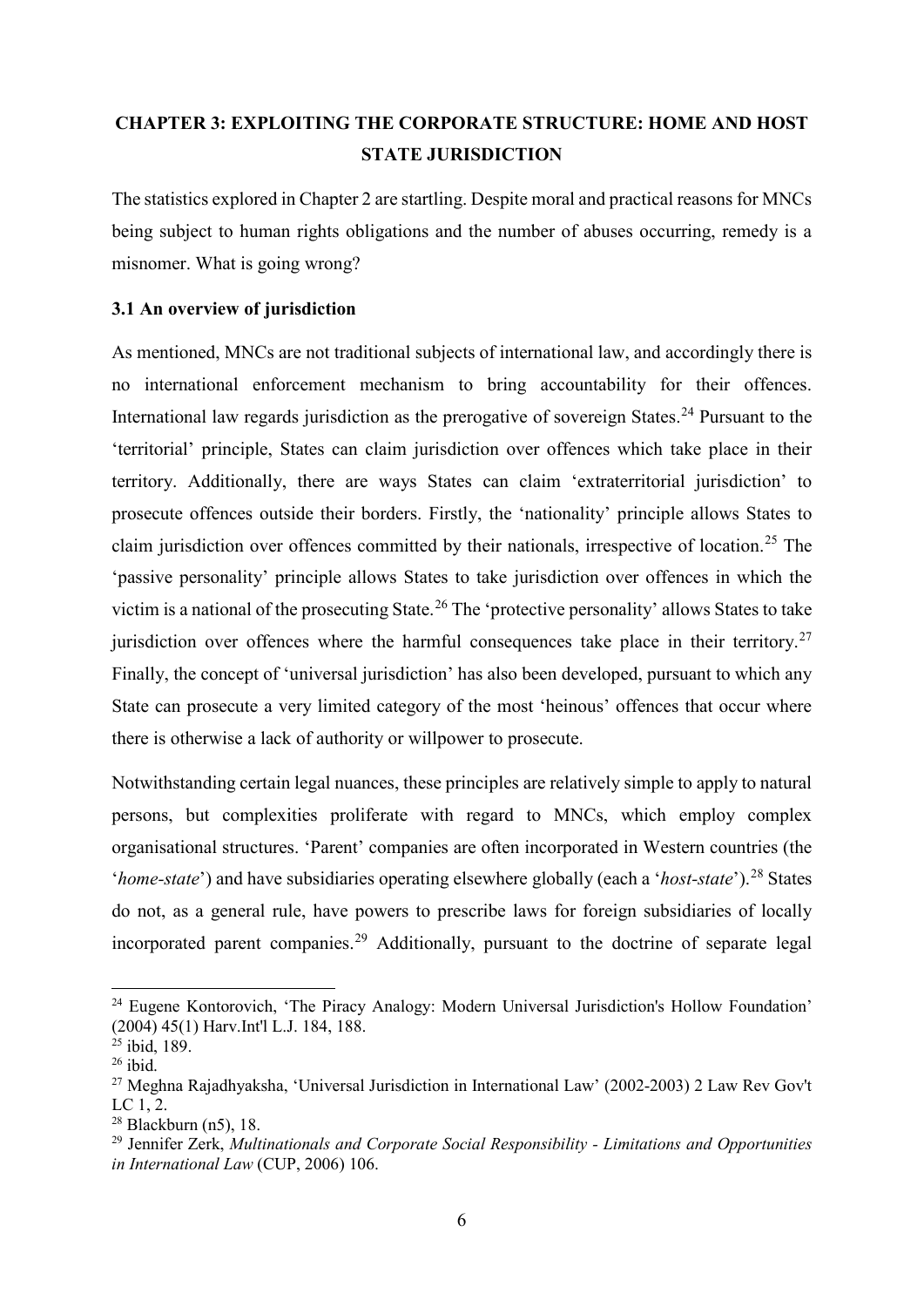personality, companies are separate legal entities from their shareholders (whether or not natural) regardless of the degree of control that the shareholder(s) have. Overall therefore, a parent company is "*generally not liable legally for the conduct (both acts and omissions) of its subsidiaries.*"[30](#page-8-1)

Whilst there are some exceptions to this (as explained in more detail below) in general it leads MNCs to 'misuse' the corporate form<sup>[31](#page-8-2)</sup> by 'exploiting' differences in regulations between States for commercial gain. They set up operations in regions with lower costs<sup>[32](#page-8-3)</sup> and design their corporate structures to help "*avoid liability.*"[33](#page-8-4) Therefore, where violations take place in the Global South, victims of abuses must look either to the 'host-state' to provide remedy or otherwise find an innovative way for the 'home-state' to accept jurisdiction. As will be shown, each of these can be problematic, leading to a legal lacuna in accessing remedy.

### <span id="page-8-0"></span>**3.2 Problems with host-state redress**

As explained, States are entitled to regulate and hold accountable entities incorporated or operating within their territory. However, many lack political will to do so 'effectively'[34](#page-8-5) with many States in the Global South economically dependent on foreign direct investment.<sup>[35](#page-8-6)</sup> For example, it is reported in 2008, 90% of Nigeria's foreign exchange earnings come from Shell alone.<sup>[36](#page-8-7)</sup> Moreover, Shell had someone on its payroll in every government department in Nigeria.[37](#page-8-8) Accordingly, King Emere Godwin Bebe Okpabi, ruler of the Ogale Community

<span id="page-8-1"></span> <sup>30</sup> Surya Deva, "Briefing Paper for Consultation: Parent Company Liability" *ESCR-Net Treaty Initiative* (2015) [<https://www.escr-](https://www.escr-net.org/sites/default/files/parent_company_liability_briefing_paper_first_draft_sept_2015_-_eng.pdf)

[net.org/sites/default/files/parent\\_company\\_liability\\_briefing\\_paper\\_first\\_draft\\_sept\\_2015\\_-\\_eng.pdf>](https://www.escr-net.org/sites/default/files/parent_company_liability_briefing_paper_first_draft_sept_2015_-_eng.pdf) accessed 26 May 2021.

<span id="page-8-2"></span> $31$  Baars (n18), 128.

<span id="page-8-3"></span> $32$  Zerk (n29), 1.

<span id="page-8-4"></span><sup>&</sup>lt;sup>33</sup> Sandra Cossart and Lucie Chatelain "Key Legal Obstacles Around Jurisdiction for Victims Seeking Justice Remain in the Revised Draft Treaty" Business and Human Rights Journal Blog (31 October 2019) [https://www.business-humanrights.org/en/blog/key-legal-obstacles-around-jurisdiction-for](https://www.business-humanrights.org/en/blog/key-legal-obstacles-around-jurisdiction-for-victims-seeking-justice-remain-in-the-revised-draft-treaty/)[victims-seeking-justice-remain-in-the-revised-draft-treaty/](https://www.business-humanrights.org/en/blog/key-legal-obstacles-around-jurisdiction-for-victims-seeking-justice-remain-in-the-revised-draft-treaty/) accessed 26 May 2021.

<span id="page-8-5"></span><sup>34</sup> Zerk (n29), 57.

<span id="page-8-6"></span><sup>&</sup>lt;sup>35</sup> Judith Schrempf-Stirling and Florian Wettstein, "Beyond Guilty Verdicts: Human Rights Litigation and its Impact on Corporations' Human Rights Policies" (2015) 145 Journal of Business Ethics, 545.

<span id="page-8-7"></span><sup>36</sup> Salisu Usman, "The Opacity and Conduit of Corruption in the Nigeria Oil Sector: Beyond the Rhetoric of the Anti-Corruption Crusade" (2011) 13(2) Journal of Sustainable Development in Africa 294.

<span id="page-8-8"></span><sup>37</sup> Grietje Baars *The Corporation, Law and Capitalism: A Radical Perspective on the Role of Law in the Global Political Economy* (Brill, 2019) 338.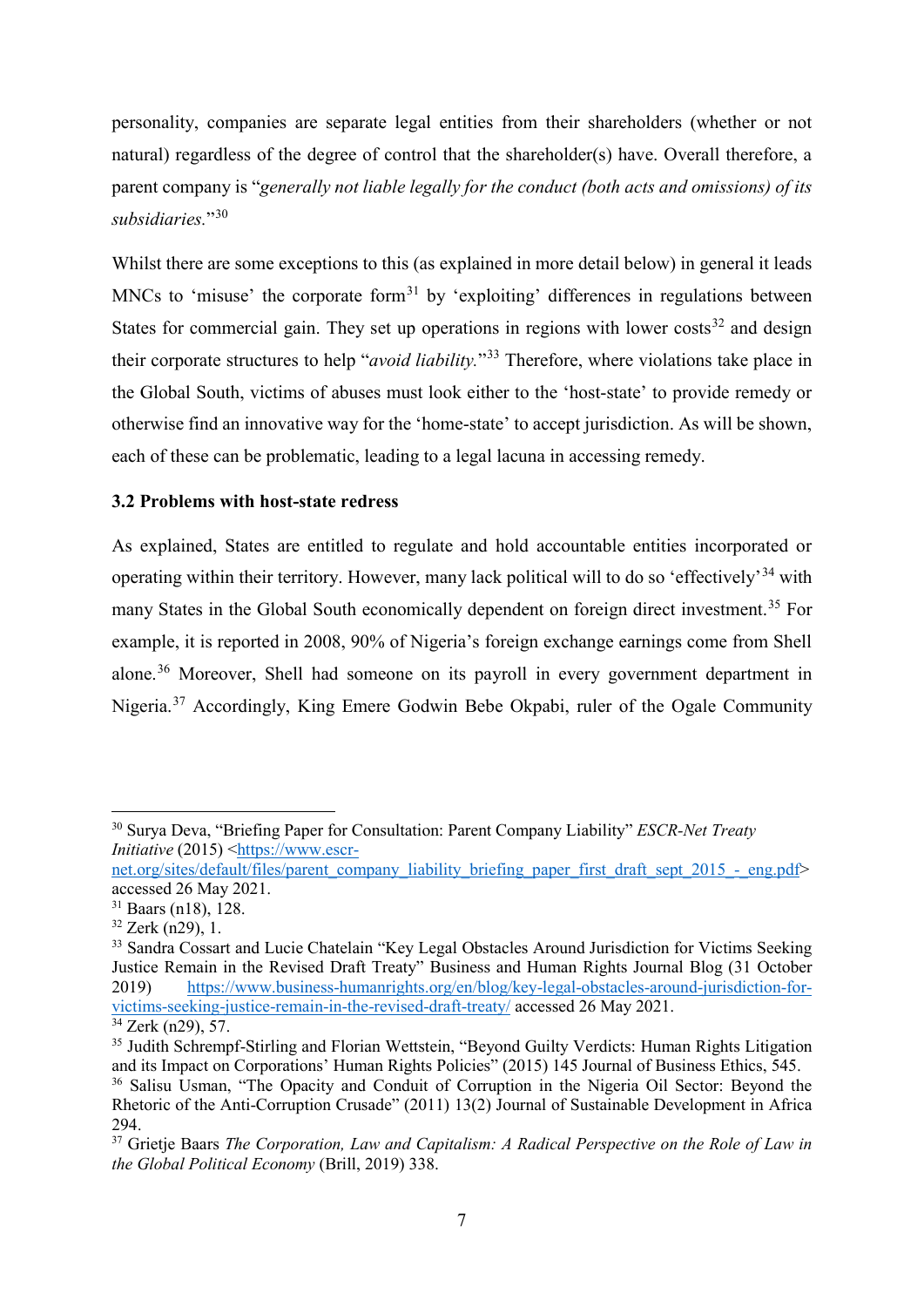which had a case against Shell, stated that "*Shell is Nigeria and Nigeria is Shell…You can never, never defeat Shell in a Nigerian Court.*"[38](#page-9-0)

Even where will is forthcoming, many host-state legal systems are perceived to be 'underdeveloped,' and lack the means to offer class actions or conduct investigations.<sup>[39](#page-9-1)</sup> Whilst it might appear cheaper to litigate in the host-state, there may be a less well-established tradition of pro bono work, and fewer possibilities to secure case funding or legal aid.<sup>[40](#page-9-2)</sup> Additionally. the law firms that are able to take on such cases may not be equipped to do so on a contingency (no win/no fee) basis<sup>[41](#page-9-3)</sup> and insurance may be unavailable. These problems are compounded by MNCs having vast financial resources (and legal sophistication) whereas victims are "*often poor, marginalised and under-resourced*."[42](#page-9-4) Craig Forcese has described the 'corporate social responsibility' paradigm itself as only being "*necessary*" because countries in the Global South have "*underdeveloped*" legal systems and "*oppressive leaders*."[43](#page-9-5)

Occasionally, these concerns are articulated by the States themselves. Following the Bhopal catastrophe on 3 December 1984, where a gas explosion tragically killed over 2,500 people in India,<sup>[44](#page-9-6)</sup> there was a jurisdictional tug between the USA and India.<sup>[45](#page-9-7)</sup> Neither State wanted to assume responsibility for proceedings against the majority shareholder Union Carbide Corporation, which was incorporated in the USA.[46](#page-9-8) The Indian Government "*argued that its own legal system was not geared to deliver justice*."<sup>[47](#page-9-9)</sup> noting procedural and substantive problems including court understaffing and difficulties in collecting evidence.<sup>[48](#page-9-10)</sup>

<span id="page-9-0"></span> <sup>38</sup> "High Court Blocks Nigeria Oil Spill Case Against Shell" *Al Jazeera* (26 January 2017) [<https://www.aljazeera.com/news/2017/01/26/high-court-blocks-nigeria-oil-spill-case-against-shell/>](https://www.aljazeera.com/news/2017/01/26/high-court-blocks-nigeria-oil-spill-case-against-shell/) accessed 26 May 2021.

<span id="page-9-1"></span><sup>39</sup> Schrempf-Stirling (n35).

<span id="page-9-2"></span> $40$  Blackburn (n5), 39.

<span id="page-9-3"></span><sup>41</sup> Ibid, 39.

<span id="page-9-4"></span><sup>42</sup> Ibid, 54.

<span id="page-9-5"></span><sup>43</sup> Craig Forcese, "Regulating Multinational Corporations and International Trade Law" in Daniel Bethlehem and others (eds) *The Oxford Handbook of International Trade Law* (OUP 2009) 723.

<span id="page-9-6"></span><sup>44</sup> Jamie Cassels, "The Uncertain Promise of Law: Lessons from Bhopal" (1991) 29(1) O.H.L.J. 1, 2.

<span id="page-9-7"></span><sup>45</sup> *Re Union Carbide Corp. Gas Plant Disaster at Bhopal, India in Dec., 1984*, 634 F. Supp. 842 (S.D.N.Y. 1986)

<span id="page-9-8"></span><sup>&</sup>lt;sup>46</sup> Upendra Baxi, "Human Rights Responsibility of Multinational Corporations, Political Ecology of Injustice: Learning from Bhopal Thirty Plus?" (2016) 1 Business and Human Rights Journal 21, 28.  $47$  Ibid, 29.

<span id="page-9-10"></span><span id="page-9-9"></span><sup>&</sup>lt;sup>48</sup> Based on an affidavit written by Professor Marc Galanter, whose views are accessible via: Marc Galanter, "Legal Torpor: Why So Little Has Happened in India After the Bhopal Tragedy" (1985) 20 Tex.Int'l L.J. 273.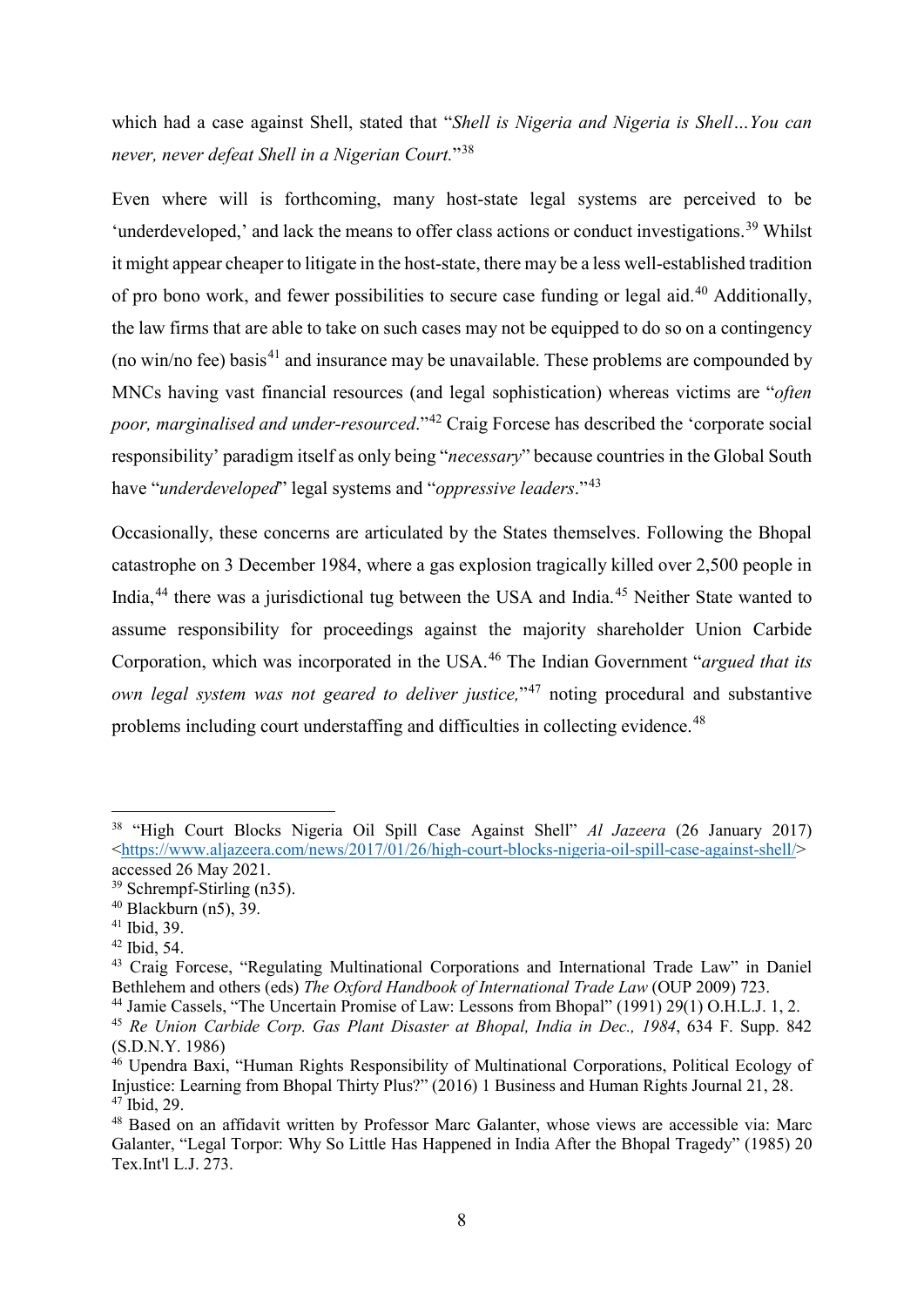Indeed, it is rare to hear of MNCs being prosecuted in host-states, partly because such cases are not widely reported in Western outlets.<sup>[49](#page-10-1)</sup> Of those that have been, the fears discussed above appear legitimate. Albeit against individuals rather than the corporation itself, a telling example is that of the 2006 case in the Democratic Republic of Congo, where three ex-employees of the Australian mining company Anvil Mining (together with nine Congolese soldiers) were each acquitted in relation to complicity in a 2004 massacre.<sup>[50](#page-10-2)</sup> On 17 July 2007, numerous NGOs published a report detailing how the proceedings were "*plagued with obstructions and political interference*."[51](#page-10-3)

Ironically, these criticisms often ignore that a key reason why host-states cannot strengthen their legal systems and regulations is due to certain law that has been imposed upon them. Often bilateral investment treaties and free trade agreements create strong protections for MNCs and simultaneously impose regulatory constraints on host-states, such as stabilisation clauses which prevent them from strengthening domestic standards without fear of challenge.<sup>[52](#page-10-4)</sup> Notoriously, the practices of the IMF and World Bank (institutions in which Western States have dominant influence) to provide conditional loans to Global South States, required deregulation and privatisation.[53](#page-10-5) The effect of these included "*weakening or undermining the ability of these states to undertake social reform, including measures to…fulfil the human rights of those subject to their jurisdiction*".[54](#page-10-6)

### <span id="page-10-0"></span>**3.3 Problems with home-state redress**

As explained in section 3.1, the doctrine of separate legal personality makes it difficult to bring cases in home-states. Whilst courts, on occasion and subject to high burdens of proof, 'pierce' the 'corporate veil' if they find that certain exceptions such as fraud apply,<sup>[55](#page-10-7)</sup> in general courts cannot hold parent companies responsible for acts or omissions of their subsidiary incorporated and operating elsewhere.

<span id="page-10-1"></span> <sup>49</sup> Baars (n37), 336.

<span id="page-10-2"></span><sup>50</sup> Ibid, 337.

<span id="page-10-3"></span> $51$  Ibid.

<span id="page-10-4"></span><sup>&</sup>lt;sup>52</sup> Penelope Simons "International Law's Invisible Hand and the Future of Corporate Accountability for Violations of Human Rights" (2012) 3(1) JHRE 5, 16.

<span id="page-10-5"></span><sup>53</sup> Ibid, 23.

<span id="page-10-6"></span><sup>54</sup> Ibid, 25.

<span id="page-10-7"></span> $55$  Deva (n30), 2.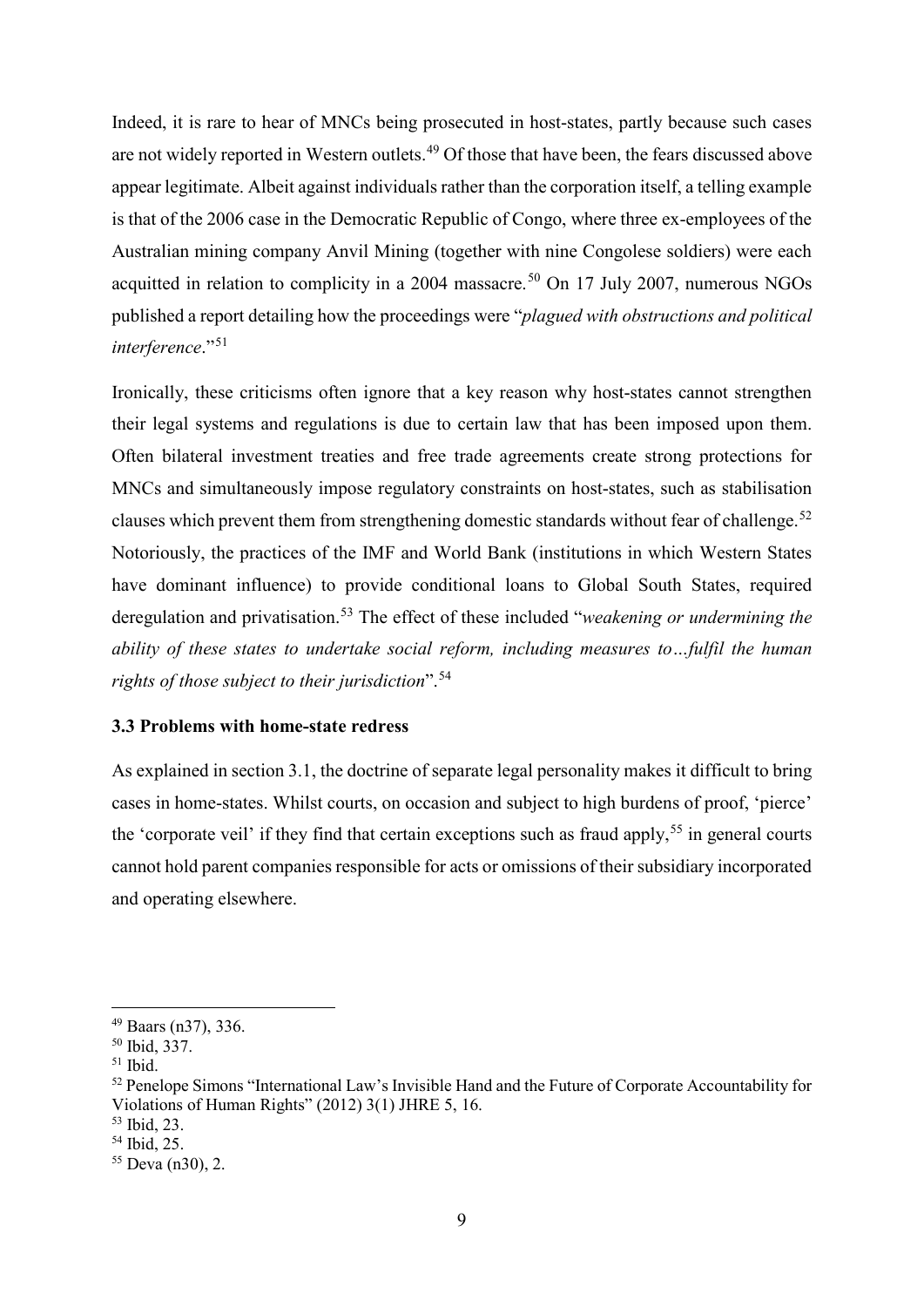Despite these obstacles and given the legal, practical and political barriers to receiving redress from host-states explained, lawyers look for innovative ways of holding MNCs accountable in their home-states, which as mentioned tend to be Western. Indeed "*[a]s a moth is drawn to a light, so is a litigant drawn to the United States*."[56](#page-11-0) Foreign direct liability cases against MNCs involved in violations "*have been filed with increasing frequency since the 1990s.*"[57](#page-11-1)

One method is pursuing claims in tort law. Whilst exact legal frameworks vary between States both procedurally and substantively, the general idea is that direct liability of a parent company is established through a breach of a duty of care said to be owed to the claimant.<sup>[58](#page-11-2)</sup> However, courts have traditionally been reluctant to accept jurisdiction on the basis of '*forum non conveniens*' doctrine.

# *The trajectory of 'forum non conveniens'*

The doctrine of '*forum non conveniens*' allows actions to be dismissed because another forum is more appropriate to hear the case (i.e. that of the host-state). The application of this principle differs slightly between States and can become legally complex, with the US and England being explored here as case studies.

Use by US courts can be dated back to the 1930s.<sup>[59](#page-11-3)</sup> In general, courts will question whether an alternative forum is 'adequate' and if so, there is a rebuttable presumption that the plaintiff's choice of forum is the most convenient. Sufficient public and private reasons can rebut the presumption, the former including access to evidence, logistics, costs and witness availability; and the latter including public policy concerns.<sup>[60](#page-11-4)</sup> The Bhopal case discussed above provides an example of the US courts applying these tests. They found that India was an adequate alternative forum and the 'public' and 'private' considerations also balanced in its favour. Judge Keenan of the US court insisted it would constitute 'legal imperialism' were he not to recognize that the Indian judicial system had the capacity to stand "*tall*" before the world.<sup>[61](#page-11-5)</sup>

<span id="page-11-0"></span> <sup>56</sup> *Smith Kline & French Labs. Ltd. v Bloch* [1983] 1 W.L.R. 730 [733].

<sup>57</sup> Schrempf-Stirling (n35).

<span id="page-11-2"></span><span id="page-11-1"></span><sup>58</sup> Ekaterina Aristova, "Tort Litigation against Transnational Corporations in the English Courts: The Challenge of Jurisdiction" (2018) 14(2) Utrecht Law Review 6, 7.

<span id="page-11-3"></span><sup>59</sup> *Canada Malting v Paterson Steamships Ltd*, 285 US 413 (1932).

<span id="page-11-4"></span><sup>60</sup> *Gulf Oil Corp. v Gilbert* 330 US 501 (1947).

<span id="page-11-5"></span><sup>61</sup> *Re Union* (n45), 867.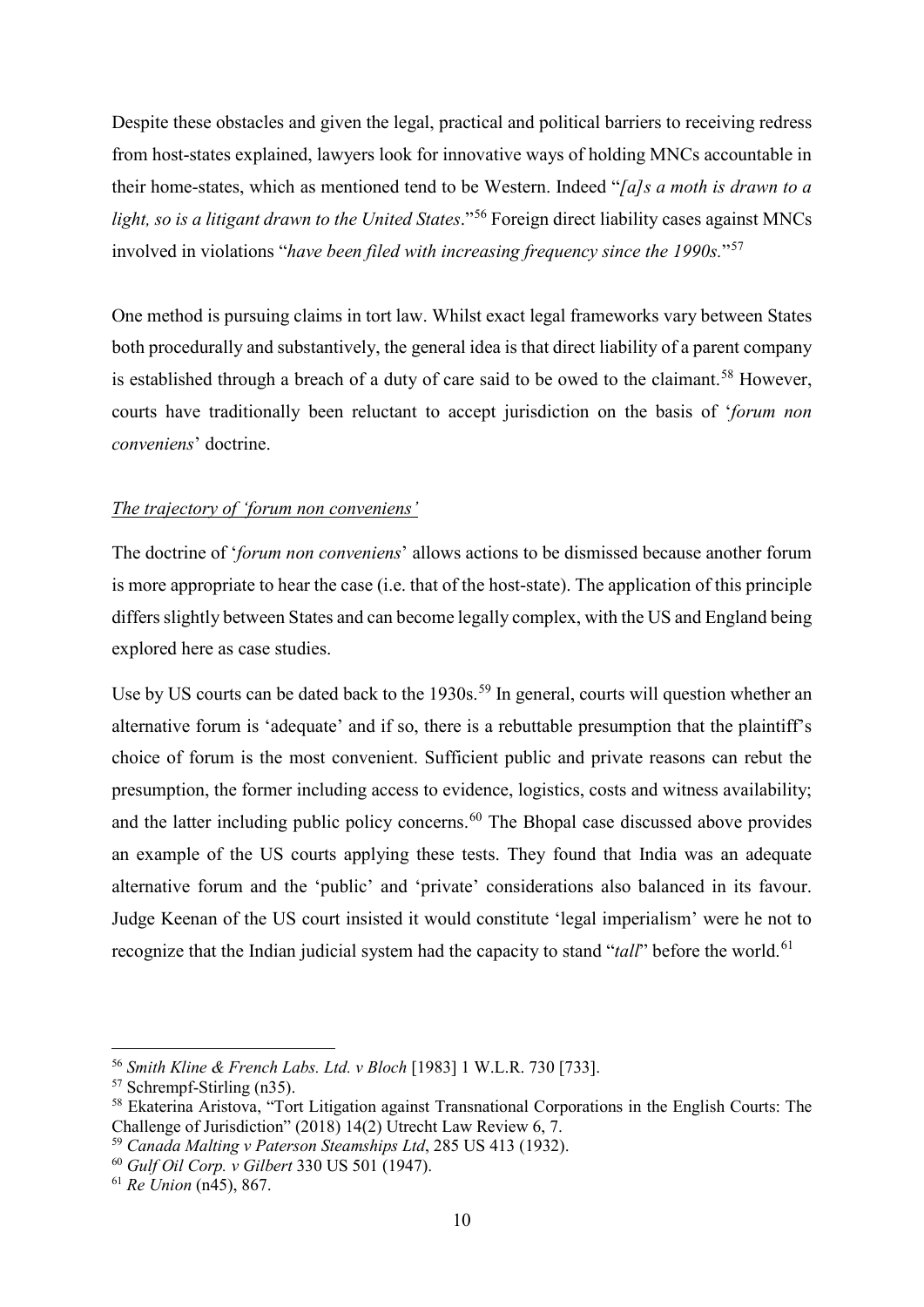In England, the historical position was that where the alternative jurisdiction was a European State contracted to the Brussels Regulation, the courts could not invoke the doctrine. However, the courts applied a two-stage test regarding non-contracting States. Firstly, a defendant had the burden of proving there was another 'available' forum which was clearly more appropriate. If demonstrated, the court would stay the English proceedings unless the plaintiff could rebut this by showing there were circumstances "*by reason of which justice requires that the stay should nevertheless not be granted.*"[62](#page-12-0) This could be proven if the "*practical effect*" of disadvantages would prevent the plaintiff from "*prosecuting any claim at all.*"[63](#page-12-1) However, following *Owusu v Jackson,*[64](#page-12-2) the European Court of Justice held that the Brussels Regulation prevents staying proceedings due to forum non conveniens, regardless of whether the alternative forum is a contracting State or not (the position following Brexit remains to be seen). $65$ 

Nonetheless, English courts find other ways to strike out claims which they do not wish to accept jurisdiction over. In November 2020 the English High Court struck out the claims of over 200,000 Brazilian claimants against the BHP Group (domiciled in England and Australia) arising out of the Brazilian Fundão Dam collapse in 2015, tragically killing 19 people and destroying numerous villages.<sup>[66](#page-12-4)</sup> It held the English claims were an 'abuse of process' given ongoing parallel proceedings in Brazil, despite the claimants arguing that there were procedural hurdles which made it impossible for them to sue the English and Australian entities in Brazil and that they were unable to obtain timely redress.

However, it is not true to say that Western courts will always dismiss cases on these grounds, and there have been numerous developments where courts have taken more 'plaintiff-friendly' attitudes, causing uncertainty.<sup>[67](#page-12-5)</sup> The English Supreme Court made two landmark judgments in February 2021 and April 2019 in relation to the cases of *Okpabi and others v Royal Dutch Shell Plc[68](#page-12-6)* and *Vedanta Resources PLC and another v Lungowe*, [69](#page-12-7) respectively. In these cases, the

<span id="page-12-0"></span> <sup>62</sup> *Spiliada Maritime Corporation v Cansulex Ltd* [1987] AC 460, 478.

<span id="page-12-1"></span><sup>63</sup> Ibid, 473.

<span id="page-12-2"></span><sup>64</sup> Case C-281/02, *Owusu v. Jackson* [2005] 2 WLR 942.

<span id="page-12-3"></span><sup>65</sup>Clare Francis "Brexit and Dispute Resolution" Pinsent Mason (7 January 2021) [<https://www.pinsentmasons.com/out-law/analysis/brexit-and-dispute-resolution>](https://www.pinsentmasons.com/out-law/analysis/brexit-and-dispute-resolution) accessed 27 May 2021.

<span id="page-12-4"></span><sup>66</sup> *Municipio de Mariana v BHP Group plc and BHP Group Ltd* [2020] EWHC 2930.

<span id="page-12-5"></span> $67$  Zerk (n29), 123.

<span id="page-12-6"></span><sup>68</sup> *Okpabi and others v Royal Dutch Shell Plc and another* [2021] UKSC 3.

<span id="page-12-7"></span><sup>69</sup> *Vedanta Resources PLC and another v Lungowe and others* [2019] UKSC 20.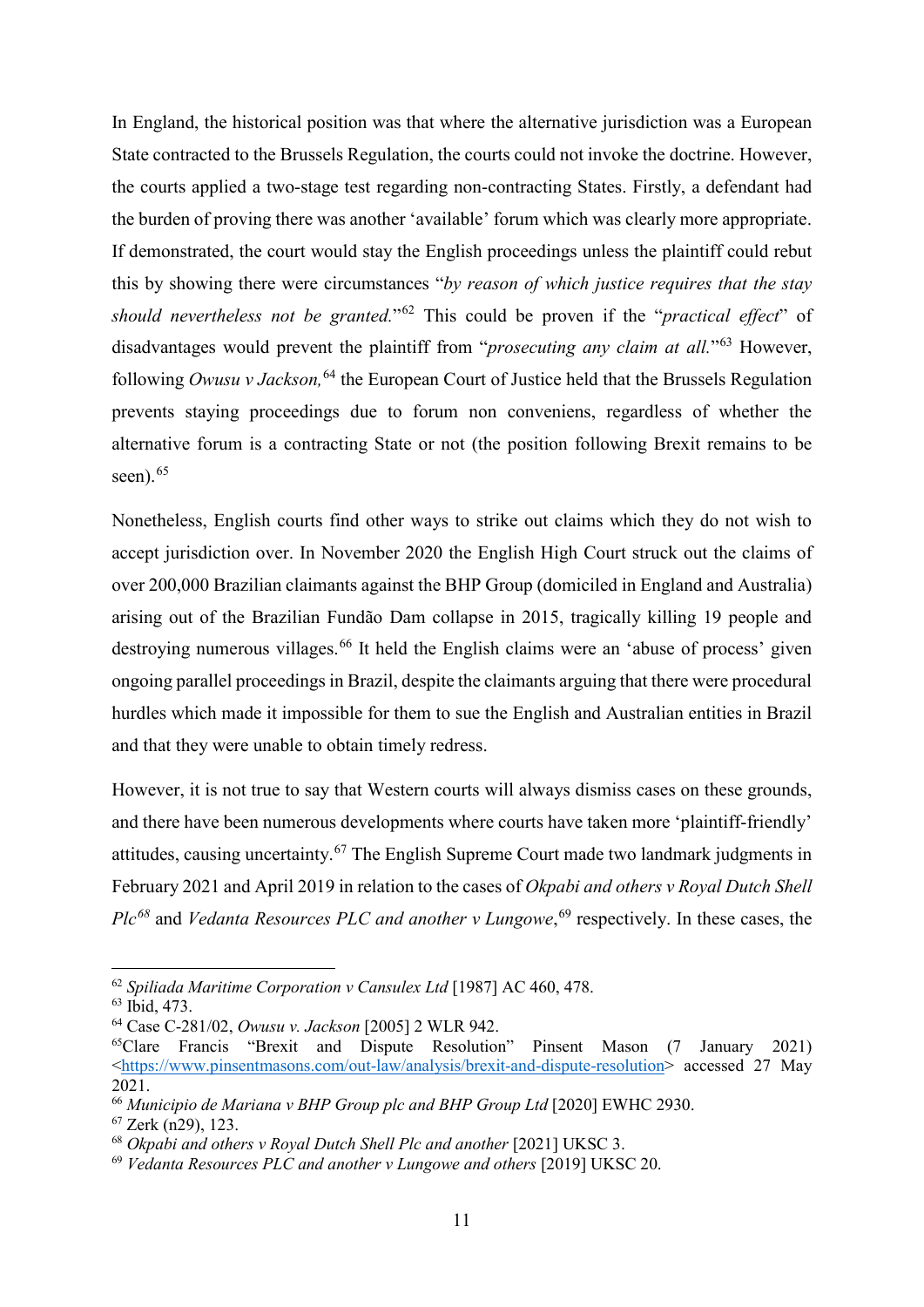Supreme Court accepted jurisdiction over claims of negligence and breach of statutory duty against parent companies incorporated in England and their subsidiaries, for harms which took place in each of Nigeria and Zambia. In contrast to the Brazilian *Fundão Dam* case above, the court held in *Vedanta* that whilst Zambia would be the 'proper' place to hear the claims, there was a real risk that the claimants would not be able to obtain substantial justice there. The factors considered included that legal aid would be unavailable, conditional fee agreements are illegal, and the claimants are too poor to fund legal representation.<sup>[70](#page-13-0)</sup> Moreover, the court held that Zambia lacks legal teams of sufficient size and experience to pursue mass claims effectively.[71](#page-13-1) Even in the US, there have been some developments. For example, in the 2002 tort-based claim of *Martinez v Dow Chemicals*, [72](#page-13-2) the court held there was no adequate alternative forum for the dispute for the Filipino plaintiffs on the basis that there was 'corruption' in Filipino courts.

The uncertainties and complexities of this doctrine, and the problems it creates in generating access to remedy, is epitomised in the jurisdictional battle between Chevron and 30,000 Ecuadorian citizens in relation to a long-running dispute concerning one of its subsidiaries' activities between 1964-1992, in which it polluted the Amazon allegedly causing health problems amongst local residents.<sup>[73](#page-13-3)</sup> The plaintiffs' lawyers originally initiated proceedings in the US via a class action in New York, partly on the basis that they lacked confidence they could secure a fair hearing in Ecuador. Chevron disputed this, arguing that the lawsuit should be dismissed and heard in Ecuador on the basis of forum non conveniens, given "*Ecuador's sovereign interests make Ecuador the most appropriate forum for plaintiffs to pursue their claims against all interested parties.*"[74](#page-13-4) It further contended on appeal that "*Ecuador can and does dispense independent and impartial justice.*"[75](#page-13-5) However, following the Ecuadorian \$18 billion judgment against it, Chevron's position swiftly changed, calling this finding a "*product* 

<span id="page-13-0"></span> $70$  Ibid [90].

<span id="page-13-1"></span> $71$  Ibid [89].

<span id="page-13-2"></span><sup>72</sup> *Martinez v Dow Chemicals* 219 F Supp 2d 719 (ED La 2002).

<span id="page-13-3"></span><sup>73</sup> "Chevron Wins Ecuador Rainforest 'Oil Dumping' Case" *BBC* (8 September 2018) <https://www.bbc.co.uk/news/world-latin-america-45455984> accessed 27 May 2021.

<span id="page-13-4"></span> $74$  Texaco Inc's Memorandum of Law in Support of Its Renewed Motions to Dismiss Based on Forum Non Conveniens and International Comity at 10 *Aguinda v. Texaco, Inc.*, No. 93 Civ. 7527 (S.D.N.Y. Jan 11 1999).

<span id="page-13-5"></span><sup>75</sup> Appellee's Brief 54-57 in *Aguinda v. Texaco, Inc.,* 303 F.3d 470 (2d Cir. 2002).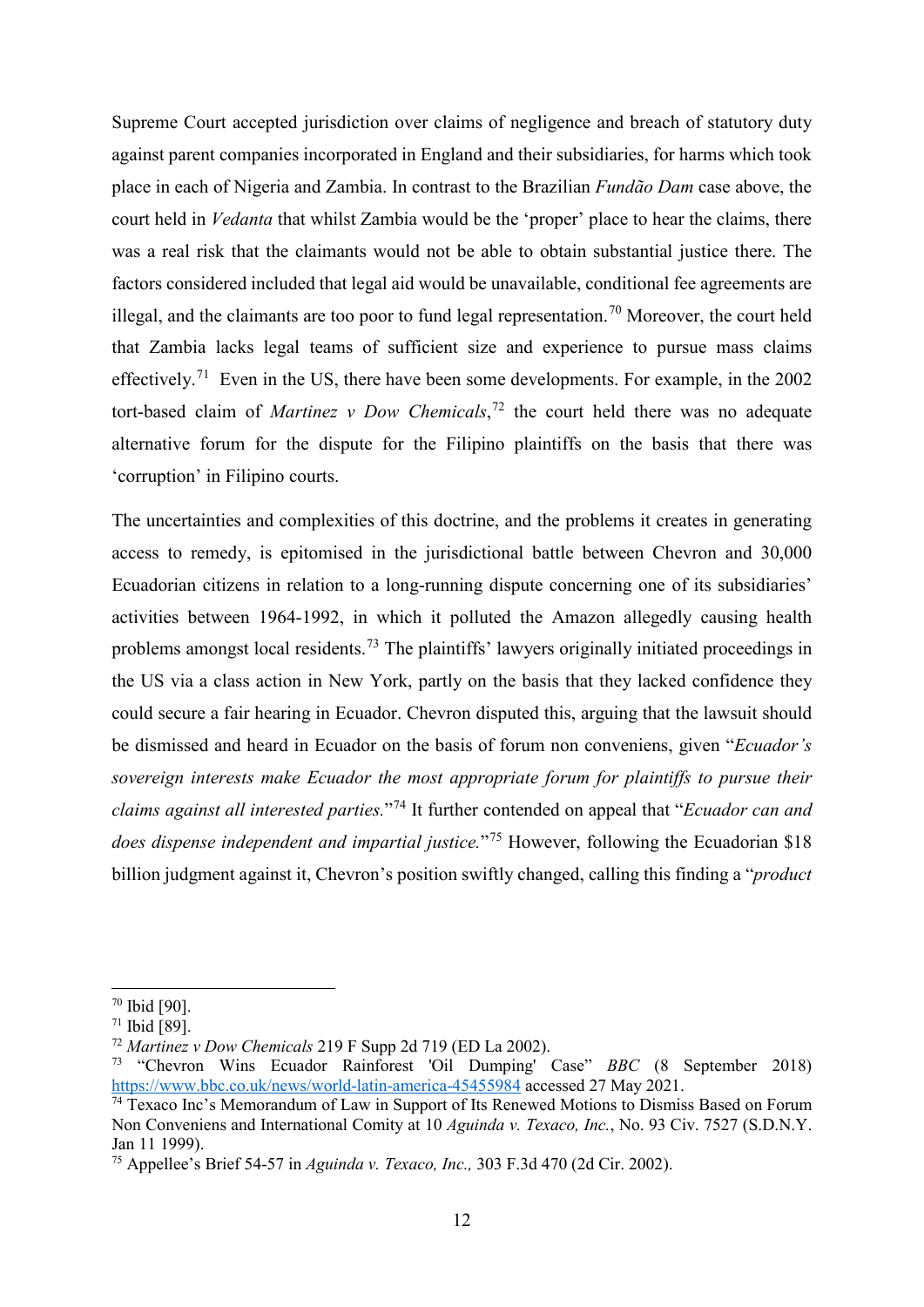*of bribery, fraud and…is illegitimate*"[76](#page-14-1) and successfully used the US courts to declare the judgment unenforceable.<sup>[77](#page-14-2)</sup>

### <span id="page-14-0"></span>**3.4 Imperialist implications of home-state remedies**

At this juncture, acknowledging that victims often do not have their first-choice forum hearing their dispute, it is important to consider the long term consequences of allowing cases (or appeals) to proceed in home-states, which are typically (albeit not always) Western, neo-liberal democracies. Curtis Bradley has noted that "*[m]any international law scholars have assumed that the rise of international human rights litigation in the US courts is an unequivocally positive development*...<sup>"[78](#page-14-3)</sup> given it publicises events. Some also concur that the expansion of legal power is the "*natural outgrowth of an interconnected world*."[79](#page-14-4) If so, it is understandable that the uncertainty over whether Western States will take jurisdiction raises frustrations amongst those who have had their rights abused.

On deeper reflection however, there are risks associated with Western States taking jurisdiction to provide access to remedy. One risk is it advances a discourse characterised by a "*damning metaphor*" consisting of "*savages, victims and saviours.*"[80](#page-14-5) Makau Mutua, in articulating this concern in relation to contemporary human rights advocacy more generally, notes there is a danger in replicating the dominant and submissive binary of the colonial encounter.<sup>[81](#page-14-6)</sup> By homestates taking jurisdiction, it is possible that the 'Othering' process is propagated. Western democracy is seen as a panacea and the only way in which developing States can 'advance' is by replicating the West – in both substance and procedure. Angela Lindt explains that during the course of the United Nations' 6th Forum on Business and Human Rights in 2017, there

<span id="page-14-1"></span> <sup>76</sup> Eduardo Garcia "Ecuador Plaintiffs File Lawsuit in Canada against Chevron" Reuters (31 May 2012) [<https://www.reuters.com/article/ecuador-chevron-idUSL1E8GV09B20120531>](https://www.reuters.com/article/ecuador-chevron-idUSL1E8GV09B20120531) accessed 27 May 2021.

<span id="page-14-2"></span><sup>77</sup> *Chevron Corp. v. Donziger* 974 F. Supp. 2d 362 (S.D.N.Y. 2014).

<span id="page-14-3"></span><sup>78</sup> Curtis Bradley, "The Costs of International Human Rights Litigation" (2001) 2(2) Chicago Journal of International Law 457, 458.

<span id="page-14-4"></span><sup>79</sup> William Glaberson, 'U.S. Courts Become Arbiters Of Global Rights and Wrongs' *New York Times* (2001)  $\langle$ https://www.nytimes.com/2001/06/21/us/us-courts-become-arbiters-of-global-rights-andwrongs.html> accessed 7 April 2021.

<span id="page-14-5"></span><sup>80</sup> Makau Mutua, "Savages, Victims, and Saviors: The Metaphor of Human Rights" (2001) 42 Harv. Int'l L.J 201.

<span id="page-14-6"></span><sup>81</sup> Ibid, 221.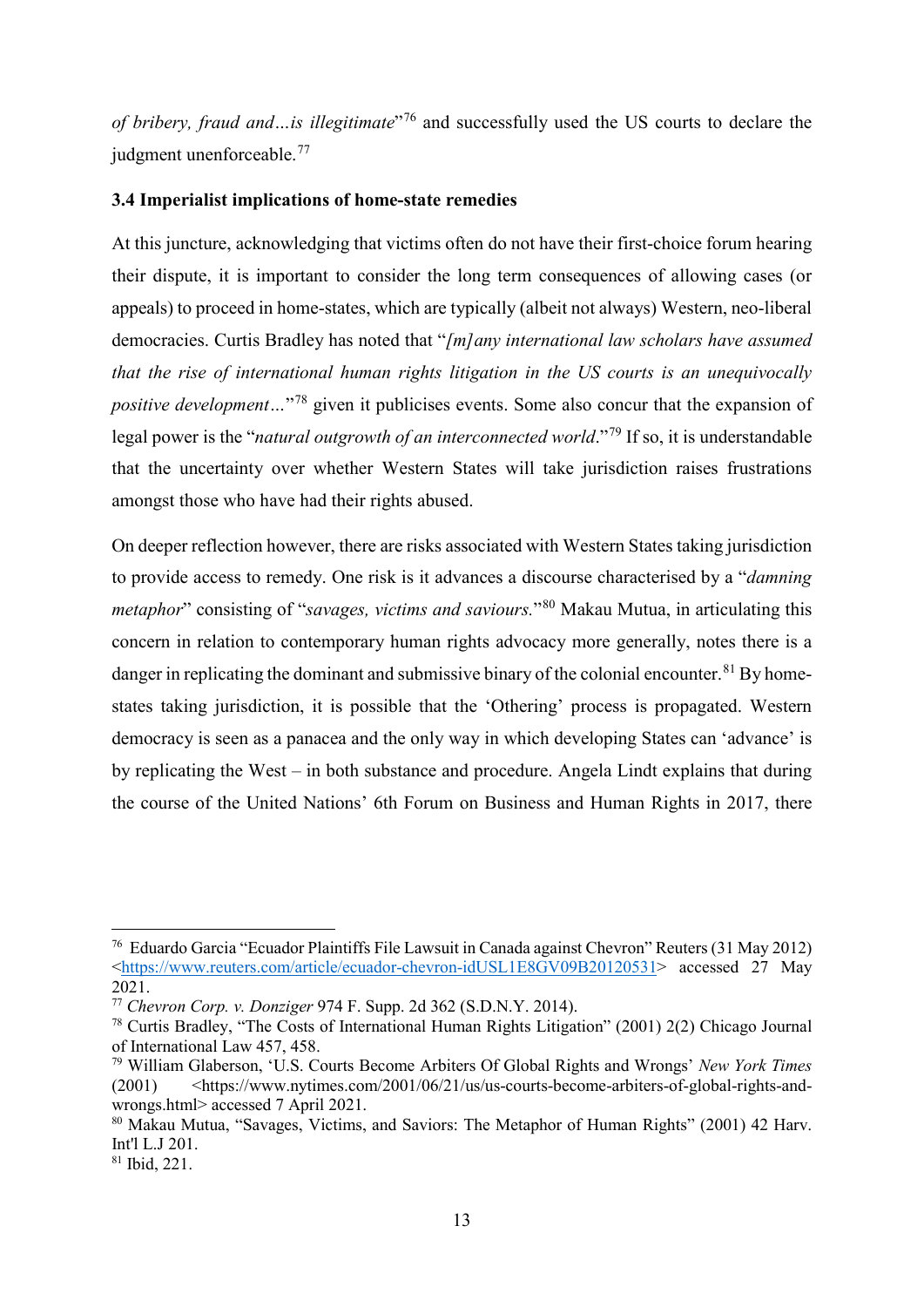seemed to be a consensus that access to remedy in the Global South was unrealistic and "*hardly anyone talked about bringing human rights violations to courts in the host-states*."[82](#page-15-0)

This appears analogous to the historical practice that imperialist States employed of consular jurisdiction. For example, in the nineteenth century, "*justice in the Ottoman Empire appeared to international jurists deeply corrupted and far from the Western model*"[83](#page-15-1) and imperial States 'solved' this in their self-interest to control others by setting up courts which could take jurisdiction over their citizens living in these countries. This practiced extended beyond the Ottoman Empire, for example, the USA created a 'United States Court for China' in 1906 which had extraterritorial jurisdiction over all American citizens within its district.<sup>[84](#page-15-2)</sup> Thus, in the colonial era the imperial powers went "*far beyond the nationality or protective principles to exercise near-complete extraterritorial jurisdiction in colonized territories, either through capitulation treaties or territorial control*."[85](#page-15-3)

Consular jurisdiction, and its analogous modern day counterpart, therefore promulgate the notion that civilised and uncivilised States exist and that the former have "*rights of direction, control and administration*" over the latter by legitimating "*unequal juridical language.*"[86](#page-15-4) The practice of extraterritorial jurisdiction thus "*emerged as a key technology of a kind of nonterritorial imperialism—in effect, a colonialism without colonies as such*."[87](#page-15-5) This type of imperialism and the analogy with historical practices is acknowledged by certain Western academics, including Burt Neuborne, a law professor at New York University who stated "*[w]hat we are exporting now, just as Britain did in the 19th century, is our conception of law.*"[88](#page-15-6) As Grietje Baars articulates, even the language used by some politicians and academics, including for instance 'underdeveloped legal systems' "*clearly echoes that of international law's 'civilising mission', the export of 'western' law… as a tool for intervention.*"[89](#page-15-7)

<span id="page-15-0"></span><sup>82</sup> Angela Lindt, "Transnational Human Rights Litigation A Means of Obtaining Effective Remedy Abroad?" (2020) 4(2) Journal of Legal Anthropology 57, 60.

<span id="page-15-1"></span><sup>83</sup> Eliana Augusti "From Capitulations to Unequal Treaties: The Matter of an Extraterritorial Jurisdiction in the Ottoman Empire" (2011) 4(2) Journal of Civil Law Studies 285.

<span id="page-15-2"></span><sup>84</sup> Teemu Ruskola, "Colonialism Without Colonies: on the Extraterritorial Jurisprudence of The US Court For China" (2008) 71 LCP 217.

<span id="page-15-3"></span><sup>85</sup> Bhupinder Chimni, "An Outline of a Marxist Course on Public International Law" (2004) LJIL 1, 18. <sup>86</sup> Augusti (n83), 288.

<span id="page-15-5"></span><span id="page-15-4"></span><sup>87</sup> Ruskola (n84) 218.

<span id="page-15-6"></span><sup>88</sup> Glaberson W, 'U.S. Courts Become Arbiters Of Global Rights and Wrongs' *New York Times* (2001) <https://www.nytimes.com/2001/06/21/us/us-courts-become-arbiters-of-global-rights-and-

wrongs.html> accessed 7 April 2021 citing Burt Neuborne.

<span id="page-15-7"></span><sup>89</sup> Baars (n18), 153.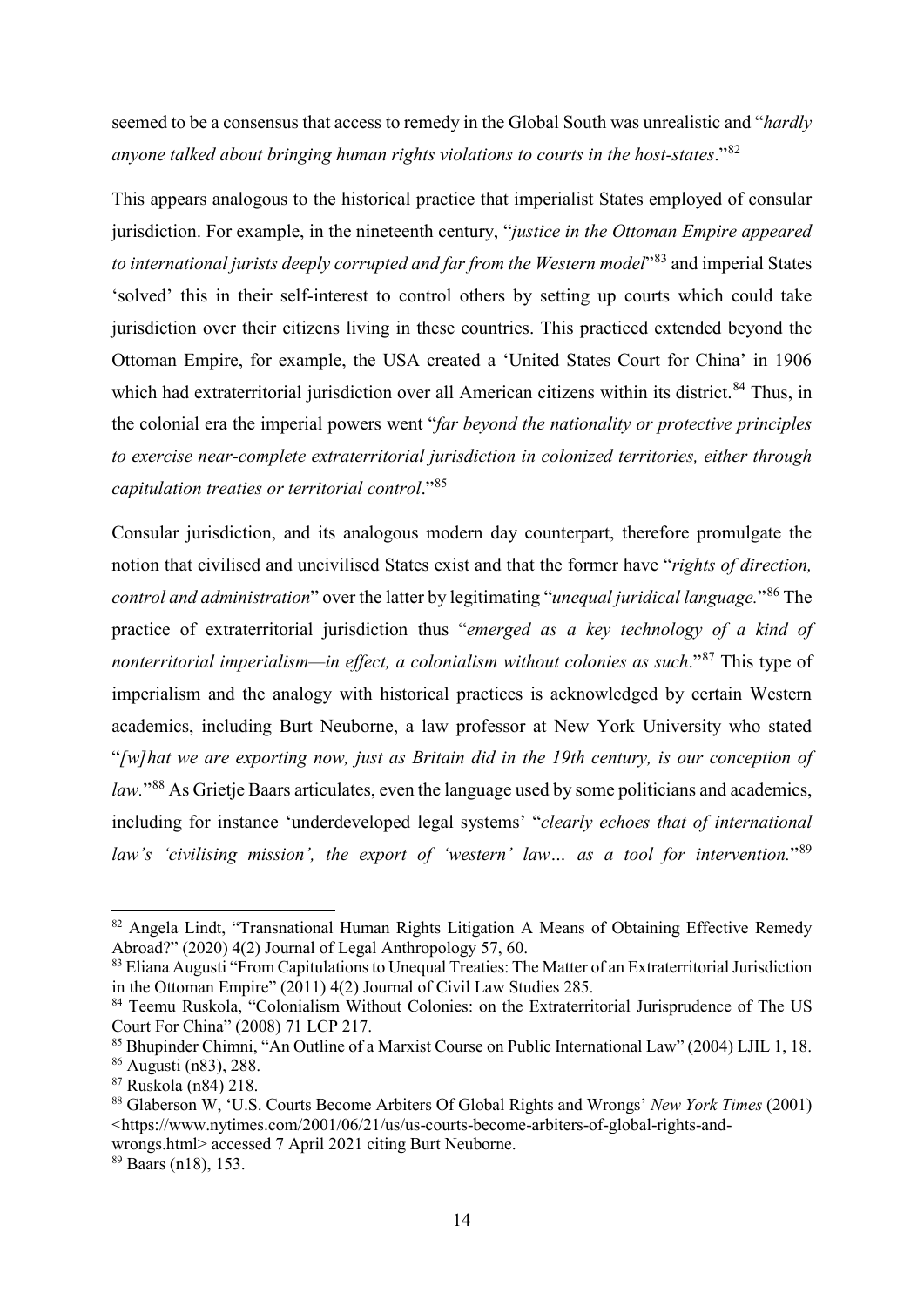Accordingly, the "*power is used, among other things, to universalize the national laws of imperial states.*"[90](#page-16-0)

This approach is not only problematic when situated in this legal history and the trajectory of colonialism and neo-colonialism generally, but also has practical problems, given different cultures have varying attitudes to redress. Western legal systems are often based on "*legal, political and social experience*" which is "*foreign*" to victims.<sup>[91](#page-16-1)</sup> The *Monterrico Metals*<sup>[92](#page-16-2)</sup> lawsuit is instructive on this point. In 2009, eight Peruvian citizens launched proceedings in the English High Court against the British mining company Monterrico Metals and its Peruvian subsidiary Rio Blanco Copper for human rights abuses allegedly committed during the course of an industrial mining project, whereby following protests, a person was killed, several were injured and 28 were detained three days and subjected to torture.<sup>[93](#page-16-3)</sup>

This case settled out of court and the parent company paid compensation to the claimants in return for refusing to admit liability and waiving the need for a judgment.<sup>[94](#page-16-4)</sup> This led to a public outcry with affected people stating they were deprived of their right to be heard. Moreover, rumours circulated within the community alleging that the claimants had collaborated with the corporation and the individuals who received compensation were seen as disloyal to the wider community.<sup>[95](#page-16-5)</sup> Thus, situated in a different legal culture, the type of remedy received pursuant to the Western model of settlement was potentially more harmful to certain community members given such communities understand themselves as a 'collective', a concept not represented in Western subjecthood.[96](#page-16-6)

Notably, many settlements are reached in return for victims abandoning the right to file future claims, as the one just discussed,  $97$  and some such settlements have been unsuccessfully challenged on this basis as infringing an individual's right to redress.<sup>[98](#page-16-8)</sup> It is acknowledged that

<span id="page-16-0"></span> <sup>90</sup> Chimni (n85), 19.

<span id="page-16-1"></span><sup>&</sup>lt;sup>91</sup> Christopher Byrnes et al "We All Stand Before History': Corporate Impunity as a Colonial Legacy— The Case of the Niger Delta" [2019] Harv.Hum.Rts.J. [<https://harvardhrj.com/wp](https://harvardhrj.com/wp-content/uploads/sites/14/2019/04/We-All-Stand-Before-History-HHRJ_04.09.2019.pdf)[content/uploads/sites/14/2019/04/We-All-Stand-Before-History-HHRJ\\_04.09.2019.pdf>](https://harvardhrj.com/wp-content/uploads/sites/14/2019/04/We-All-Stand-Before-History-HHRJ_04.09.2019.pdf) accessed 14 April 2021, 2.

<span id="page-16-2"></span><sup>92</sup> *Guerrero v Monterrico Metals Plc* [2009] EWHC 2475 (QB).

<span id="page-16-3"></span><sup>93</sup> Lindt (n82), 62.

<span id="page-16-4"></span><sup>&</sup>lt;sup>94</sup> Ibid, 65.

<span id="page-16-5"></span><sup>&</sup>lt;sup>95</sup> Ibid .67.

<span id="page-16-6"></span> $96$  Byrnes (n91), 10.

<span id="page-16-7"></span><sup>&</sup>lt;sup>97</sup> Baars (n18), 148.

<span id="page-16-8"></span> $98$  Ibid.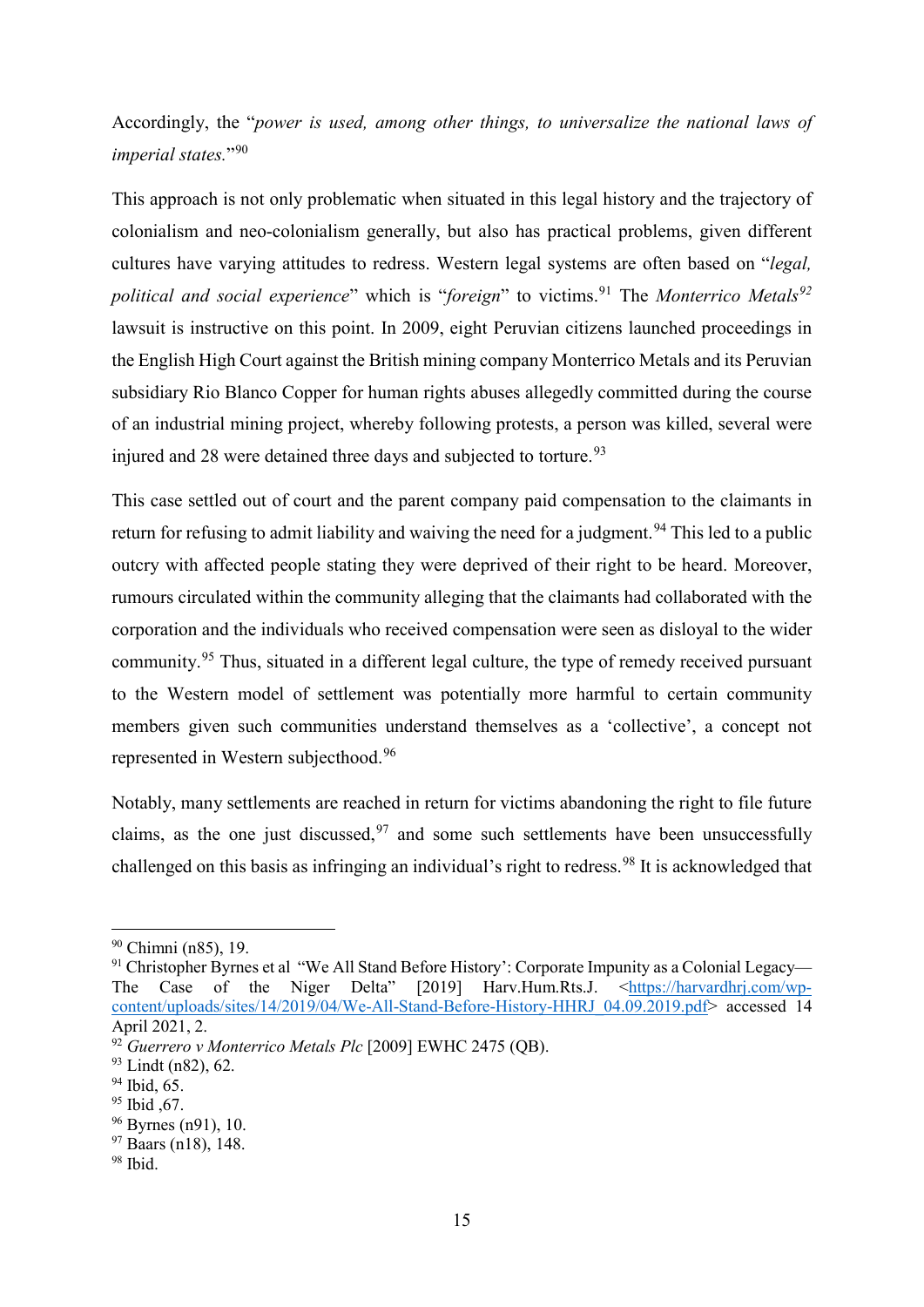the third pillar of the UNGPs requires States to guarantee access to remedy through "*judicial, administrative, legislative or other appropriate means*"[99](#page-17-0) and outcomes such as settlements are not necessarily opposed to this. Nonetheless, ideas surrounding how best to remedy atrocities have to be seen in the context of what victims actually want, and questions must be asked as to whether they want financial compensation, or whether alternatively (or additionally) they want "*official recognition and apportionment of blame for the wrongs that they suffered*."[100](#page-17-1)

In addition to the mode of redress, Western legal systems and epistemologies contain numerous assumptions which have implications for victims. For example, the Western conception that 'time is linear', which is fundamental to its legal system.<sup>[101](#page-17-2)</sup> To exemplify how this becomes problematic, it is helpful to look at the case of the Ogoni people's attempts to seek redress against the practices of the Royal Dutch Shell and its subsidiaries in Nigeria. The Ogoni notion of time is reflected in their 'ancestral lands' in which they hold land in a 'past-present-future' model whereby the living owner holds land in trust for future generations (and to honour previous generations).<sup>[102](#page-17-3)</sup> The Western conceptualisation arguably does not have the flexibility to do justice to this understanding as it does not reflect the "*time, generational and collective land tenure*,"<sup>[103](#page-17-4)</sup> for example given its procedural rules such as statutes of limitations.<sup>[104](#page-17-5)</sup>

Given this, it appears unsurprising that research shows that some victims prefer cases to be filed locally, if the process is known to be fair and effective, <sup>[105](#page-17-6)</sup> but the barriers discussed above often deny them their day in their chosen forum.[106](#page-17-7) In light of the barriers previously discussed in which the processes in the Global South are rarely fair and effective, and the concerns articulated with imposing Western notions of justice on the Global South where they do accept jurisdiction, it appears that a legal lacuna has arisen with respect to access to remedy. The next Chapters will explore how the international system might be used to overcome this.

<span id="page-17-0"></span> $99$  UNGP (n6), Principle 25.

<span id="page-17-1"></span><sup>&</sup>lt;sup>100</sup> Tom Frost and Sascha-Dominik Bachmann, "Human Rights, Colonialism and Post-Colonial Conflict Resolution: Historical Justice Litigation" (2012) 92 Amicus Curiae 20, 22.

<span id="page-17-2"></span> $101$  Byrnes (n91), 11-13.

<span id="page-17-3"></span><sup>102</sup> Ibid.

<span id="page-17-4"></span><sup>103</sup> Ibid, 21.

<span id="page-17-5"></span><sup>104</sup> Ibid, 12-13.

<span id="page-17-6"></span> $105$  Blackburn (n5), 39.

<span id="page-17-7"></span><sup>106</sup> Upendra Baxi, "Mass Torts, Multinational Enterprise Liability and Private International Law" (1999) 276 Recueil des Cours 297, 352.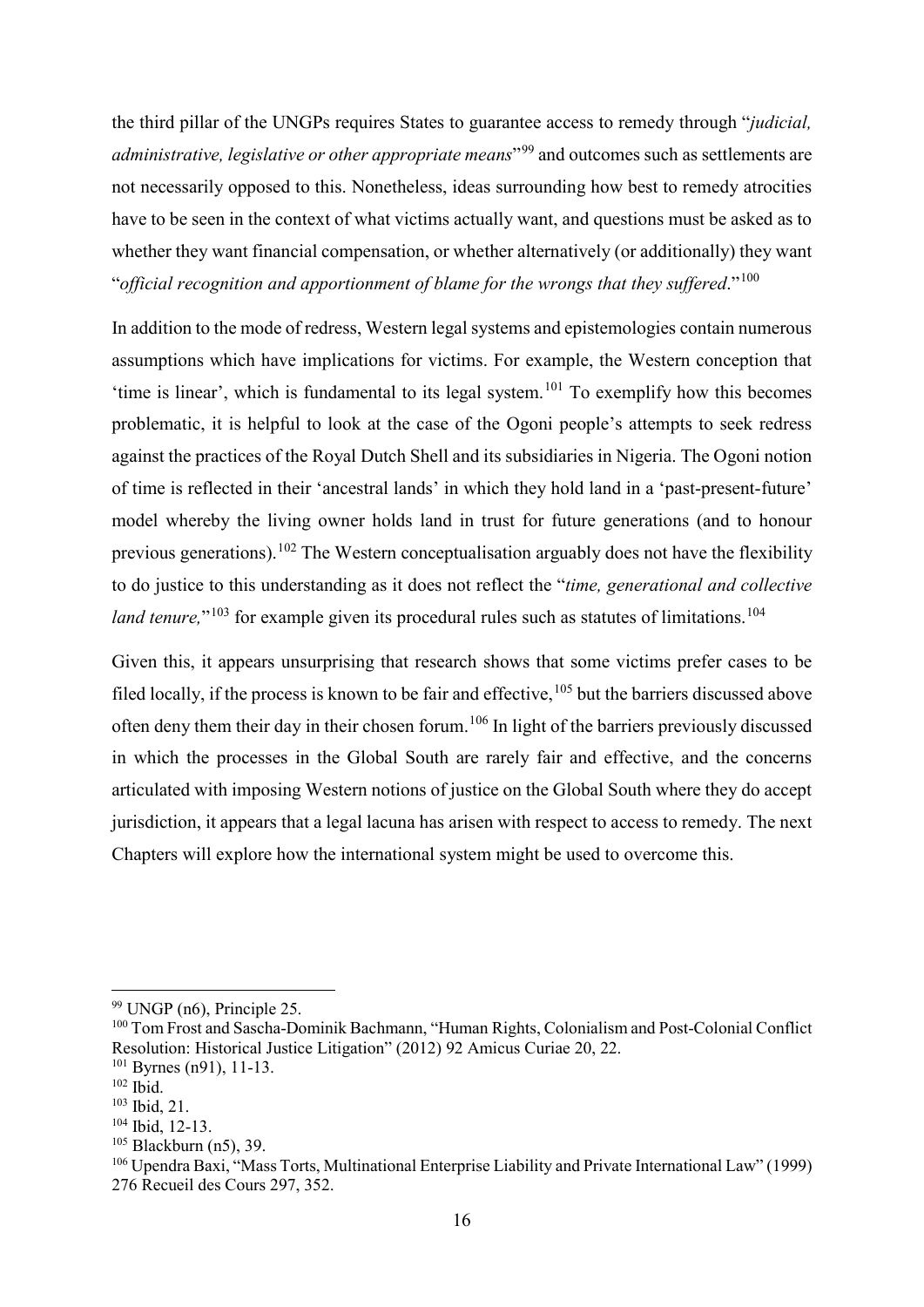### <span id="page-18-1"></span><span id="page-18-0"></span>**CHAPTER 4: INTERNATIONAL LAW'S PROGRESS TO DATE**

### **4.1 The History of International Regulations: UNGPs**

Given failures at the domestic levels to regulate business conduct in relation to human rights and provide adequate access to remedy, questions have arisen as to whether businesses should be directly subject to international human rights standards.<sup>[107](#page-18-2)</sup>

There have been numerous multilateral efforts to do this, which can be traced back to the 1960- 1970s and the initiative of the New International Economic Order, <sup>[108](#page-18-3)</sup> the declaration of its establishment explicitly calling for *"[r]egulation and supervision of the activities of transnational corporations.*"[109](#page-18-4) Subsequently, many documents, including draft codes of conduct on transnational corporations in the  $1980-1990s<sup>110</sup>$  $1980-1990s<sup>110</sup>$  $1980-1990s<sup>110</sup>$  and a set of draft Norms on the Responsibilities of Transnational Corporations and Other Business Enterprises with Regard to Human Rights' in 2003<sup>[111](#page-18-6)</sup> were negotiated. However, none of these attempts came to fruition.

It was considered an unprecedented benchmark moment therefore when the UNGPs, were endorsed by the HRC in 2011. The second pillar to 'respect' human rights was directed towards businesses (defined broadly to include "*all business enterprises, both transnational and others, regardless of their size, sector, location, ownership and structure*"<sup>[112](#page-18-7)</sup>) with the aim of addressing negative human rights impacts that such enterprises have. Unlike its predecessors, this approach gained support from various actors, including capital-exporting States and the business sector.[113](#page-18-8) The UNGPs have in some aspects achieved "*notable and far-reaching*  success,"<sup>[114](#page-18-9)</sup> by raising awareness and mainstreaming ideas of corporate human rights due diligence and supply chain responsibility.

<span id="page-18-2"></span> <sup>107</sup> Lee McConnell, "Assessing the Feasibility of a Business and Human Rights Treaty" (2017) 66 Int'l & Comp LQ 143, 144.

<span id="page-18-3"></span><sup>&</sup>lt;sup>108</sup> Karl Sauvant, "The Negotiations of the United Nations Code of Conduct on Transnational Corporations" (2015) 16 Journal of World Investment & Trade, 11 15.

<span id="page-18-4"></span><sup>&</sup>lt;sup>109</sup> Declaration on the Establishment of a New International Economic Order, UNGA Res 3201 (S-VI) (1 May 1974).

<span id="page-18-5"></span> $110$  Sauvant (n108).

<span id="page-18-6"></span><sup>111</sup> Sub-Commission on the Promotion and Protection of Human Rights, *Norms on the Responsibilities of Transnational Corporations and Other Business Enterprises with Regard to Human Rights* UN Doc. E/CN.4/Sub.2/2003/12/Rev.2 (26 August 2003).

<span id="page-18-7"></span><sup>&</sup>lt;sup>112</sup> UNGPs (n6), General Principles.

<span id="page-18-9"></span><span id="page-18-8"></span><sup>&</sup>lt;sup>113</sup> Pierre Thielbörger and Tobias Ackermann, "A Treaty on Enforcing Human Rights Against Business: Closing the Loophole or Getting Stuck in a Loop?" (2017) 24(1) Ind.J.Global Legal Studies 43, 46.  $114$  Blackburn (n5), 62.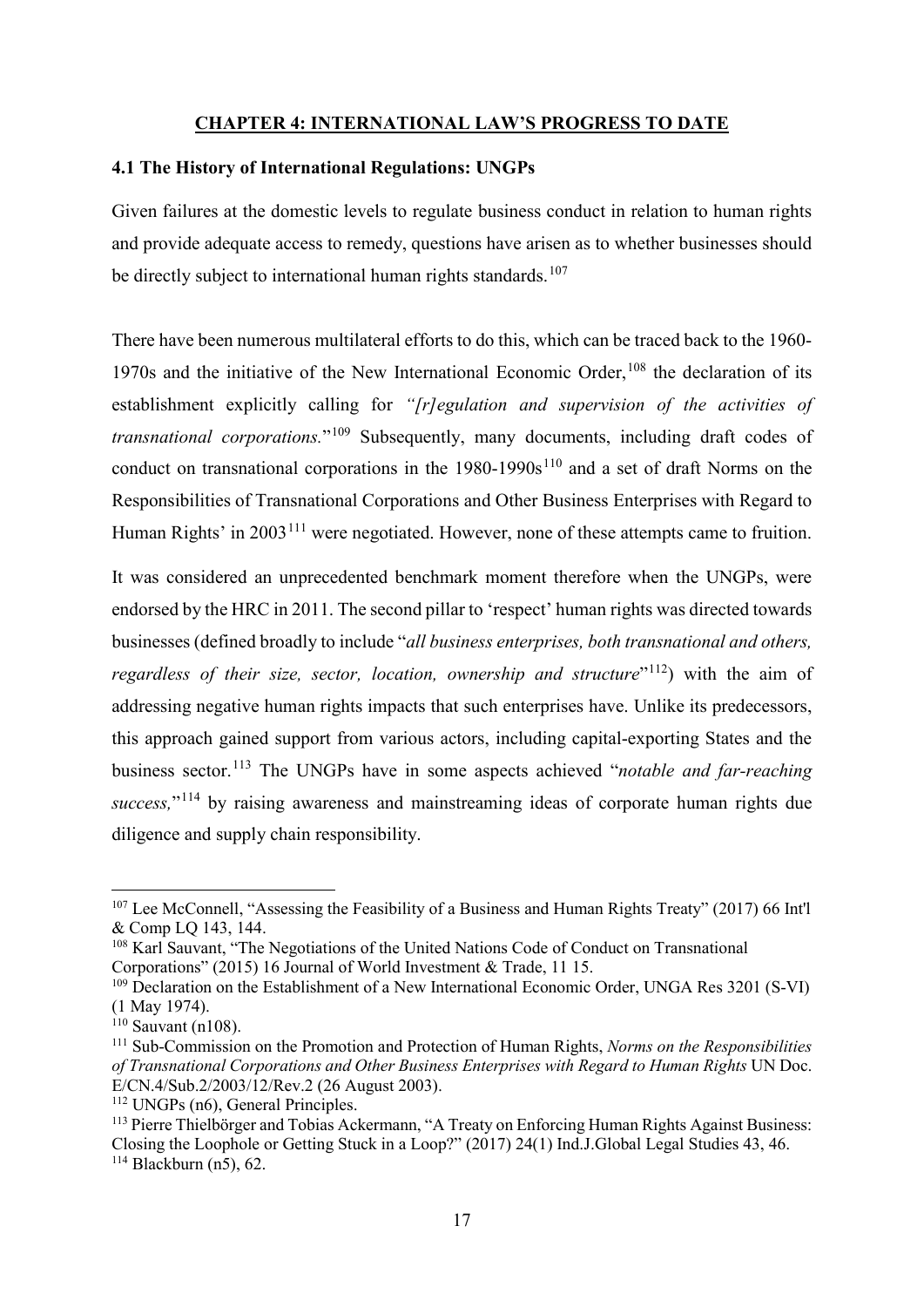However, they have also been criticised, in particular regarding their non-binding nature,  $^{115}$  $^{115}$  $^{115}$ being grounded instead in 'pragmatic principlism.'<sup>[116](#page-19-1)</sup> Other than domestic implementation, they therefore contain very little incentive for businesses to follow them and accordingly, the "*major legal barriers to access to remedy…have changed very little*". [117](#page-19-2) Whilst there are reputational benefits that businesses may gain by adhering to them which can be powerful, many argue that they do not go far enough and "*ultimately fail to ensure access to effective remedies by not providing a comprehensive implementation mechanism.*<sup>"[118](#page-19-3)</sup> For example, Surya Deva, a member of the UN Working Group on the issue of human rights and transnational corporations and other business enterprises, discusses how neither voluntary initiatives alone nor measures merely at national level will ever be adequate to regulate corporate activities.<sup>[119](#page-19-4)</sup> Further, as Carlos López suggests, any theory that proposes a set of rules with normative force needs to incorporate a theory of compliance in which the consequences of a lack of observance to the norm are addressed.<sup>[120](#page-19-5)</sup> However, compliance with the UNGPs is "*basically left to the market mechanism*."[121](#page-19-6)

Moreover, it is pertinent that whilst "*[n]early all Western governments expressed unqualified support for the document…many others from the global South expressed misgivings publicly or privately.*"<sup>[122](#page-19-7)</sup> Accordingly, many States felt unable to oppose the UNGPs<sup>[123](#page-19-8)</sup> and other critics point out that Ruggie failed to engage sufficiently with rightsholders when formulating them.<sup>[124](#page-19-9)</sup> Indeed an explicit mandate that would have required him to pay country visits and look into

<span id="page-19-0"></span> $115$  Thielbörger (n113), 45.

<span id="page-19-1"></span><sup>116</sup> UNCHR *Interim Report on the Issue of Human Rights and Transnational Corporations and Other Business Enterprises* U.N. Doc. E/CN.4/2006/97 (22 February 2006), [70]-[81].

<span id="page-19-2"></span> $117$  Blackburn (n5), 62.

<span id="page-19-3"></span><sup>&</sup>lt;sup>118</sup> Thielbörger (n113), 52.

<span id="page-19-4"></span><sup>119</sup> Surya Deva, "The Zero Draft of the Proposed Business and Human Rights Treaty, Part I: The Beginning of an End?" (*Reflections on the Zero Draft Treaty*, 14 August 2018) <https://www.businesshumanrights.org/en/the-zero-draft-of-the-proposed-business-and-human-rights-treaty-part-i-thebeginning-of-an-end> accessed 18 March 2021

<span id="page-19-5"></span><sup>&</sup>lt;sup>120</sup> Carlos López, "The 'Ruggie Process': from Legal Obligations to Corporate Social Responsibility?" in Surya Deva and David Bilchitz (eds), *Human Rights Obligations of Business: Beyond the Corporate Responsibility to Respect?* (CUP 2013) 58, 72.

<span id="page-19-6"></span> $121$   $\hat{I}$ bid.

<span id="page-19-7"></span><sup>122</sup> Ibid, 58.

<span id="page-19-8"></span><sup>123</sup> Ibid, 59.

<span id="page-19-9"></span><sup>&</sup>lt;sup>124</sup> Daria Davitti, "On the Meanings of International Investment Law and International Human Rights Law: the Alternative Narrative of Due Diligence" (2012) 12(3) HRL Rev 421, 439.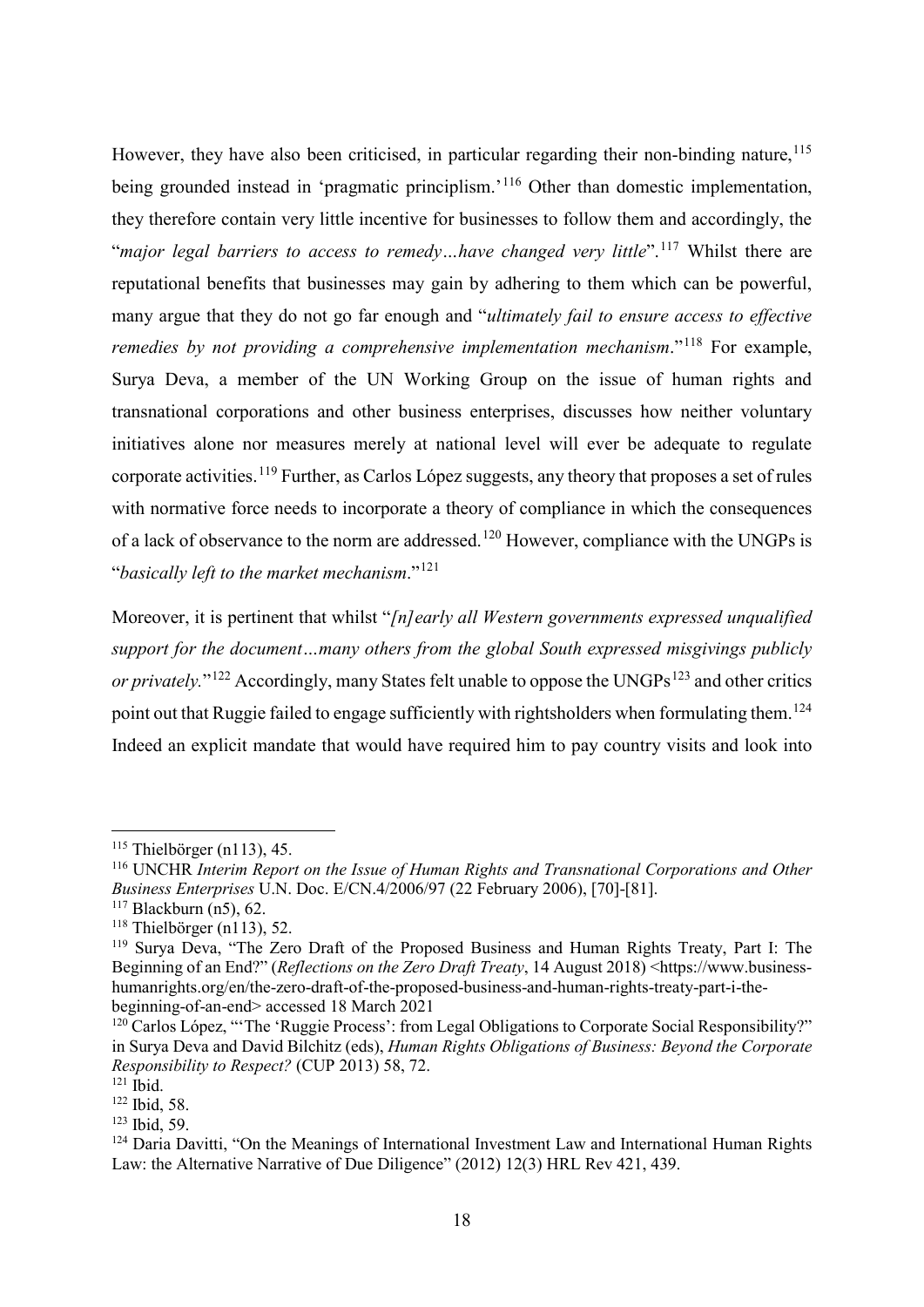specific violations was never adopted, leading to suggestions that it was the acceptance of the business community which was deemed more important than the affected communities.<sup>[125](#page-20-1)</sup>

# <span id="page-20-0"></span>**4.2 The History of International Regulations: The Draft Binding Treaty**

In fact, the UNGPs were never intended to be the end of the process, but rather the "*end of the beginning.*"[126](#page-20-2) Accordingly, at the 24th session of the HRC in 2013, Ecuador tabled the idea of a directly binding business and human rights treaty.<sup>[127](#page-20-3)</sup> Following this in 2014, the HRC adopted a resolution which established the need for such a treaty.<sup>[128](#page-20-4)</sup> To date, four drafts have been published: Elements for the draft legally binding instrument on transnational corporations and other business enterprises with respect to human rights in 2017, the Zero Draft in 2018, the Draft Treaty in 2019, and most recently on 6 August 2020, the Second Revised Draft Treaty.<sup>[129](#page-20-5)</sup>

The Second Revised Draft Treaty contained some amendments to the previous draft treaties, relating to, amongst other things, access to remedy and provisions on legal liability and jurisdiction.<sup>[130](#page-20-6)</sup> The current draft Article 9, concerning jurisdiction, reads:

"*1. Jurisdiction with respect to claims brought by victims, irrespectively of their nationality or place of domicile, arising from acts or omissions that result or may result in human rights abuses covered under this (Legally Binding Instrument), shall vest in the courts of the State where:*

*a. the human rights abuse occurred;*

*b. an act or omission contributing to the human rights abuse occurred; or*

<span id="page-20-1"></span> <sup>125</sup> López (n120), 70.

<span id="page-20-2"></span> $126$  UNGPs (n6) [13].

<span id="page-20-3"></span><sup>&</sup>lt;sup>127</sup> UN Human Rights Council "Republic of Ecuador: Statement on behalf of a Group of Countries at the 24th Session of the HRC, Transnational Corporations and Human Rights" (Geneva, September 2013) [<https://media.business-humanrights.org/media/documents/files/media/documents/statement](https://media.business-humanrights.org/media/documents/files/media/documents/statement-unhrc-legally-binding.pdf)[unhrc-legally-binding.pdf>](https://media.business-humanrights.org/media/documents/files/media/documents/statement-unhrc-legally-binding.pdf) accessed 28 May 2021.

<span id="page-20-4"></span><sup>128</sup> UN Human Rights Council, *Elaboration of an International Legally Binding Instrument on Transnational Corporations and Other Business Enterprises with Respect to Human Rights*, UN Doc. A/HRC/RES/26/9 (14 July 2014).

<span id="page-20-5"></span><sup>&</sup>lt;sup>129</sup> Nadia Bernaz, "Conceptualizing Corporate Accountability in International Law: Models for a Business and Human Rights Treaty" (2021) 25 H.R.R. 45, 46.

<span id="page-20-6"></span><sup>130</sup> OEIGWG Chairmanship, *Legally Binding Instrument to Regulate, in International Human Rights*  Law, the Activities of Transnational Corporations and Other Business Enterprises (6 August 2020) [https://www.ohchr.org/Documents/HRBodies/HRCouncil/WGTransCorp/Session6/OEIGWG\\_Chair-](https://www.ohchr.org/Documents/HRBodies/HRCouncil/WGTransCorp/Session6/OEIGWG_Chair-Rapporteur_second_revised_draft_LBI_on_TNCs_and_OBEs_with_respect_to_Human_Rights.pdf)Rapporteur second revised draft LBI on TNCs and OBEs with respect to Human Rights.pdf accessed 28 May 2021.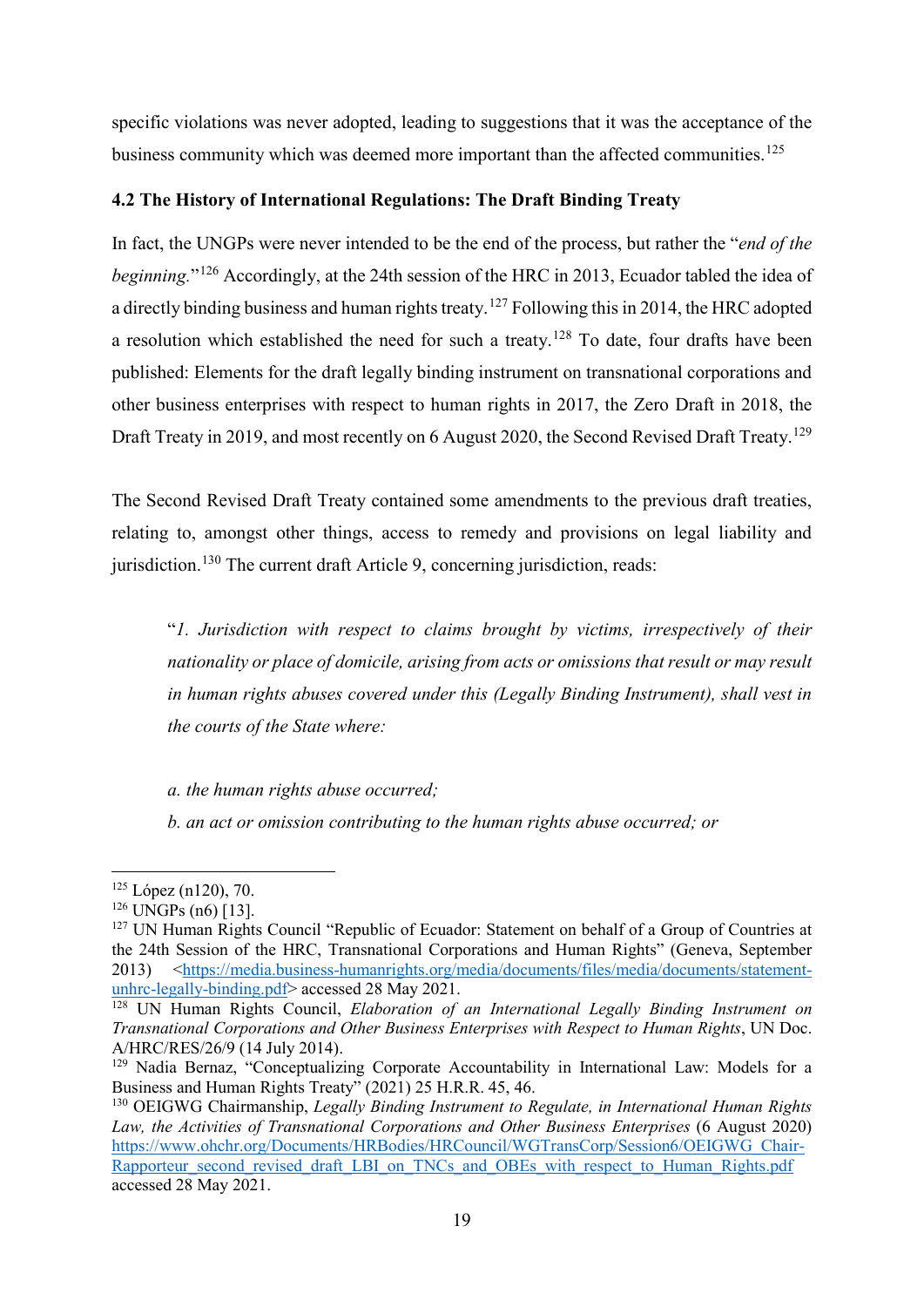*c. the legal or natural persons alleged to have committed an act or omission causing or contributing to such human rights abuse in the context of business activities, including those of a transnational character, are domiciled.*

*The above provision does not exclude the exercise of civil jurisdiction on additional grounds provided for by international treaties or national law.*

*2. Without prejudice to any broader definition of domicile provided for in any international instrument or domestic law, a legal person conducting business activities of a transnational character, including through their business relationships, is considered domiciled at the place where it has its:*

- *a. place of incorporation; or*
- *b. statutory seat; or*
- *c. central administration; or*
- *d. principal place of business; or*

*3. Where victims choose to bring a claim in a court as per Article 9.1, jurisdiction shall be obligatory and therefore that courts shall not decline it on the basis of forum non conveniens.*

*4. Courts shall have jurisdiction over claims against legal or natural persons not domiciled in the territory of the forum State, if the claim is closely connected with a claim against a legal or natural person domiciled in the territory of the forum State.*

*5. Courts shall have jurisdiction over claims against legal or natural persons not domiciled in the territory of the forum State if no other effective forum guaranteeing a fair trial is available and there is a sufficiently close connection to the State Party concerned.*"

Article 9(3) (and Article 7.5)<sup>[131](#page-21-0)</sup> explicitly exclude the doctrine of forum non conveniens, preventing courts from using this to dismiss "*legitimate*" judicial proceedings brought by

<span id="page-21-0"></span> <sup>131</sup> Article 7.5 reads: "*State Parties shall ensure that the doctrine of forum non conveniens is not used by their courts to dismiss legitimate judicial proceedings brought by victims*."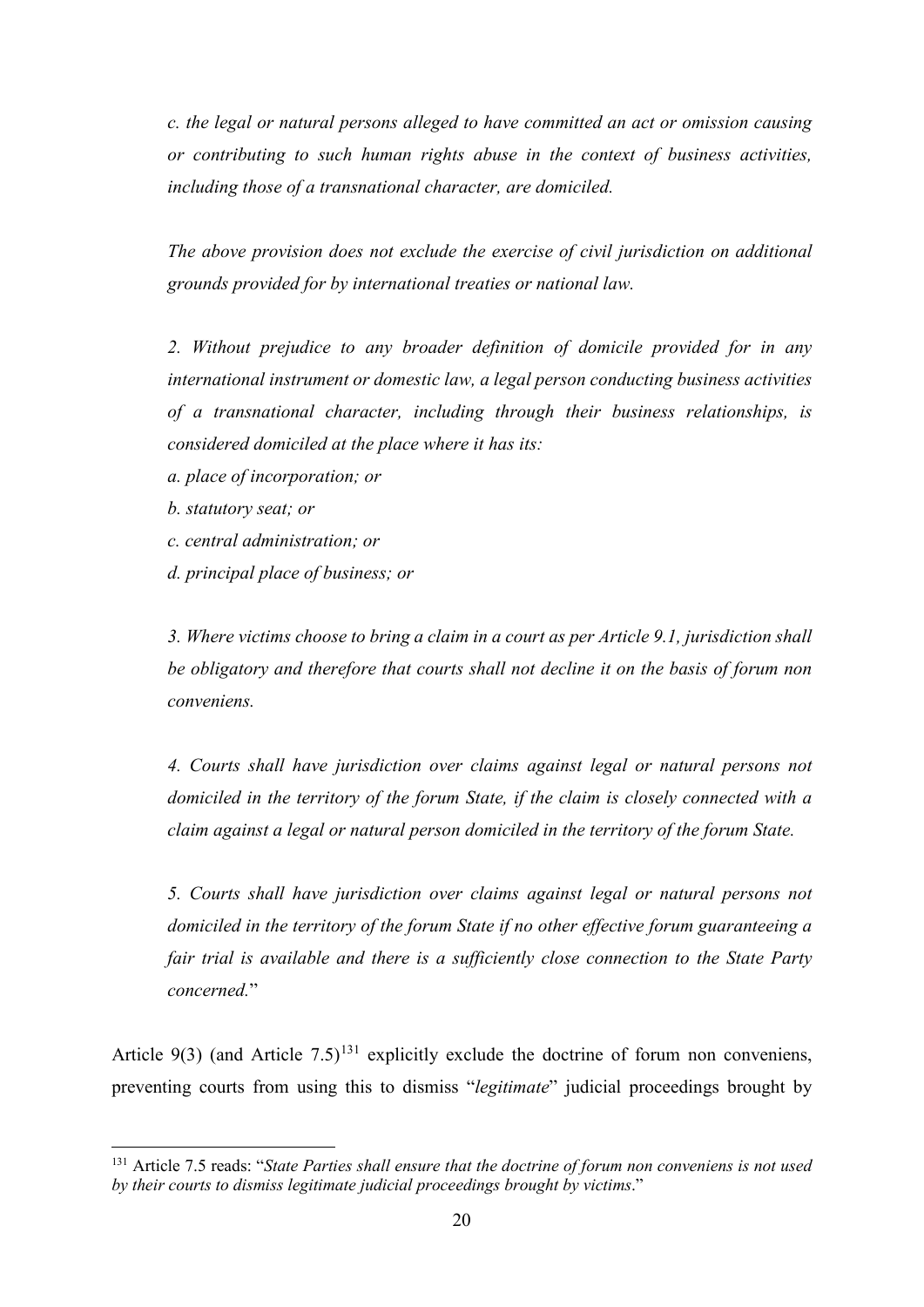victims. Pertinently, Article 9.4 grants jurisdiction to State courts over claims against legal or natural persons not domiciled in their territory, if the claim is nonetheless "*closely connected with a claim against a legal or natural person domiciled in the territory of the forum State,*" thus allowing foreign subsidiaries or business partners to be sued in home-states, so long as the claims against the two companies are closely connected. Finally, Article 9.5 gives any court jurisdiction if no other effective forum guaranteeing a fair trial is available and "*there is a sufficiently close connection to the State Party concerned,*" known as the 'doctrine of forum necessitates.'

Interestingly, these provisions were controversial amongst the participants of the sixth session of the OEIGWG held in October 2020 and Article 9 "*unsurprisingly…provoked much discussion*". [132](#page-22-0) There are diverse views even amongst the Global South. While Namibia, Ecuador, Chile, Egypt and the Philippines supported the abolition of the forum non conveniens principle, Brazil, Russia and China argued for its retention. China did so on the basis that regulations should not interfere with State sovereignty and Russia believed that it was important to have a range of grounds to refuse recognition and enforcement of other States' court decisions. Brazil, in slight contrast, advocated for the principle of subsidiarity to apply, i.e. that national legal mechanisms should be exhausted first.<sup>[133](#page-22-1)</sup> All three delegations thought that the current draft would create uncertainty for business.<sup>[134](#page-22-2)</sup>

Outside of States, commentary on the draft by civil society has been generally positive on the issue of jurisdiction. They generally believe that by excluding the doctrine of forum non conveniens, the draft makes progress in ensuring access to remedies. For example, Treaty Alliance Germany commented that amendments to the jurisdiction rules have *"improved the possibilities of legal protection for persons affected.*"[135](#page-22-3) However, it is still not without certain

<span id="page-22-1"></span><sup>133</sup> Karolin Seitz, "Report on the Sixth Session of the Open-Ended Intergovernmental

<span id="page-22-0"></span><sup>&</sup>lt;sup>132</sup> "UN Talks Day 3: As Participation Drops, Some States Attempt to Water Down Key Provisions" (*European Coalition for Corporate Justice*, 29 October 2020) [https://corporatejustice.org/news/un](https://corporatejustice.org/news/un-talks-day-3-as-participation-drops-some-states-attempt-to-water-down-key-provisions/)[talks-day-3-as-participation-drops-some-states-attempt-to-water-down-key-provisions/](https://corporatejustice.org/news/un-talks-day-3-as-participation-drops-some-states-attempt-to-water-down-key-provisions/) accessed 31 May 2021.

Working Group on a Binding Instrument on Transnational Corporations and other Business Enterprises with Respect to Human Rights" (Global Policy Forum Europe e.V and Rosa-Luxemburg-Stiftung, February 2021)  $\leftarrow$  2021)  $\leftarrow$  https://rosalux.nyc/wp[content/uploads/2021/02/Briefing\\_On\\_Standby\\_6th\\_Session\\_UN\\_Treaty.pdf>](https://rosalux.nyc/wp-content/uploads/2021/02/Briefing_On_Standby_6th_Session_UN_Treaty.pdf) accessed 31 May 2021.  $134$  European Coalition for Corporate Justice (n132).

<span id="page-22-3"></span><span id="page-22-2"></span><sup>&</sup>lt;sup>135</sup> "Important Step for the Human Rights and Ecological Orientation of the Global Economy: Statement of the Treaty Alliance Germany on the Second Revised Draft for a Legally Binding UN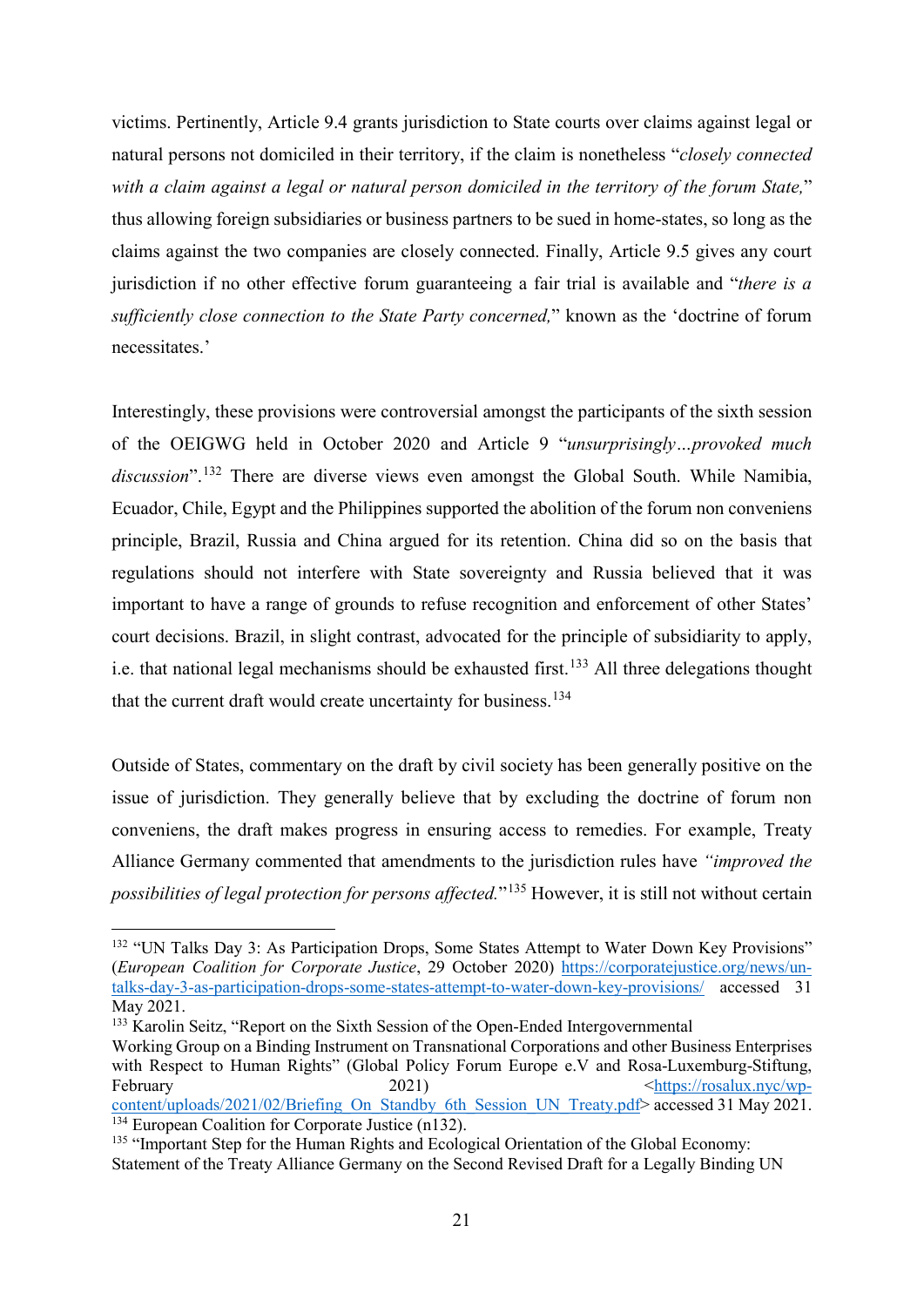critiques. Some argue that the use of the term 'legitimate' in Article 7.5 should be deleted given it is "*vague and open for interpretation*"[136](#page-23-0) and have called for more clarity on terms such as "*closely connected*" in order to more easily establish joint liability of parent companies and their subsidiaries.<sup>[137](#page-23-1)</sup>

This paper argues that the treaty, as currently drafted, does not go far enough in solving the issues discussed above. On one hand, Article 9 widens choices for victims as to which jurisdiction they wish to bring a claim, and excludes the possibility of home-state courts relying on the doctrine of 'forum non conveniens,' potentially accelerating the trend that Western States accept jurisdiction. In turn however, and particularly coupled with the language of Article 9.5 — that States must accept jurisdiction if there is a sufficiently close connection to it and if there is no other "*effective forum guaranteeing a fair trial*" — it risks repeating historic mistakes of dividing the world into the binary terms of 'civilised' and 'uncivilised' countries, with only the former 'able' to produce justice.

This issue is compounded given there is no definition of 'effective forum' or 'fair trial,' creating a real risk that these terms are constructed by Western notions and powers. Irrespective of good intentions, Western States could once again be portrayed as the pillar of international order and benchmark to assess (colonial) subjects.<sup>[138](#page-23-2)</sup> The problem remains, as Baars discusses in relation to what she terms cause lawyering' generally, that people would be persuaded to "*bring cases in (western) foreign courts is in some way the equivalent of 'spreading capitalist law' (as part of the civilising or capitalising mission) as done by the corporate colonisers in the 19th century*."[139](#page-23-3) Victims must articulate their "*needs, grievances and desires in legal vocabulary and in a western courtroom, through the mouth of (usually) a white man*"[140](#page-23-4) which eventually

-

Treaty on Business and Human Rights" (*Treaty Alliance Germany*, September 2020)

<sup>&</sup>lt;https://archive.globalpolicy.org/images/pdfs/TreatyAllianceGermany\_Statement\_2ndREvisedDraft\_ 2020.pdf> accessed 31 May 2021.

<span id="page-23-0"></span><sup>&</sup>lt;sup>136</sup> "Comments and Amendments on the Second Revised Draft of the Legally Binding Instrument on Transnational Corporations and other Business Enterprises with Regard to Human Rights" (Stop Corporate Immunity, 6 August 2020) [https://www.stopcorporateimpunity.org/wp](https://www.stopcorporateimpunity.org/wp-content/uploads/2020/10/Position-paper-Global-Campaign_2nd-revised-draft-TNCs_FINAL-2.pdf)[content/uploads/2020/10/Position-paper-Global-Campaign\\_2nd-revised-draft-TNCs\\_FINAL-2.pdf](https://www.stopcorporateimpunity.org/wp-content/uploads/2020/10/Position-paper-Global-Campaign_2nd-revised-draft-TNCs_FINAL-2.pdf) accessed 31 May 2021.

<span id="page-23-1"></span><sup>137</sup> Ibid.

<span id="page-23-2"></span><sup>&</sup>lt;sup>138</sup> Luis Eslava and Sundhya Pahuja, "Beyond the (Post) Colonial: TWAIL and the Everyday Life of International Law" (2012) 45(2) Law and Politics in Africa, Asia and Latin America, 195, 196. <sup>139</sup> Baars (n18), 155.

<span id="page-23-4"></span><span id="page-23-3"></span><sup>140</sup> Ibid.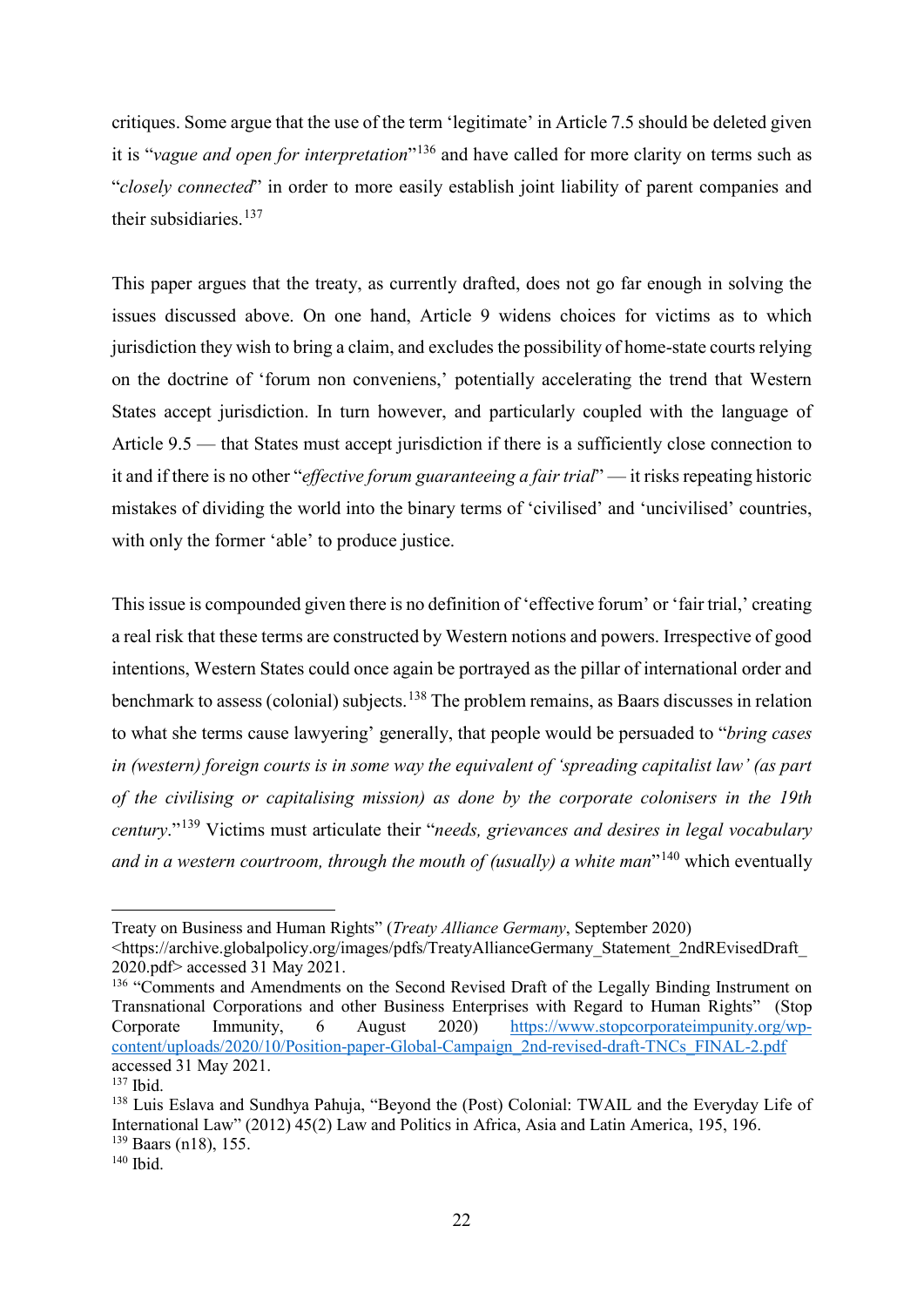undermines speaking for the oppressed and for justice. Judgments rendered in this way may ultimately be delegitimised in the eyes of those who matter most – the victims – being dismissed "*by the affected societies on the ground that they do not reflect a full understanding of the local history, culture, and conditions.*"[141](#page-24-0)

At this point, it is important to reiterate that when claims are brought in Western courts they can increase awareness and education, because "*lawsuits against MNCs enjoy high publicity, as the media is interested in cases of corporate misconduct.*"<sup>[142](#page-24-1)</sup> As mentioned above, this is one deterrent for MNCs in becoming involved in such violations in the first place, given stakeholder theory and the need for MNCs to internalise financial and reputational costs. However, this approach "*precludes states from developing their own human rights norms*" and in actuality, the development and application of meaningful domestic remedies would be the "*most effective deterrent.*"[143](#page-24-2) Finally, this argument also ignores the fact that Western courts taking cases may "*effectively remove awareness of the… violations from the societies most affected by them*" which accordingly may lead to "*deterioration of the local judiciaries, an ignorance of individual rights in the local community and… a removal of pressure on the government of a target locality to hold itself accountable before its own domestic legal tribunal*."[144](#page-24-3)

Moreover, this paper argues that the media and civil society can ensure that awareness and education campaigns are undertaken and promoted regardless of where a disaster happens or where proceedings are brought. Whilst this has historically been weak where proceedings are brought in Global South countries (for instance the DRC case mentioned in Chapter 3.2 above) that is not to say this always has to be so, particularly with recent proliferation of social media and news outlets.

Taken together, it is not believed that the Second Revised Draft Treaty provides an effective answer to access to remedy whilst simultaneously ensuring that Western models do not dominate, and instead, we must look even deeper for a solution.

<span id="page-24-0"></span><sup>&</sup>lt;sup>141</sup> Bradley (n78), 469.

<span id="page-24-1"></span><sup>&</sup>lt;sup>142</sup> Schrempf-Stirling (n35).

<span id="page-24-2"></span><sup>143</sup> Charles Hollis, "Perpetual Mistrial: The Impropriety of Transnational Human Rights Litigation in United State Courts"  $(2003)$  1 Santa Clara J Int<sup>'</sup>l L 1, 50.

<span id="page-24-3"></span><sup>144</sup> Ibid, 51.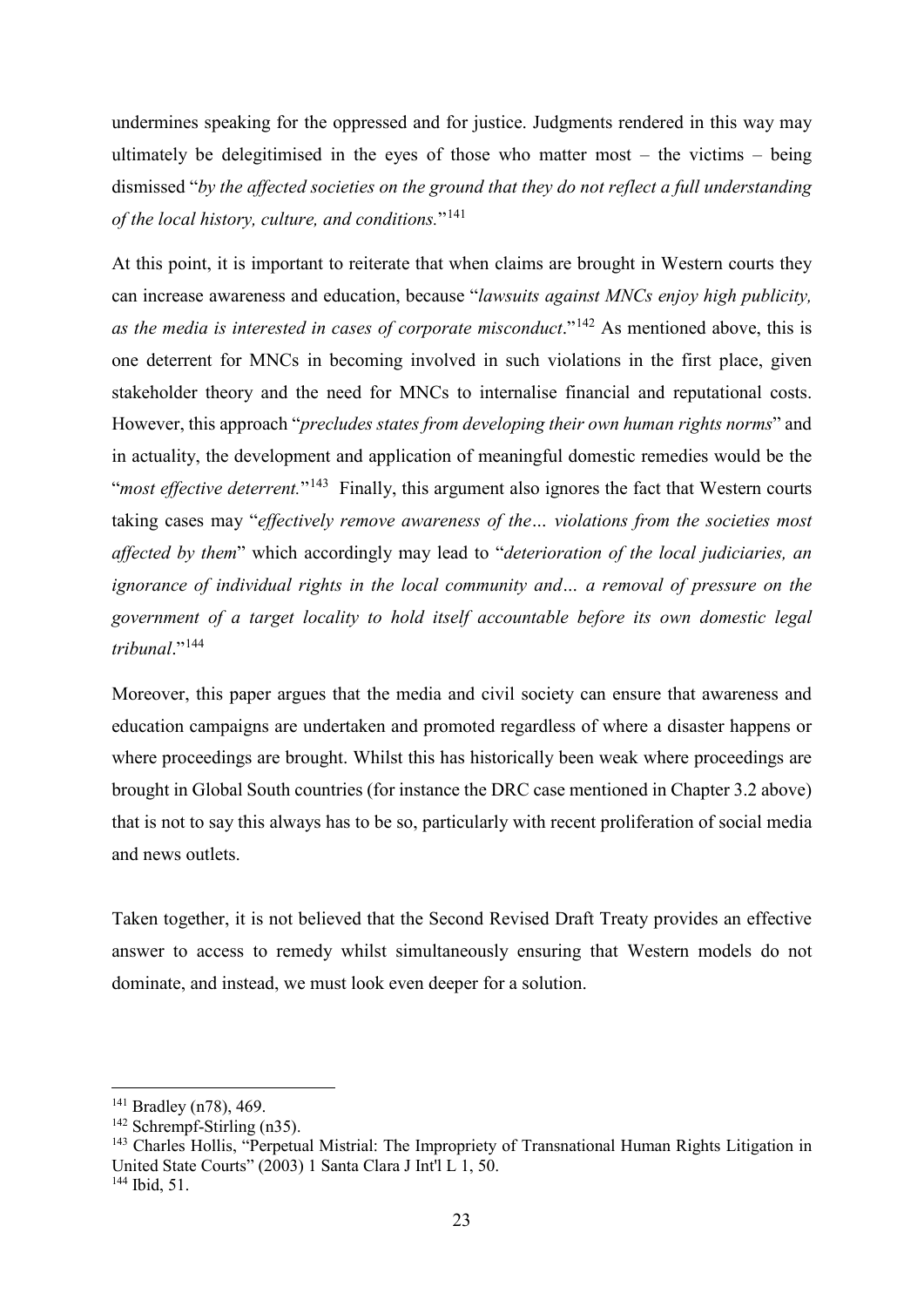### <span id="page-25-1"></span><span id="page-25-0"></span>**CHAPTER 5: A TWAIL OF TWO SOLUTIONS**

#### **5.1. A World Court**?

One option would be to go further than the current draft treaty and to compose a new international court which can take jurisdiction. At the second session of the OEIGWG in 2017, some of the NGOs present called for such an international tribunal to be established.<sup>[145](#page-25-2)</sup>

There have also been historical discussions of such a possibility, albeit in more limited respects, which failed to come to fruition. For instance, following the Second World War, pursuant to which businesses had profited from selling gas used by the Nazis in Auschwitz, there were "*crucial months… when theories of corporate and conspiracy liability were considered and debated.*"[146](#page-25-3) However, the Nuremberg tribunals that followed only prosecuted individuals and viewed businesses as "*an instrument necessary to commit the crime, but not as criminal organizations.*"[147](#page-25-4) Similarly, the draft of the Rome Statute of the International Criminal Court ("**ICC**") originally included corporations, but this was ultimately excluded from the final draft, primarily due to the speed at which it needed to be agreed and the insufficient number of States that at the time, held corporations liable under criminal law.<sup>[148](#page-25-5)</sup>

Marco Fasciglione previously explored three possible models for adapting present-day institutions, being: (1) creating a specialized Chamber of the International Court of Justice ("**ICJ**"); (2) reorganizing regional human rights courts; and (3) amending the ICC Rome statute.<sup>[149](#page-25-6)</sup> However, none of these models were deemed by him to be politically feasible, in part due to the need for State parties to agree to amend existing international instruments.<sup>[150](#page-25-7)</sup> Additionally, it should be noted that at least some of these institutions have complicated

<span id="page-25-2"></span><sup>&</sup>lt;sup>145</sup> Carlos López "Struggling to Take off?: the Second Session of Intergovernmental Negotiations on a Treaty on Business and Human Rights" (2017) 2 Business and Human Rights Journal 365, 367.

<span id="page-25-3"></span><sup>&</sup>lt;sup>146</sup> Jonathan Bush "The Prehistory of Corporations and Conspiracy in International Criminal Law: What Nuremberg Really Said" (2009) 109(5) Columbia L. Rev 1094.

<span id="page-25-4"></span><sup>&</sup>lt;sup>147</sup> Luis Gallegos and Daniel Uribe, "The Next Step against Corporate Impunity: A World Court on Business and Human Rights?" (2016) 57 Harvard International Law Journal 7, 8.

<span id="page-25-7"></span><span id="page-25-6"></span><span id="page-25-5"></span><sup>148</sup> David Scheffer, "Corporate Liability under the Rome Statute" (2016) 57 Harv.Int'l L.J. 35, 38. <sup>149</sup> Marco Fasciglione 'An International Mechanism of Accountability for Adjudicating Corporate Violations of Human Rights? Problems and Perspectives' in Paulo Pinto de Albuquerque and Krzysztof Wojtyczek (eds) *Judicial Power in a Globalized World* (Springer, Cham 2019).  $150$  Ibid.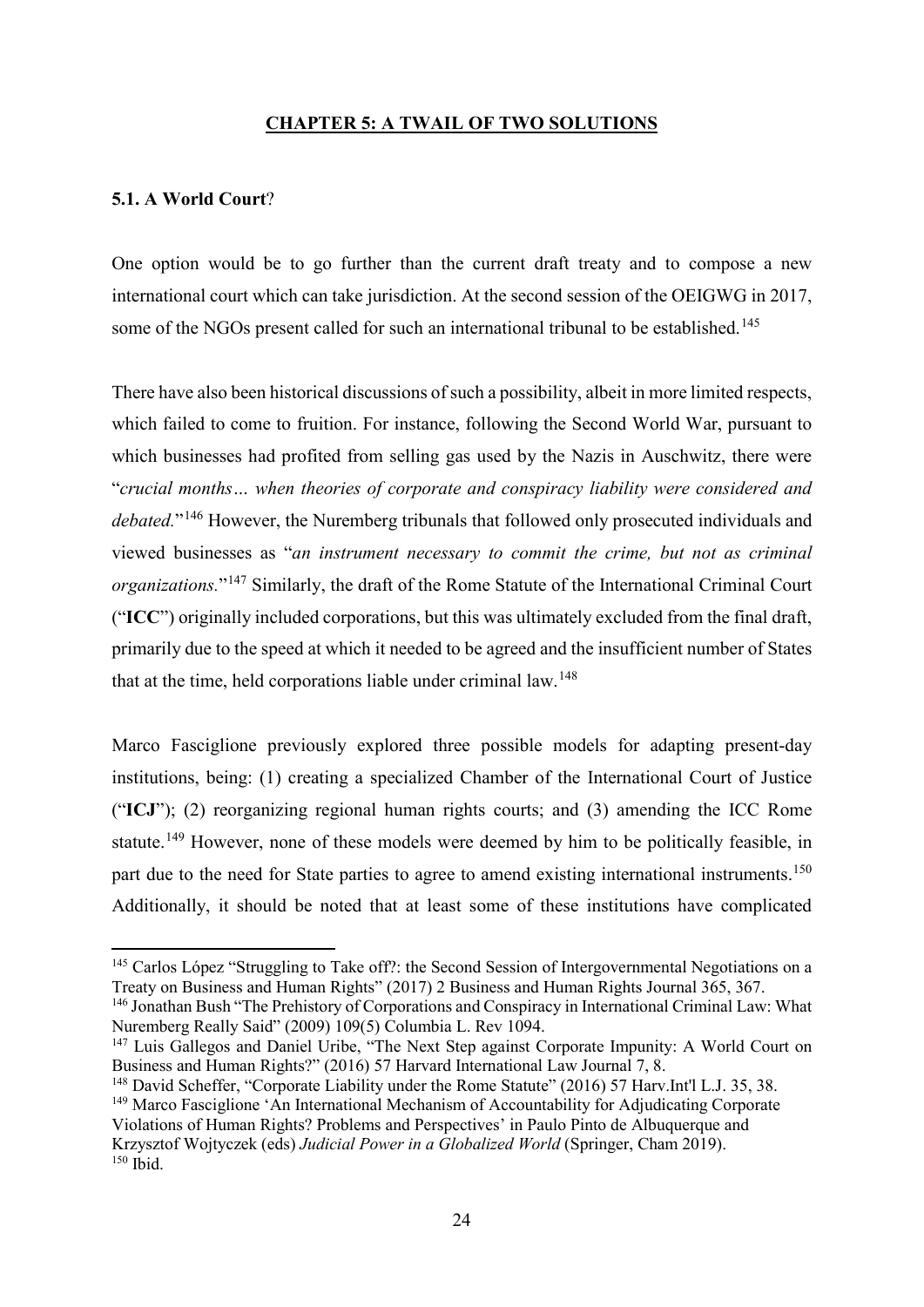histories with colonialism. For example, the ICC has been critiqued for its selectivity bias in relation to its focus on African cases,<sup>[151](#page-26-0)</sup> the perception of it as the "*court of victors*," and its "*sheer ignorance of violence perpetrated by Western state actors*."[152](#page-26-1) Indeed, some go as far as alleging that it attempts to undermine and control Africa.<sup>[153](#page-26-2)</sup>

Thus, the answer could lie in establishing an entirely new court to address business violations of human rights. There are numerous hurdles in establishing such a court. Theoretically, a key issue centres on whether MNCs are subjects of international law and therefore able to be tied to direct obligations. It is contended, as previously explained, that dominant positivist scholarship is generally reluctant to include non-state actors, including MNCs, as subjects of regulation in part because of the (unhelpful) binary divide that currently exists between them and States,[154](#page-26-3) meaning only States and individuals can be held directly liable under international law.

However, this paper would point out, as scholars such as Harold Koh<sup>[155](#page-26-4)</sup> and Andrew Clapham do, that non-state actors "*already have international human rights obligations…the extent [of which]* depends on…their capacity, context, and commitments."<sup>[156](#page-26-5)</sup> Direct obligations for corporations exist in other fields of international law outside of human rights, $157$  including the UN Convention on the Law of the Sea.<sup>158</sup> Moreover, the idea that a human rights treaty could be binding on a third party is not novel in relation to other non-state actors and has been recognised at the UN level for some time. For example, in 2017 the new General Recommendation on gender based violence against women adopted by the UN Committee on the Elimination of Discrimination against Women specifically asserts that human rights law

<span id="page-26-0"></span><sup>&</sup>lt;sup>151</sup> Ovo Imoedemhe, 'Unpacking the Tension Between the African Union and the International Criminal Court: the Way Forward' (2015) 23(1) AFJICL 74, 79.

<span id="page-26-1"></span><sup>&</sup>lt;sup>152</sup> Thamil Ananthavinayagan, 'Panem et circences? People's Tribunals from a TWAIL perspective' in Regina Menachery Paulose (ed) *People's Tribunals, Human Rights and the Law Searching for Justice*  (Routledge, 2019), 62.

<span id="page-26-2"></span><sup>&</sup>lt;sup>153</sup> Charles Jalloh, "Regionalizing International Criminal Law?" (2009) 9 Int.C.L.R. 445, 463.

<span id="page-26-3"></span><sup>154</sup> McConnell (n107), 147.

<span id="page-26-4"></span><sup>&</sup>lt;sup>155</sup> Harold Koh, "Separating Myth from Reality About Corporate Responsibility Litigation" (2004) 7(2) J.I.E.L 263, 264-268.

<span id="page-26-5"></span><sup>&</sup>lt;sup>156</sup> Andrew Clapham, "Human Rights Obligations for Non-State-Actors: Where are We Now?" in Fannie Lafontaine and François Larocque (eds) *Doing Peace the Rights Way* (Intersentia, 2019), 11. <sup>157</sup> Bernaz (n129), 61.

<span id="page-26-7"></span><span id="page-26-6"></span><sup>&</sup>lt;sup>158</sup> Convention on the Law of the Sea (adopted 10 December 1982, entered into force 16 November 1994) 1833 UNTS 3, Article 187(c).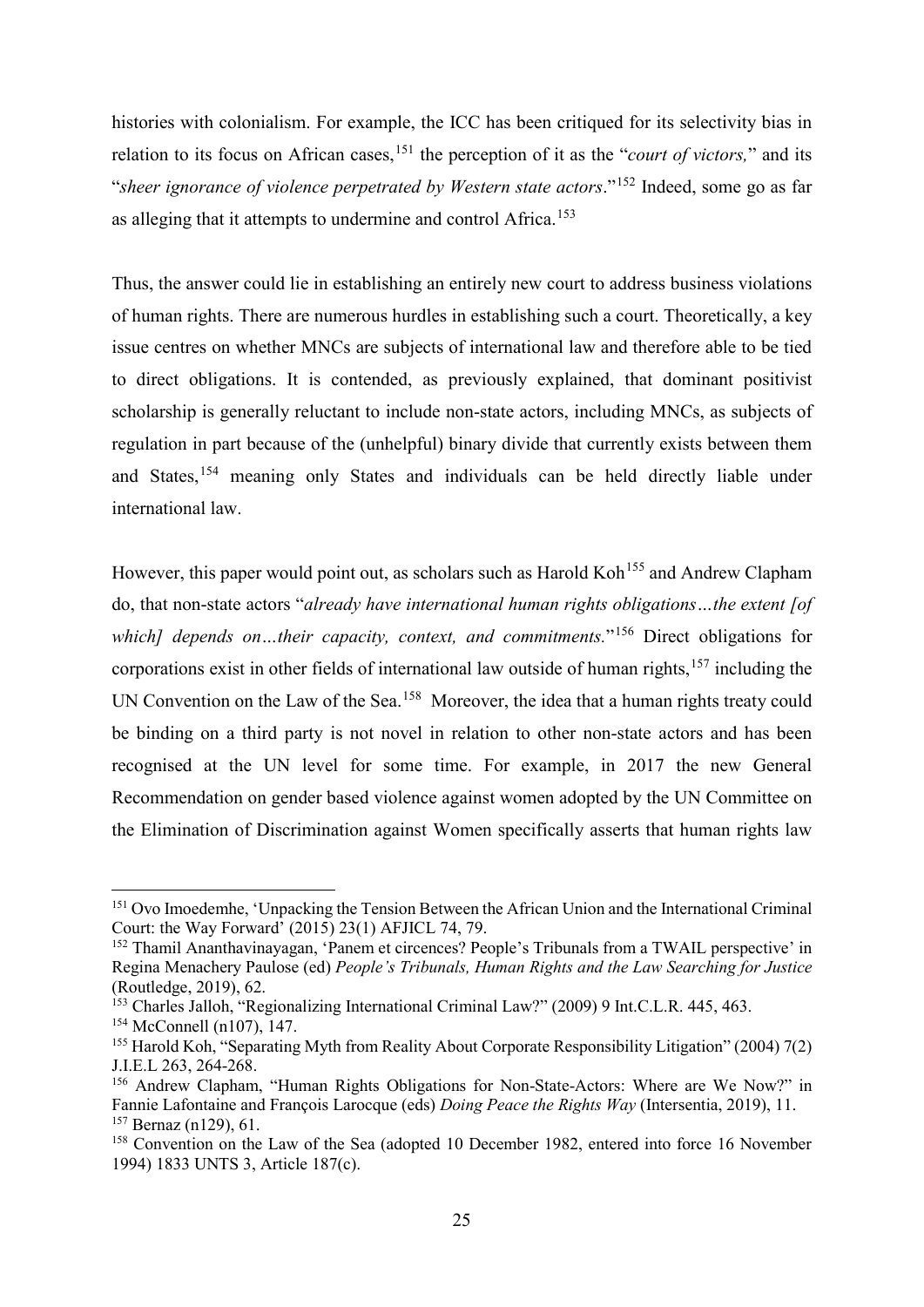recognises "*the direct obligations of non-State actors… in specific circumstances…*"[159](#page-27-0) Other international organisations, such as the ILO, also place obligations on corporations.<sup>[160](#page-27-1)</sup>

There is a concern that by regulating MNCs in this way, they would gain legitimacy to become on par with States politically, either practically or as a result of it being deemed unfair to not allow them to participate in the creation of the international norms that would regulate them.<sup>[161](#page-27-2)</sup> Accordingly, such critics stress that recognising MNCs in this way would "*legitimise their de facto power and convert it into de jure authority*."<sup>[162](#page-27-3)</sup> However, this fear ignores (and should be allayed by) the current reality that MNCs already exist as "*real social actors beyond the mere aggregation of individuals*<sup>"[163](#page-27-4)</sup> which means that they can be subjects of obligations independently of their members. Moreover in practice, MNCs already have involvement in world affairs. Examples include: their right to speak and vote independently of national governments at the ILO;[164](#page-27-5) their activeness as "*independent litigants*" in proceedings that involve international law;<sup>[165](#page-27-6)</sup> and their involvement in the process of law-making through lobbying generally.<sup>[166](#page-27-7)</sup> If anything, these developments show MNCs should be subjects of international law given their influence and – some arguably disproportionate power<sup>[167](#page-27-8)</sup> – within it.

Instead, this paper believes that a bigger hurdle is on what basis MNCs would accept the court's jurisdiction. Assuming for these purposes that the court would need to be established via a treaty, it would need State consent. Whilst there have been powerful movements forward in establishing more robust mechanisms from certain countries in the Global South, per the

<span id="page-27-0"></span> <sup>159</sup> UN Committee for the Elimination of All Forms of Discrimination against Women, 'General Recommendation No 35' in 'Note by the Secretariat, Compilation of General Comments and General Recommendations Adopted by Human Rights Treaty Bodies' (14 July 2017) UN Doc CEDAW/C/GC/35 [25].

<span id="page-27-1"></span><sup>&</sup>lt;sup>160</sup> ILO Tripartite Declaration of Principles concerning Multinational Enterprises and Social Policy (204th Session Geneva, November 1977) (obliges corporations not to interfere with employees' rights to form unions and not to use child or slave labour).

<span id="page-27-2"></span><sup>&</sup>lt;sup>161</sup> López Latorre "In Defence of Direct Obligations for Businesses under International Human Rights Law" (2020) 5(1) BHRJ 56, 66.

<span id="page-27-3"></span><sup>162</sup> Johns (n10), 913.

<span id="page-27-4"></span><sup>163</sup> Latorre (n161), 66.

<span id="page-27-5"></span><sup>164</sup> Constitution of the ILO (adopted 1 April 1919, entered into force 28 June 1919) 15 UNTS 35, Article 3(3).

<span id="page-27-6"></span> $165$  Johns (n10), 902.

<span id="page-27-7"></span><sup>166</sup> Latorre (n161), 67.

<span id="page-27-8"></span> $167$  Johns (n10), 912.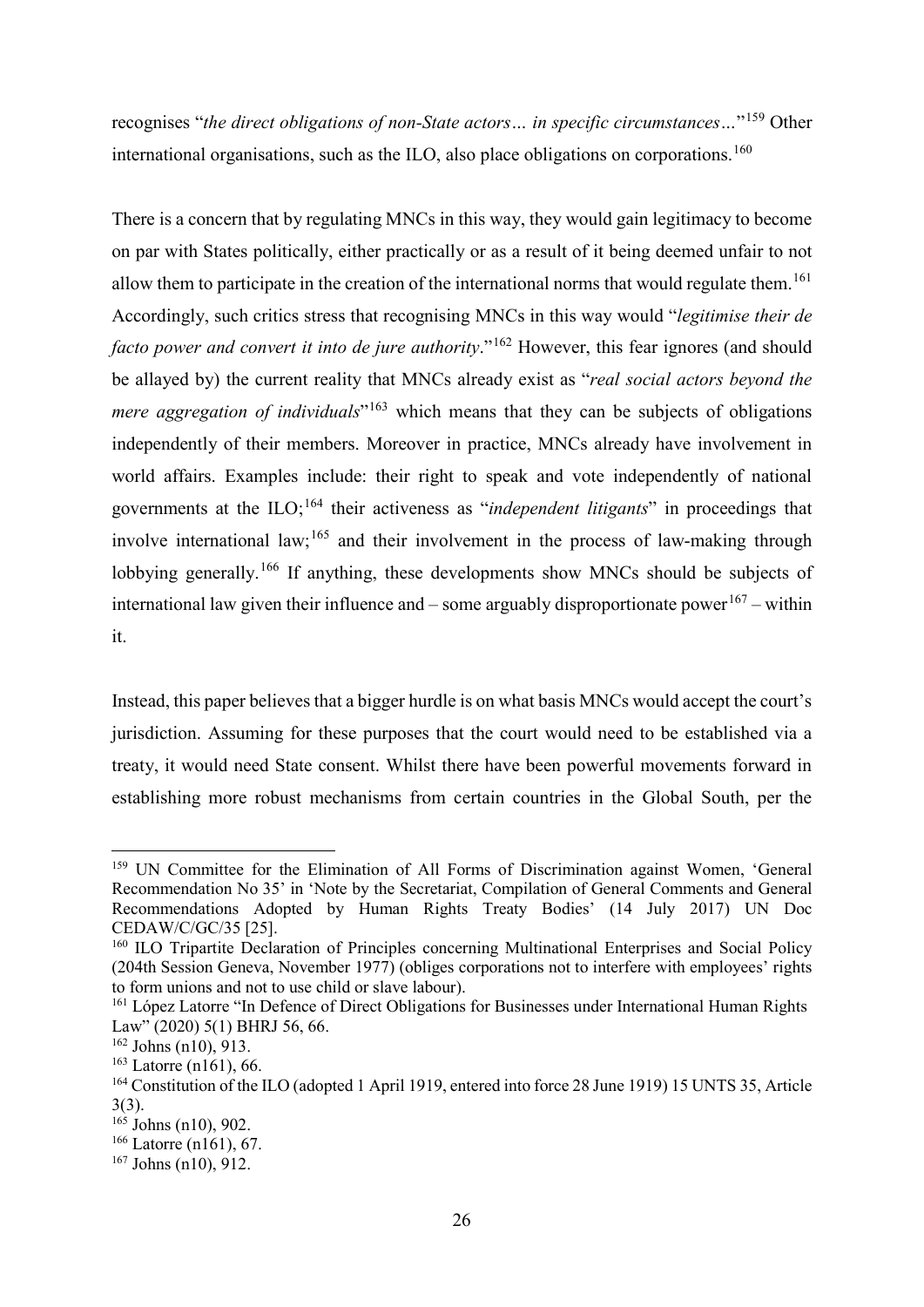discussion regarding the Draft Treaty above, that is not to say they would be willing to go as far as accepting an international court. For instance, Article 16 of the Draft Treaty still envisions "*State Parties*" take "*all necessary…action*" to implement it. Furthermore, even if some States consent, issues with enforcing and recognising judgments would remain, meaning the problems of the corporate structure being designed to evade liability by having assets located in particular jurisdictions would resurface. Finally, the establishment of such a court would face practical barriers *"regarding funding, the role of States in proceedings, and matters of access to the court, including costs and legal representation of victims.*"[168](#page-28-1) Thus, whilst in an idealist world there might be a court with the power and support to hold MNCs to account, "*human rights activists cannot achieve justice in a political vacuum*."[169](#page-28-2)

### <span id="page-28-0"></span>**5.2 Peoples' Tribunals**

Given international law's contribution to the failure to hold MNCs accountable for human rights violations and enabling capitalist considerations to take precedence, it might be tempting to assume that it is not the appropriate means to provide a solution.<sup>[170](#page-28-3)</sup> This appears to be the case given inequality between States and that the institutions and categories of international law seem not to consider these matters to be their responsibility.<sup>[171](#page-28-4)</sup>

As explained above, TWAIL scholars in particular tend to be critical of the way "*international law has been used as a hegemonic tool, and how international human rights law itself has been co-opted in the service of economic globalisation*."[172](#page-28-5) Simultaneously however, many TWAIL scholars also see the "*potential*" of international human rights law to provide redress to these issues and to constrain power. With respect to international human rights law specifically, Bhupinder Chimni for example has stated that international human rights law "*holds out the hope that the international legal process can be used to bring a modicum of welfare to long suffering peoples of the third and first worlds."[173](#page-28-6)* Anthony Anghie too accepts that "*the Third* 

<span id="page-28-1"></span> $168$  Gallegos (n147), 7.

<span id="page-28-2"></span><sup>169</sup> Ananthavinayagan (n152), 61.

<span id="page-28-3"></span> $170$  Simons (n52), 40.

<span id="page-28-4"></span><sup>&</sup>lt;sup>171</sup> Simona Fraudatario and Gianni Tognon, "The Participation of Peoples and the Development of International Law: The Laboratory of the Permanent Peoples' Tribunal" in Andrew Byrnes and Gabrielle Simm (eds), *Peoples' Tribunals and International Law* (CUP, 2018), 133.

<span id="page-28-5"></span><sup>172</sup> Simons (n52), 40.

<span id="page-28-6"></span><sup>173</sup> Chimni (n12), 27.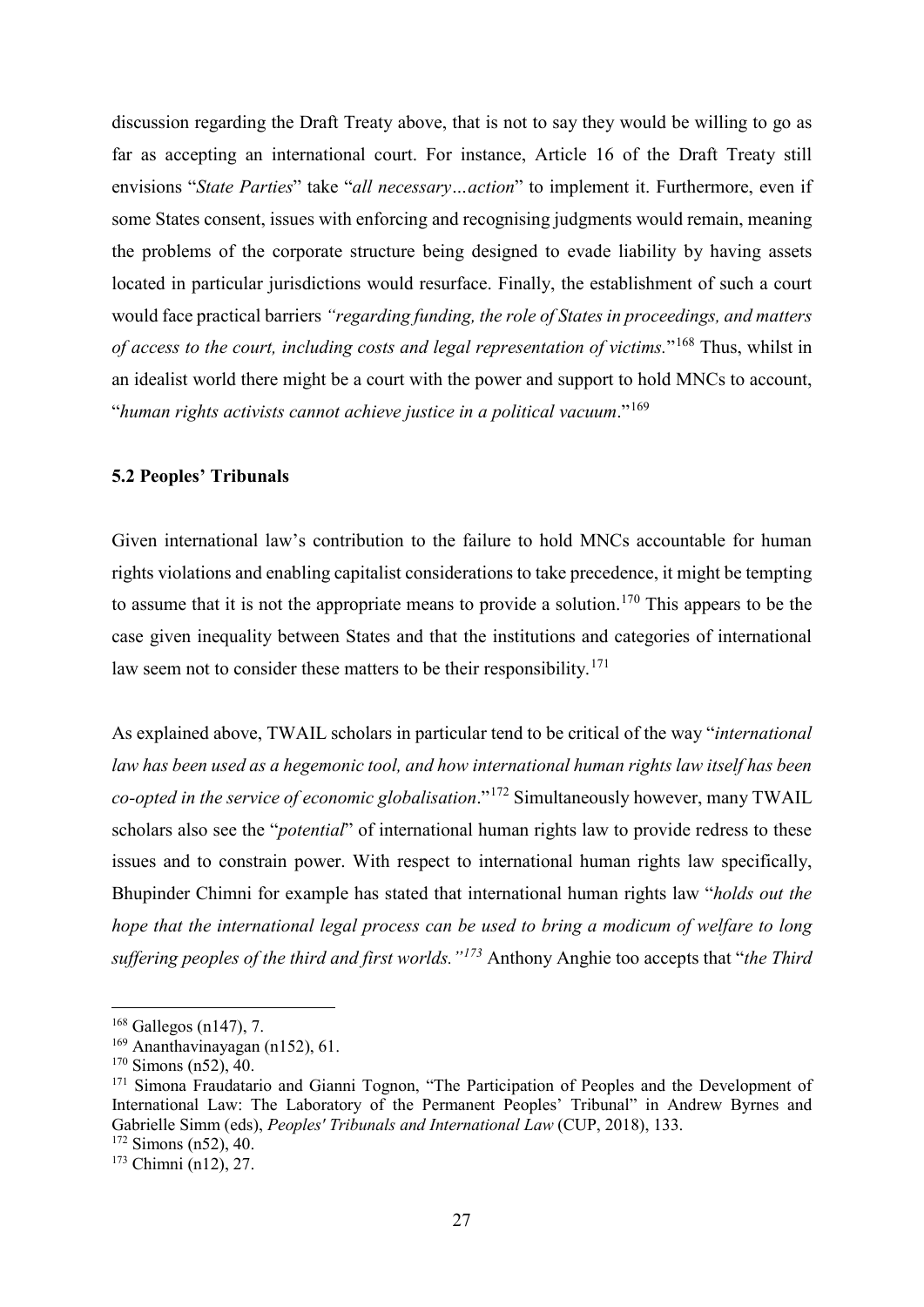*World cannot abandon international law because law now plays such a vital role in the public realm in the interpretation of virtually all international events*."[174](#page-29-0)

The issue, according to Rajagopal Balakrishnan, is that the mainstream historiography of human-rights discourse sees the contribution of the Global South as minimal<sup>[175](#page-29-1)</sup> and lawyers, by professional training, do not concern themselves with mass politics or popular resistance.<sup>[176](#page-29-2)</sup> He proposes that international law be strengthened by using third world social movements, which often emerge as a result of the failure of geo-political orders.<sup>[177](#page-29-3)</sup> Therefore here, international law can be used to address biases and problems this paper has reviewed by instead changing the focus from a "top-down" to a "bottom-up" approach to international law. Specifically, the solution proffered would be for civil society to provide greater focus on establishing an international peoples' tribunal with a specific mandate of looking at MNC violations of human rights.

International peoples' tribunals ("IPTs"), are civil society initiatives functioning independently of State authorities (as distinct from People's Courts in China, which are the judicial organs of the Chinese state). Whilst they each differ slightly from each other and there is "*no predetermined formula*,"[178](#page-29-4) particularly in terms of how closely they follow a traditional 'court' model, the idea is that they are fora where "*eminent persons and/or experts to consider allegations of violations of specific standards of international law (and possibly also other bodies of law such as national law, indigenous law or 'peoples' law') in the light of documentary and other forms of evidence presented to them in formal proceedings*."[179](#page-29-5) IPTs were originally conceived of by Bertrand Russell, and can be traced back to the Russell Tribunals held in the late 1960s and early to mid-1970s in order to hold the USA and its allies to account for their actions in prosecuting the war in Vietnam in circumstances where there was no formal international court where such allegations could be addressed.<sup>[180](#page-29-6)</sup> IPTs present a reasoned set of findings based on its evaluation of the material brought before it and draw on

<span id="page-29-6"></span><sup>180</sup> Ibid, 11.

<span id="page-29-0"></span> <sup>174</sup> Anghie (n12), 318.

<span id="page-29-1"></span><sup>&</sup>lt;sup>175</sup> Rajagopal (n12), 174.

<span id="page-29-2"></span><sup>176</sup> Ibid, 233.

<span id="page-29-3"></span><sup>177</sup> Ibid, 236.

<span id="page-29-4"></span> $178$  Ananthavinayagan (n152), 63.

<span id="page-29-5"></span><sup>&</sup>lt;sup>179</sup> Andrew Byrnes and Gabrielle Simm, "International Peoples' Tribunals: Their Nature, Practice and Significance" in Byrnes (n171), 14.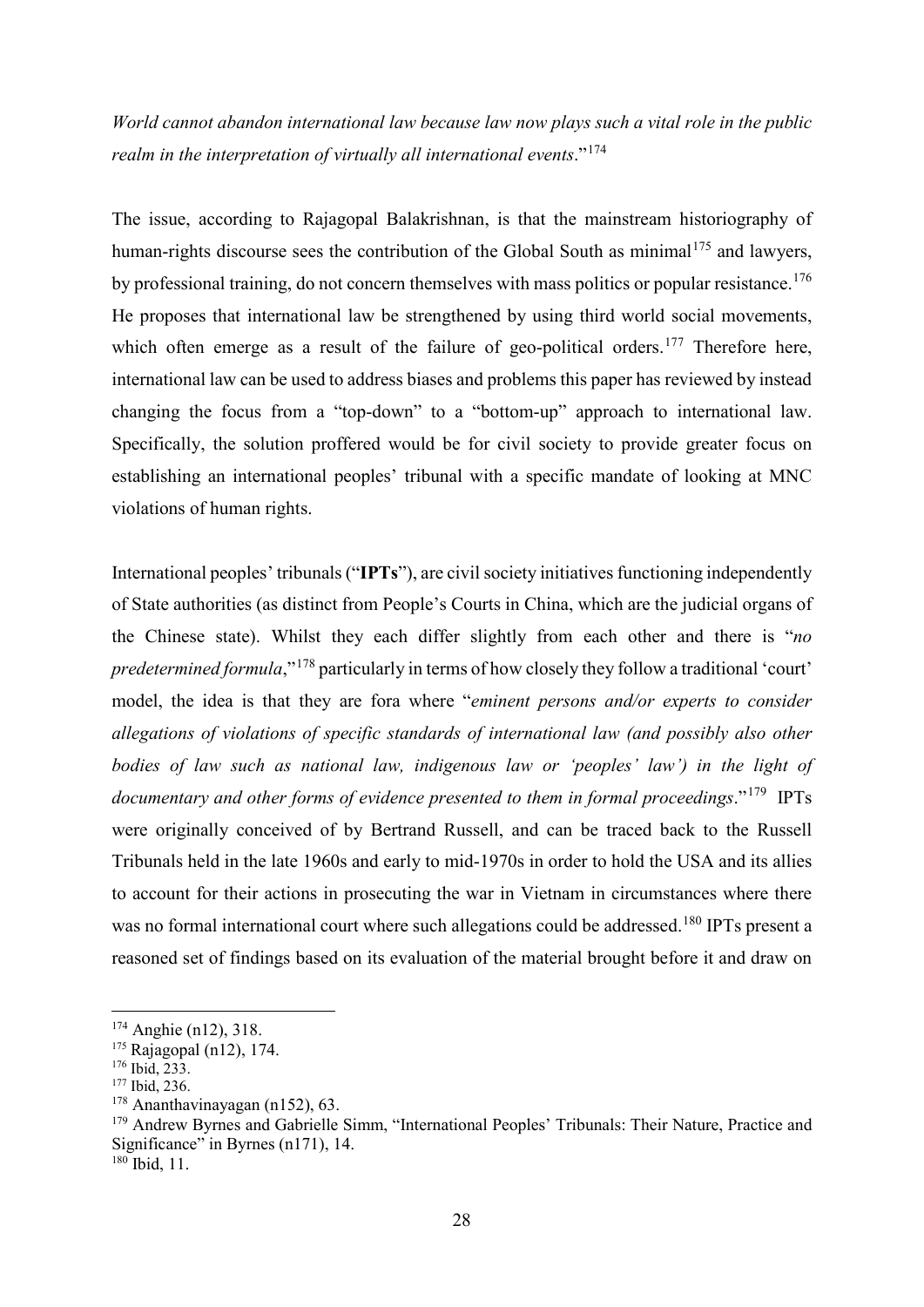each of international law, national law, and 'peoples' law', as well as moral and ethical standards. [181](#page-30-0)

Since the 1960s, over 80 IPTs have been established outside of formal state and international structures.<sup>[182](#page-30-1)</sup> Notably, there have been IPTs that have examined the actions taken by MNCs in various contexts. For example, the London session of the Russell Tribunal on Palestine made findings in relation to the involvement of Veolia Transport in building the Jerusalem Light Railway and the pension fund Zorg en Welzijn's investment in certain Israeli companies, both of which engaged with the tribunal. In addition, the Permanent Peoples' Tribunal ("**PPT**") which was established in Bologna in 1979 has responded to calls from civil society to hold sessions on MNC behaviour. This has included sessions regarding the oil company Elf Aquitaine in Africa (1999),  $183$  on Global Corporations and Human Wrongs (2000) $184$  and on European Transnational Corporations in Latin America (2008).<sup>[185](#page-30-4)</sup> In its 2010 judgment, it condemned 30 MNCs for "*serious, clear and persistent violations"* of human rights and international principles that protect the rights of individuals and communities in Latin America. [186](#page-30-5)

A key benefit of IPTs is that they assert the rights of people(s) to claim for themselves the benefit of international and other forms of law, and to interpret and develop international law.<sup>[187](#page-30-6)</sup> Noticeably, IPTs make effort to recognise the active role of victims in seeking justice and focus on victims as a group to ensure collective justice and reduce potential feelings of social isolation that individual victims might otherwise feel.<sup>[188](#page-30-7)</sup> Additionally, the role afforded

<span id="page-30-0"></span> <sup>181</sup> Ibid, 23.

<span id="page-30-1"></span> $182$  Ananthavinayagan (n152), 64.

<span id="page-30-2"></span><sup>183</sup> Permanent Peoples' Tribunal, *Session on Elf Aquitaine* (Paris, 19-21 May 1999).

<span id="page-30-3"></span><sup>184</sup> Permanent Peoples' Tribunal, *Session on Multinationals and Human "Wrongs"* (Warwick, 22–25 March 2000).

<span id="page-30-4"></span><sup>185</sup> Permanent Peoples' Tribunal, *Session on Neoliberal Policies and European Transnational Corporations in Latin America and the Caribbean* (Lima, 13-16 May 2008).

<span id="page-30-5"></span><sup>186</sup> Permanent Peoples' Tribunal, *The European Union and Transnational Corporations in Latin America: Policies, Instruments and Actors Complicit in Violations of the Peoples' Rights, Judgment* (Madrid, 14-17 May 2010), 23.

<span id="page-30-6"></span><sup>187</sup> Byrnes (n179), 15.

<span id="page-30-7"></span><sup>188</sup> Ibid, 19.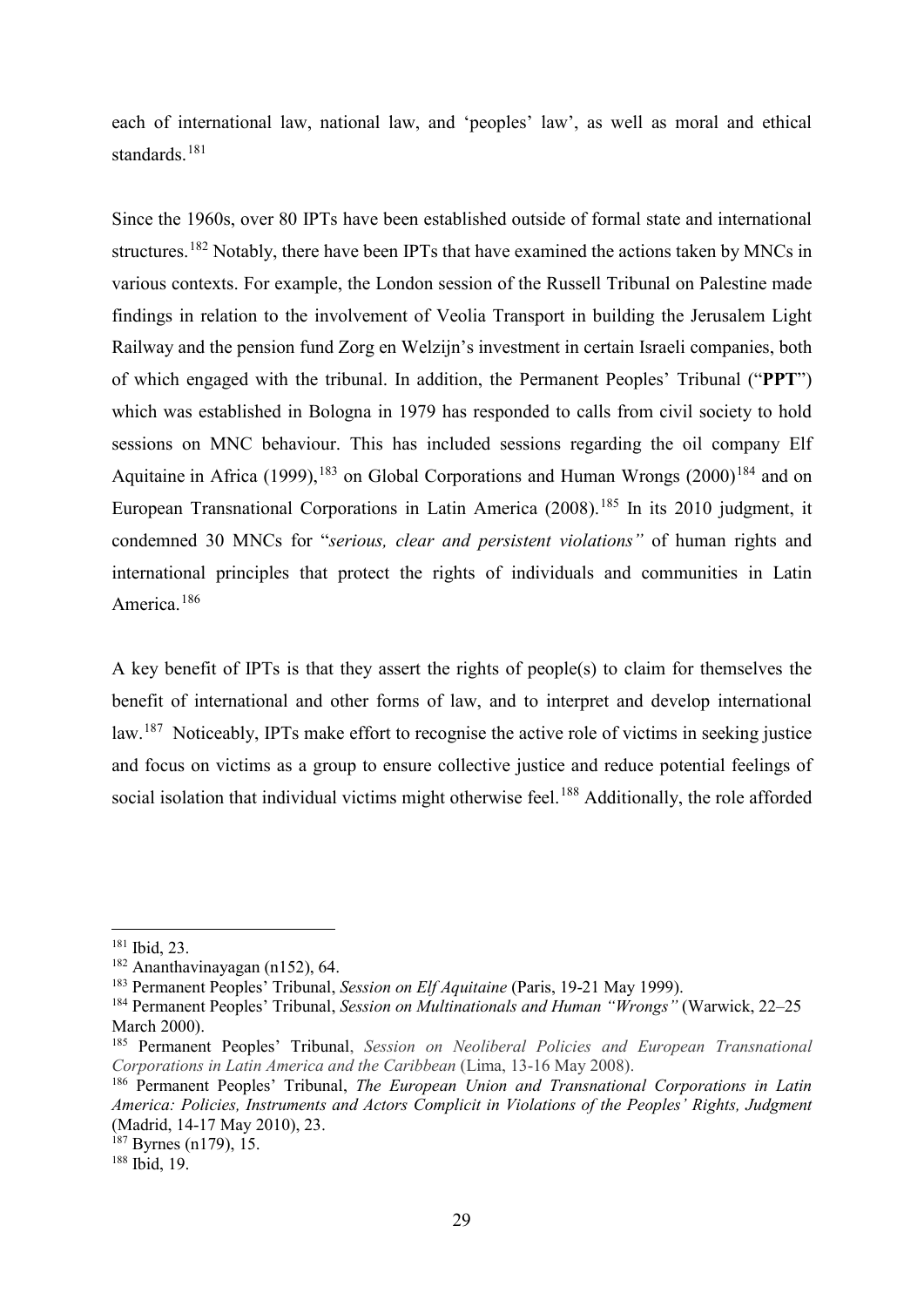to victims is "*greater than merely that of witness, with peoples' tribunals often aiming to restore dignity and acknowledge the agency of victims*."[189](#page-31-0)

Given these benefits to victims and based on the PPT, it is proposed that a permanent body addressing MNC conduct would be helpful in order to have opportunity to develop its own 'jurisprudence' and to contribute to the evolution of international law.[190](#page-31-1) However, unlike the PPT, which deals with a broader mandate, this tribunal would be more specialised in its focus, which would assist in developing specific expertise. Crucially, this tribunal could not be financed by States,  $191$  but would require fundraising and crowd-sourcing to ensure its financial viability (and crowdsourcing may assist in combatting claims of bias as compared to direct financing from civil society).<sup>[192](#page-31-3)</sup> Depending on the preferences of the victims, use could also be made of smaller scale tribunals in addition to this larger international body in order to place greater autonomy and agency into their hands, as exemplified by the aforementioned tribunals related to Palestine and Latin America, respectively. Once established, with enough financial and media backing, accused MNCs would face a difficult choice of three alternatives: "*ignoring the tribunals, attempting to refute their findings, and changing their activities in response to tribunal findings*."[193](#page-31-4)

Thamil Ananthavinayagan assesses (criminal) IPTs from a TWAIL perspective, noting that they "*deliver a call for justice from the bottom to the top and urge for global justice of the people than of states*" and that such mechanisms can deliver rights to fair trial.<sup>[194](#page-31-5)</sup> Importantly, he highlights how current power relations are not set in stone, and civil society has a "*substantial role to play in the struggle for the law and political influence.*"[195](#page-31-6) Therefore whilst current international institutions are non-representative and capable of being manipulated to serve powerful States and MNCs, IPTs can transfer power back to people (and people of the Global South in particular).[196](#page-31-7) He explains how IPTs "*are postmodern mechanisms to dismantle dominant Western state power and empower subaltern voices in civil society of the* 

<span id="page-31-0"></span><sup>&</sup>lt;sup>189</sup> Andrew Byrnes and Gabrielle Simm, "Reflections on the International Peoples' Tribunals" in Byrnes (n171), 263.

<span id="page-31-1"></span><sup>190</sup> Ibid, 261.

<span id="page-31-2"></span><sup>191</sup> Ananthavinayagan (n152), 65.

<span id="page-31-3"></span><sup>192</sup> Byrnes (n179), 37.

<span id="page-31-4"></span><sup>193</sup> Arthur Blaser, "How to Advance Human Rights Without Really Trying: An Analysis of Nongovernmental Tribunals" (1992) 14 Hum Rts Q 339, 365.

<span id="page-31-5"></span> $194$  Ananthavinayagan (n152), 70.

<span id="page-31-6"></span><sup>195</sup> Ibid, 66.

<span id="page-31-7"></span><sup>196</sup> Ibid, 66.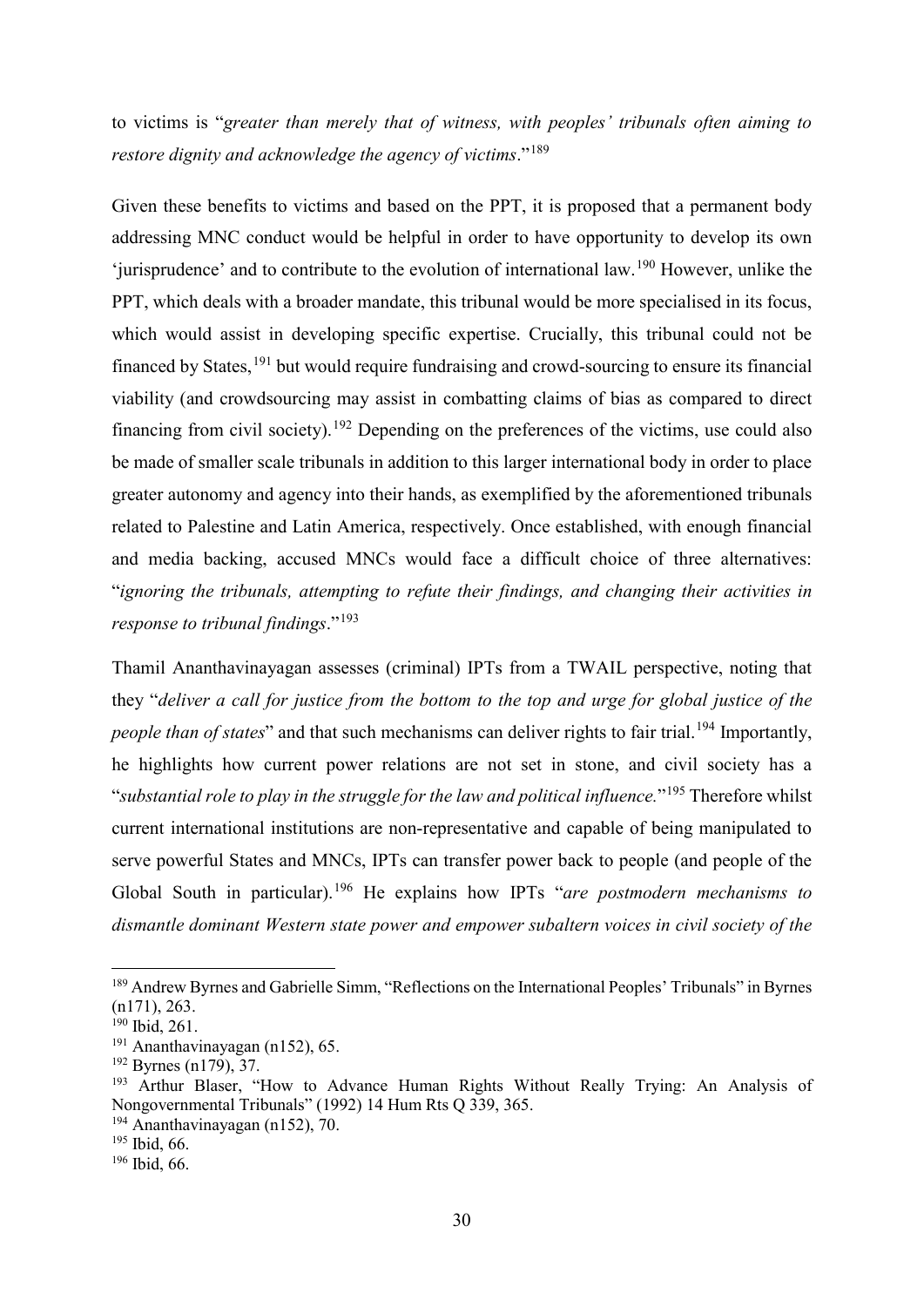*Global South to harness counter-hegemonic potentials.*"<sup>[197](#page-32-0)</sup> It is argued here that civil society can and should make more use of these tools in relation to MNC breaches of human rights.

Finally, one implication of a greater use of IPTs in this field is that there would be an argument that their jurisprudence should begin to form part of customary international law. Although it is beyond the scope of this paper to discuss his idea in detail, Chimni has proposed a postmodern doctrine of customary international law, which would have roots in a plural international order in which deliberative reason plays a central role.<sup>[198](#page-32-1)</sup> In accordance with this approach, the formation of customary international law would rest in part on the formation of sounder claims and findings advanced by both state and non-state actors, and would also be linked to the practices of civil society.[199](#page-32-2) This approach certainly provides space for the judgments and opinions of IPTs, which would go some way to addressing the concern that the Global South has been ignored to date in the formation of international law.

#### *Critiques*

Despite their benefits, it is important to address concerns with IPTs. Crucially, some assert that IPT findings have no legal validity within the positivist system of international law, and cannot be enforced. However, as alluded to above, financial compensation is just one of a number of remedies that might be important to victims of human rights violations. Firstly, the benefits of such a tribunal, as with the PPT, would include providing witnesses the chance for their testimony to be heard and publicly documented*.* IPTs provide "*healing and closure to victims*" and allow for public acknowledgement of their struggles which restores their dignity.<sup>[200](#page-32-3)</sup> A second set of benefits include *"[p]resenting and rehearsing testimony, arguments and law that can later be used in national and international courts; [e]ducating parties and the public about the human rights dimensions of actions undertaken by the defendants; [and] [i]ssuing judicial findings that can be referenced in future court cases...*"<sup>[201](#page-32-4)</sup> As an example, evidence from the PPT in relation to the sessions on European Transnational Corporations in Latin America was used in legal cases in the UK, the US and Peru, and under the Organisation for Economic Co-

<span id="page-32-0"></span> <sup>197</sup> Ibid, 68.

<span id="page-32-1"></span><sup>198</sup> Bhupinder Chimni "Customary International Law: A Third World Perspective" (2018) 112(1)

Am.J.Int.Law 1, 38.

<span id="page-32-2"></span><sup>199</sup> Ibid, 42.

<span id="page-32-3"></span> $^{200}_{201}$  Byrnes (n189), 263.<br> $^{201}_{201}$  "What Is"

<span id="page-32-4"></span><sup>201</sup> "What Is The Permanent Peoples' Tribunal" (*Tribunal on Fracking*) <https://www.tribunalonfracking.org/what-is-the-permanent-peoples-tribunal/> accessed 1 June 2021.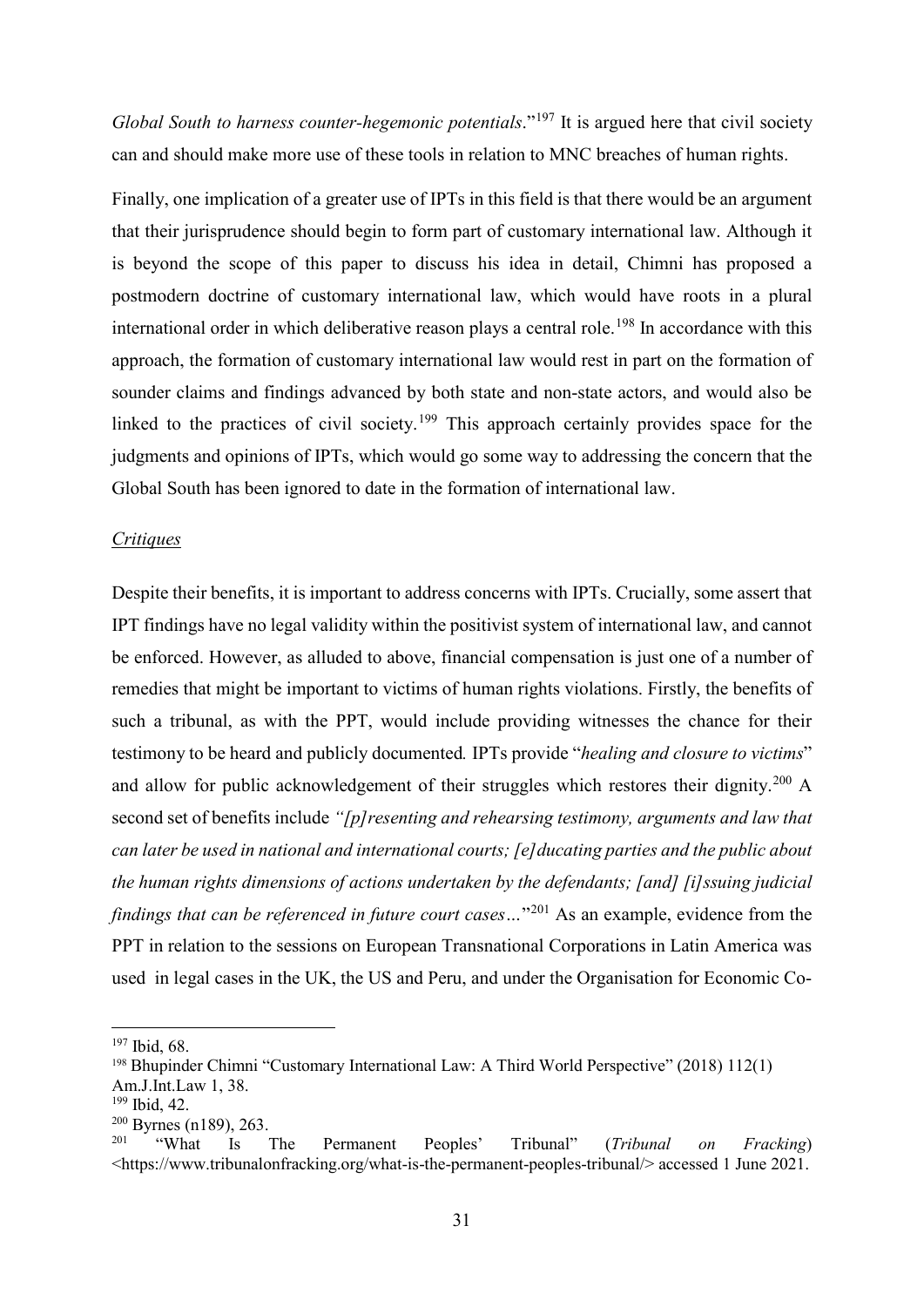operation and Development complaint mechanisms.[202](#page-33-0) Therefore while judgments of such tribunals are not legally binding, they make an important number of various contributions that can assist with access to remedy.

Secondly, 'defendants' rarely respond or appear before IPTs, despite being invited to. If this practice is repeated, MNCs might assert that any findings against them were unfair, compromising legitimacy. To pre-empt this, it is envisioned that the IPT proposed here, in addition to inviting MNCs to participate directly, should appoint amicus curiae (defence counsel) to put the case of an absent defendant forward. Such defence counsel could derive the relevant case from public statements made by the MNC. Regardless, and with the view of the pre-existing asymmetrical power relationship that exists between such MNCs and the injured, it is noted that MNCs could be said to have waived their right to claim that due process has been denied by refusing to partake in the proceedings.<sup>[203](#page-33-1)</sup>

Allegations of unfair proceedings are also made with regard to apparent bias of such tribunals. In contrast to 'official' courts whose judges are assumed to be impartial, the judges of IPTs are usually chosen by the organisers and are therefore seen as having similar or sympathetic views, leading to arguments that "*the outcome of the tribunal is pre-determined.*"[204](#page-33-2) However, not all IPTs have found against defendants.<sup>[205](#page-33-3)</sup> Moreover, safeguards could be put in place by having, as with many arbitration procedures, each of the claimant/defendant choosing from a screened panel – which in turn might also encourage defendant participation. There are also often a range of judges from different backgrounds, for example, the PPT panel consists of between 5 and 11 judges, about half of whom are jurists practiced in international human rights law and about half of whom are other highly respected members of civil society.<sup>[206](#page-33-4)</sup>

It is clear from the preceding analysis that the development of an IPT and use of smaller-scale tribunals, grounded in a bottom-up approach to international law, could be crucial in addressing the deficiencies in the current approaches to remedy. Not only would they focus on the needs of victims and their local cultures, but they would ensure that the system is not dominated by Western procedures and institutions.

<span id="page-33-0"></span> <sup>202</sup> Byrnes (n189), 259-273.

<span id="page-33-1"></span><sup>&</sup>lt;sup>203</sup> Brynes (n179), 11.

<span id="page-33-2"></span><sup>204</sup> Ibid, 34.

<span id="page-33-3"></span><sup>205</sup> Ibid, 35.

<span id="page-33-4"></span><sup>206</sup> Tribunal on Fracking (n196).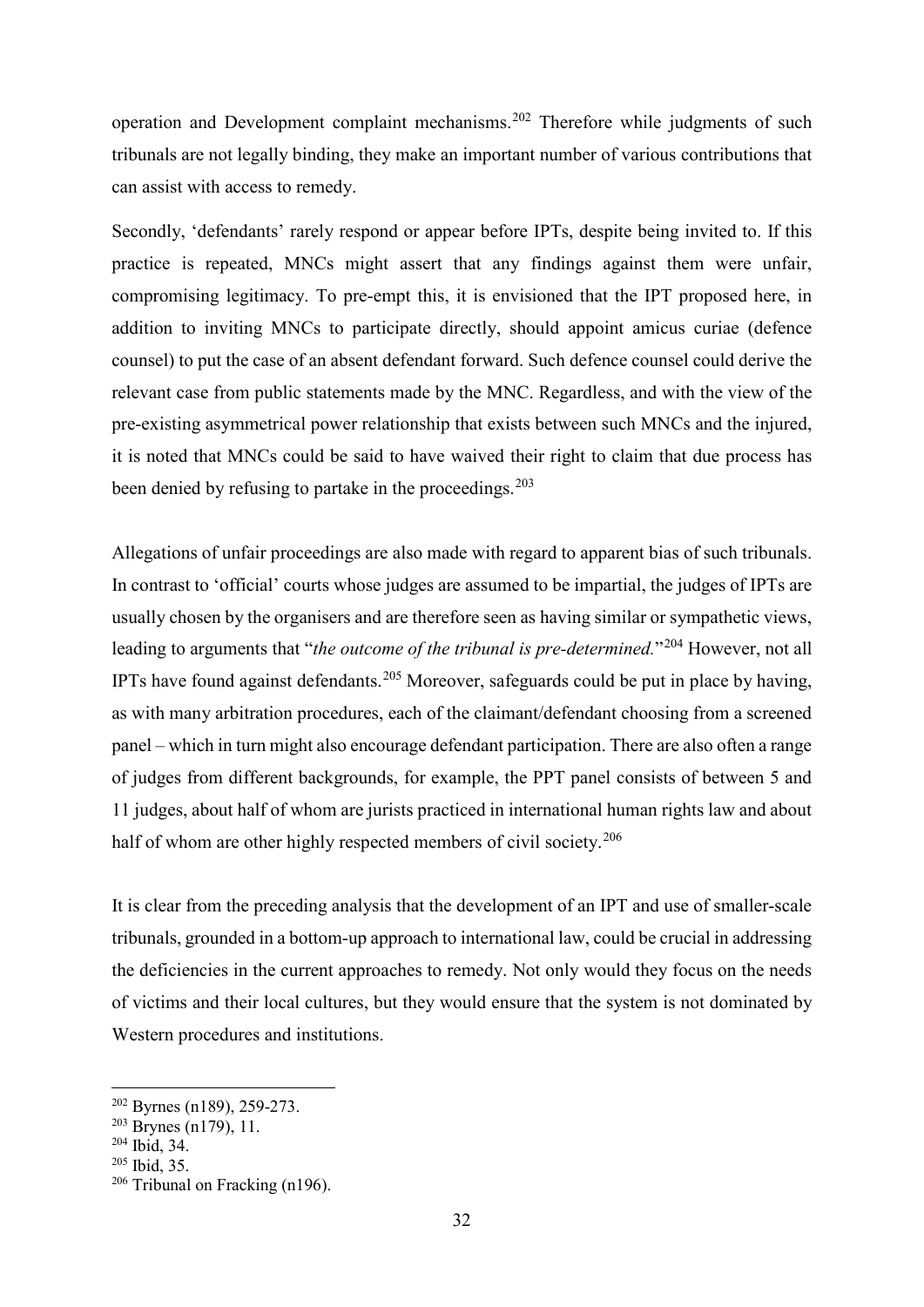### <span id="page-34-0"></span>**CHAPTER 6: CONCLUSION**

"*All of the world's citizens (playwrights, scientists, theologians, labor leaders, lawyers, and international relations scholars alike) must make an important choice: either witness the further denigration of international law or contribute to its revitalization.*"[207](#page-34-1)

This paper has shown that the current ways in which victims are expected to access remedy for MNCs violating their human rights falls short and barriers are rife. Host-states frequently lack in will or resources. Home-states historically refused to take jurisdiction and, where this trend appears to be reversing, the solutions they offer do not adapt to the needs or cultures of victims and instead continue to spread Western notions and values, risking 'Othering' the Global South.

International law needs to step in. The UNGPs express the need for access to remedy but do not go further in enforcing or ensuring its implementation, and the current Draft Treaty risks international lawyers falling down the trap of promoting the sole use of Western systems. However, as in all areas of human interaction, nothing is definitive or irreversible in international law. Social expectations and political consensus evolve, sometimes "*more rapidly than one can imagine*."[208](#page-34-2) Peoples' tribunals have been growing in popularity and have become a common form of resistance for social movements. They have already made some progress in holding certain MNCs accountable and creating access to remedy, and there is no reason why they cannot be propagated further.

Naturally, such an international alternative is not going to be an overnight panacea for the countless human rights crises afflicting the world today, and its use might be slow in picking up pace. However, TWAIL does no more than to make real the promise of international law to transform itself into a system based not on power, but justice. It is supposed to hand back international law to the many, not the powerful few. People's tribunals are a perfect example of this. Therefore, even if the approach proposed only succeeds in providing appropriate and effective redress to some individuals and communities, or in nudging some MNCs into adopting human rights reforms and ensuring compliance with their increasing expectations, or in increasing knowledge and awareness to some citizens other than those who are already global activists in the field, then it will have made a positive step in the right direction.

<span id="page-34-1"></span> <sup>207</sup> Blaser (n193), 366.

<span id="page-34-2"></span><sup>208</sup> Lopez, 77.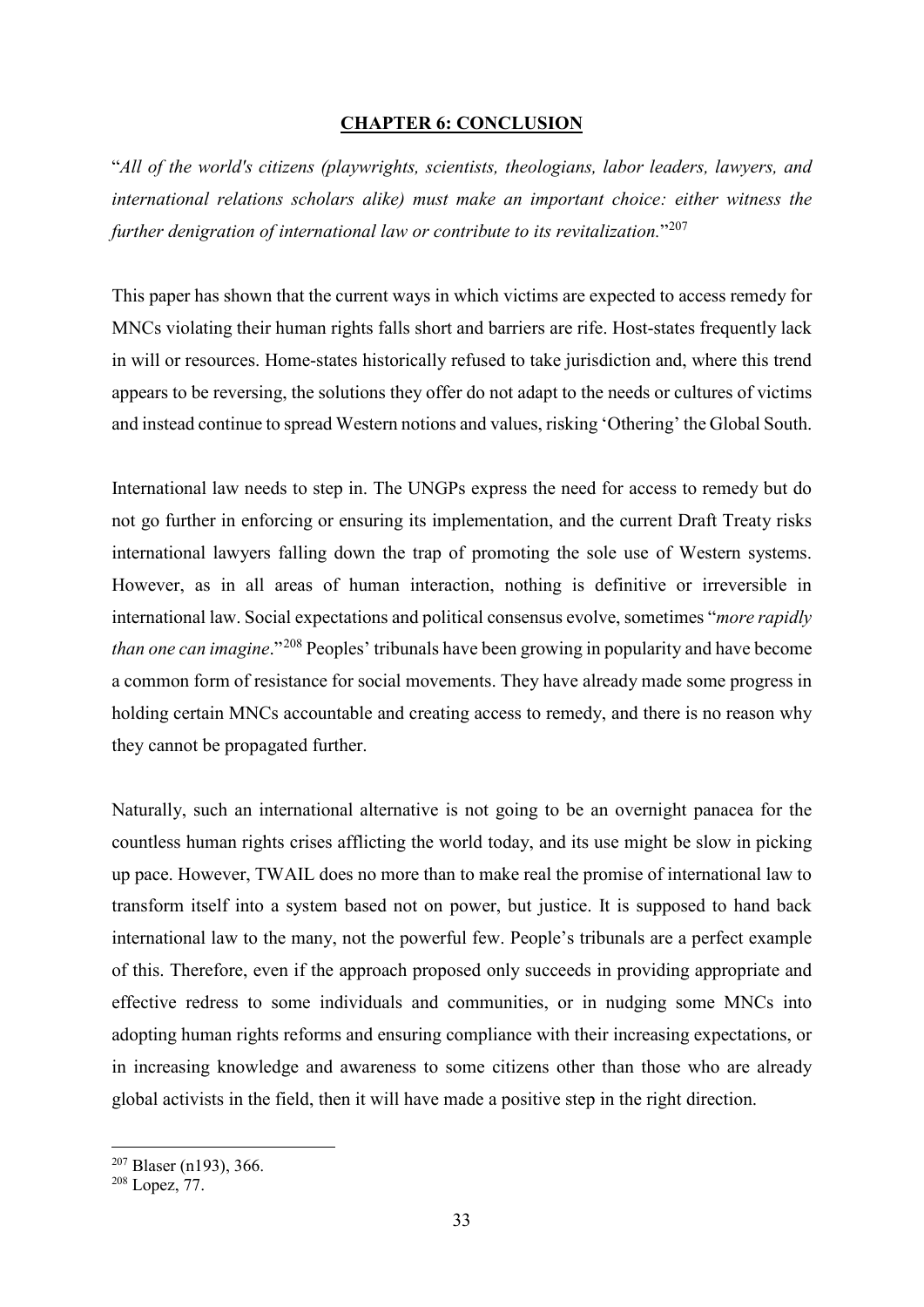# <span id="page-35-0"></span>**BIBLIOGRAPHY**

# **Primary Sources**

### **International Instruments and Documents**

Constitution of the ILO (adopted 1 April 1919, entered into force 28 June 1919) 15 UNTS 35

Convention on the Law of the Sea (adopted 10 December 1982, entered into force 16 November 1994) 1833 UNTS 3

Declaration on the Establishment of a New International Economic Order, UNGA Res 3201 (S-VI) (1 May 1974)

ILO Tripartite Declaration of Principles concerning Multinational Enterprises and Social Policy (204th Session Geneva, November 1977)

Sub-Commission on the Promotion and Protection of Human Rights, *Norms on the Responsibilities of Transnational Corporations and Other Business Enterprises with Regard to Human Rights* UN Doc. E/CN.4/Sub.2/2003/12/Rev.2 (26 August 2003)

UNCHR, *Interim Report on the Issue of Human Rights and Transnational Corporations and Other Business Enterprises* U.N. Doc. E/CN.4/2006/97 (22 February 2006)

UN Committee for the Elimination of All Forms of Discrimination against Women, 'General Recommendation No 35' in 'Note by the Secretariat, Compilation of General Comments and General Recommendations Adopted by Human Rights Treaty Bodies' (14 July 2017) UN Doc CEDAW/C/GC/35

UN Human Rights Council, *Business and Human Rights: Improving Accountability and Access to Remedy* UN A/HRC/32/L.19 (29 June 2016)

UN Human Rights Council, *Elaboration of an International Legally Binding Instrument on Transnational Corporations and Other Business Enterprises with Respect to Human Rights*, UN Doc. A/HRC/RES/26/9 (14 July 2014)

UN Human Rights Council, *Report of the Special Representative of the Secretary-General on the Issue of Human Rights and Transnational Corporations and Other Business Enterprises, John Ruggie* UN doc A/HRC/17/31 (21 March 2011)

# **Court Cases**

Appellee's Brief in *Aguinda v. Texaco, Inc.,* 303 F.3d 470 (2d Cir. 2002)

*Canada Malting v. Paterson Steamships Ltd*, 285 US 413 (1932)

Case C-281/02, *Owusu v. Jackson* [2005] 2 WLR 942

*Chevron Corp. v. Donziger* 974 F. Supp. 2d 362 (S.D.N.Y. 2014)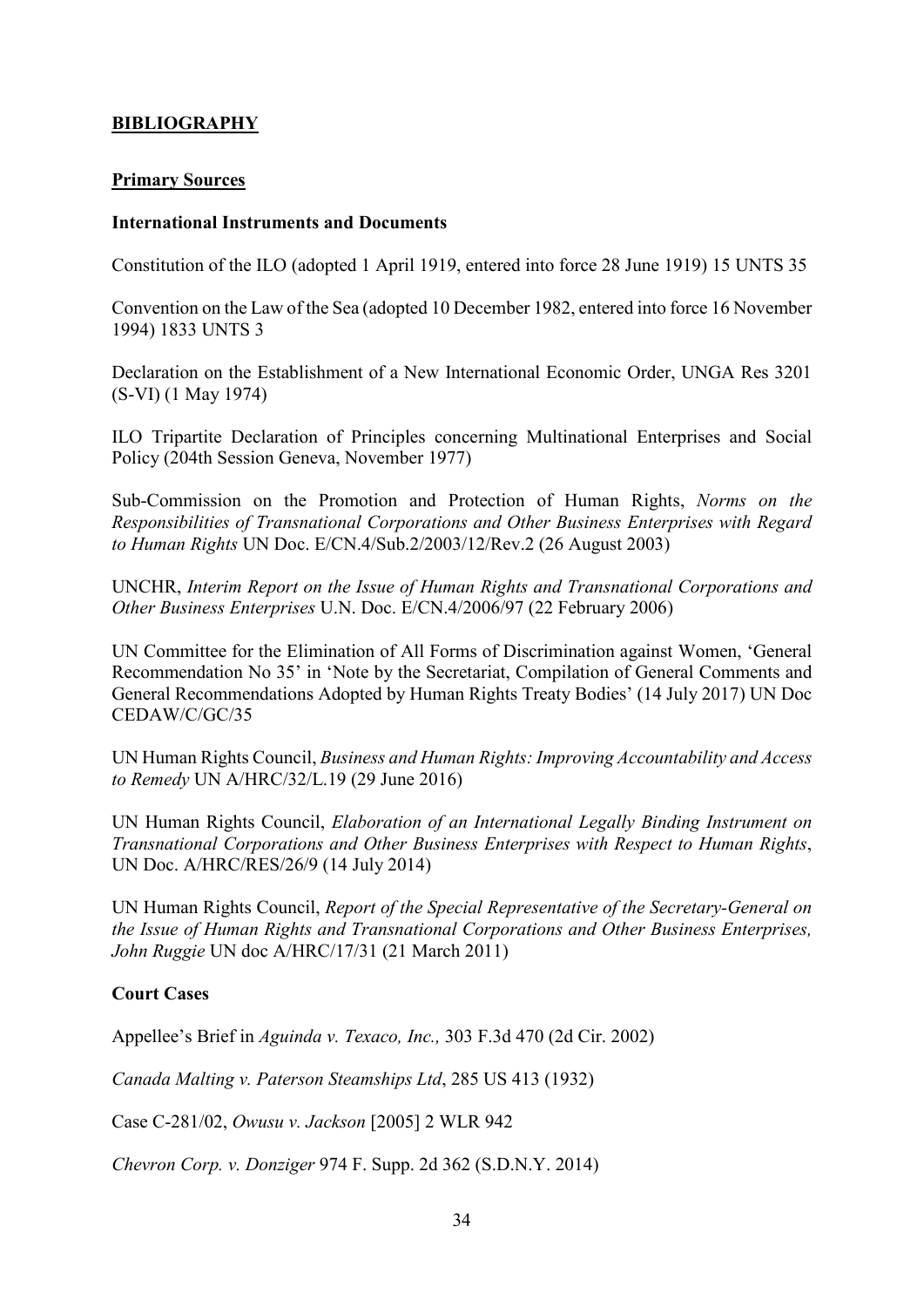*Guerrero v Monterrico Metals Plc* [2009] EWHC 2475 (QB)

*Gulf Oil Corp. v Gilbert* 330 US 501 (1947)

*Martinez v Dow Chemicals* 219 F Supp 2d 719 (ED La 2002)

*Municipio de Mariana v BHP Group plc and BHP Group Ltd* [2020] EWHC 2930

*Okpabi and others v Royal Dutch Shell Plc and another* [2021] UKSC 3

*Re Union Carbide Corp. Gas Plant Disaster at Bhopal, India in Dec., 1984*, 634 F. Supp. 842 (S.D.N.Y. 1986)

*Smith Kline & French Labs. Ltd. v Bloch* [1983] 1 WLR 730

*Spiliada Maritime Corporation v Cansulex Ltd* [1987] AC 460

Texaco Inc's Memorandum of Law in Support of Its Renewed Motions to Dismiss Based on Forum Non Conveniens and International Comity at 10 *Aguinda v. Texaco, Inc.*, No. 93 Civ. 7527 (S.D.N.Y. Jan 11 1999)

*Vedanta Resources PLC and another v Lungowe and others* [2019] UKSC 20

# **Permanent Peoples' Tribunal Cases**

Permanent Peoples' Tribunal, *Session on Elf Aquitaine* (Paris, 19-21 May 1999)

Permanent Peoples' Tribunal, *Session on Multinationals and Human "Wrongs"* (Warwick, 22–25 March 2000)

Permanent Peoples' Tribunal, *Session on Neoliberal Policies and European Transnational Corporations in Latin America and the Caribbean* (Lima, 13-16 May 2008)

Permanent Peoples' Tribunal, *The European Union and Transnational Corporations in Latin America: Policies, Instruments and Actors Complicit in Violations of the Peoples' Rights, Judgment* (Madrid, 14-17 May 2010)

# **Other**

Human Rights Council "Republic of Ecuador: Statement on behalf of a Group of Countries at the 24th Session of the HRC, Transnational Corporations and Human Rights" (Geneva, September 2013) September 2013 [humanrights.org/media/documents/files/media/documents/statement-unhrc-legally](https://media.business-humanrights.org/media/documents/files/media/documents/statement-unhrc-legally-binding.pdf)[binding.pdf>](https://media.business-humanrights.org/media/documents/files/media/documents/statement-unhrc-legally-binding.pdf) accessed 28 May 2021

OEIGWG Chairmanship, *Legally Binding Instrument to Regulate, in International Human Rights Law, the Activities of Transnational Corporations and Other Business Enterprises* (6 August 2020)

[https://www.ohchr.org/Documents/HRBodies/HRCouncil/WGTransCorp/Session6/OEIGWG](https://www.ohchr.org/Documents/HRBodies/HRCouncil/WGTransCorp/Session6/OEIGWG_Chair-Rapporteur_second_revised_draft_LBI_on_TNCs_and_OBEs_with_respect_to_Human_Rights.pdf) [\\_Chair-](https://www.ohchr.org/Documents/HRBodies/HRCouncil/WGTransCorp/Session6/OEIGWG_Chair-Rapporteur_second_revised_draft_LBI_on_TNCs_and_OBEs_with_respect_to_Human_Rights.pdf)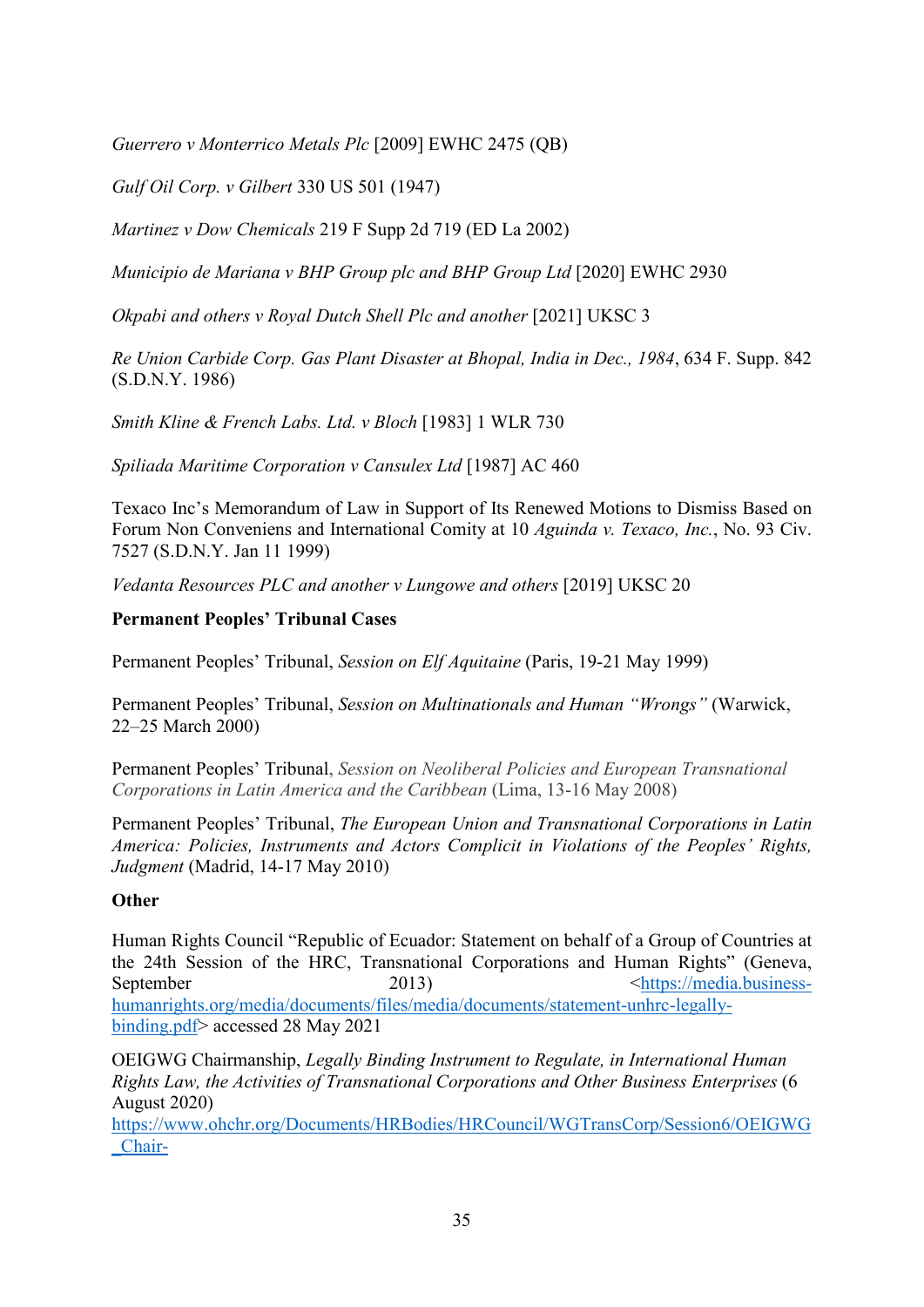Rapporteur second revised draft LBI on TNCs and OBEs with respect to Human Rig [hts.pdf](https://www.ohchr.org/Documents/HRBodies/HRCouncil/WGTransCorp/Session6/OEIGWG_Chair-Rapporteur_second_revised_draft_LBI_on_TNCs_and_OBEs_with_respect_to_Human_Rights.pdf) accessed 28 May 2021

### **Secondary Sources**

# **Books**

Anghie A, *Imperialism, Sovereignty and the Making of International Law* (CUP, 2005)

Baars G, *The Corporation, Law and Capitalism: A Radical Perspective on the Role of Law in the Global Political Economy* (Brill, 2019)

Bethlehem D and others (eds), *The Oxford Handbook of International Trade Law* (OUP, 2009)

Byrnes A and Simm G (eds)*, Peoples' Tribunals and International Law* (CUP 2018)

Černič J and Carrillo-Santarelli N (eds), *The Future of Business and Human Rights* (Intersentia, 2018)

De Albuquerque P and Wojtyczek K (eds), *Judicial Power in a Globalized World* (Springer, Cham 2019)

Deva S and Bilchitz D (eds), *Human Rights Obligations of Business: Beyond the Corporate Responsibility to Respect?* (CUP 2013)

Friedman M, *Capitalism and Freedom* (40th Anniversary edn, University of Chicago Press, 2002)

Lafontaine F and Larocque F (eds) *Doing Peace the Rights Way* (Intersentia, 2019)

Muchlinski P, *Multinational Enterprises and the Law* (3rd edition, OUP, 2021)

Paulose R (ed) *People's Tribunals, Human Rights and the Law Searching for Justice*  (Routledge, 2019)

Rajagopal B, *International Law from Below: Development, Social Movements and Third World Resistance* (CUP, 2003)

Zerk J, *Multinationals and Corporate Social Responsibility - Limitations and Opportunities in International Law* (CUP, 2006)

### **Journal Articles**

Aristova E, "Tort Litigation against Transnational Corporations in the English Courts: The Challenge of Jurisdiction" (2018) 14(2) Utrecht Law Review 6

Augusti E "From Capitulations to Unequal Treaties: The Matter of an Extraterritorial Jurisdiction in the Ottoman Empire" (2011) 4(2) Journal of Civil Law Studies 285

Baars G, '"It's Not Me, It's the Corporation': The Value of Corporate Accountability in the Global Political Economy" (2018) 4 London Review of International Law 127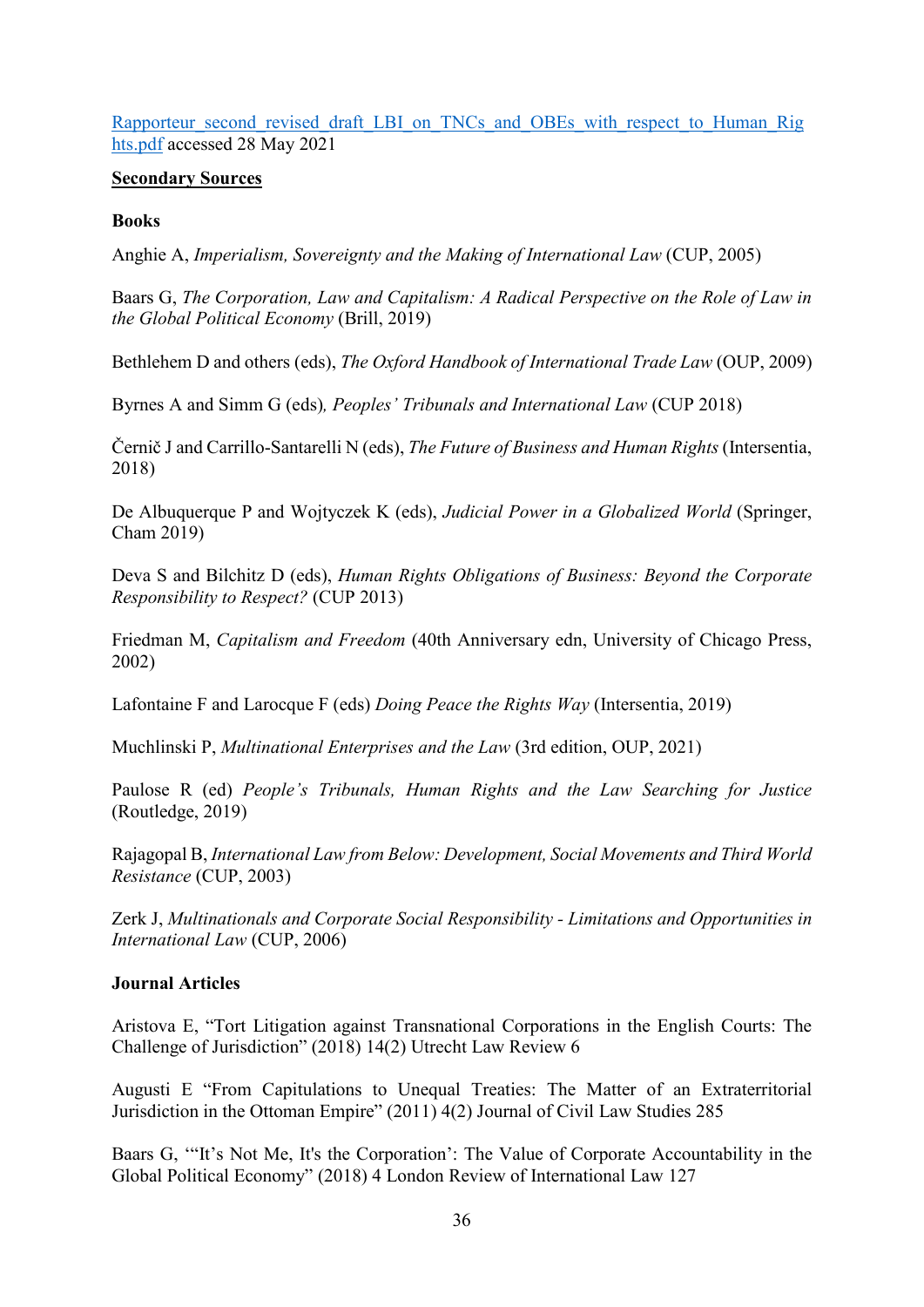Baxi U, "Human Rights Responsibility of Multinational Corporations, Political Ecology of Injustice: Learning from Bhopal Thirty Plus?" (2016) 1 Business and Human Rights Journal 21

Baxi U, "Mass Torts, Multinational Enterprise Liability and Private International Law" (1999) 276 Recueil des Cours 297

Bernaz N, "Conceptualizing Corporate Accountability in International Law: Models for a Business and Human Rights Treaty" (2021) 25 Human Rights Review 45

Blaser A, "How to Advance Human Rights Without Really Trying: An Analysis of Nongovernmental Tribunals" (1992) 14 Hum Rts Q 339

Bradley C, "The Costs of International Human Rights Litigation" (2001) 2(2) Chicago Journal of International Law 457

Bush J "The Prehistory of Corporations and Conspiracy in International Criminal Law: What Nuremberg Really Said" (2009) 109(5) Columbia L. Rev 1094

Byrnes C et al "We All Stand Before History': Corporate Impunity as a Colonial Legacy— The Case of the Niger Delta" [2019] Harvard Human Rights Journal [<https://harvardhrj.com/wp-content/uploads/sites/14/2019/04/We-All-Stand-Before-History-](https://harvardhrj.com/wp-content/uploads/sites/14/2019/04/We-All-Stand-Before-History-HHRJ_04.09.2019.pdf)[HHRJ\\_04.09.2019.pdf>](https://harvardhrj.com/wp-content/uploads/sites/14/2019/04/We-All-Stand-Before-History-HHRJ_04.09.2019.pdf) accessed 14 April 2021

Cassels J, "The Uncertain Promise of Law: Lessons from Bhopal" (1991) 29(1) Osgoode Hall Law Journal 1

Chimni B, "An Outline of a Marxist Course on Public International Law" (2004) 17 Leiden Journal of International Law 1

Chimni B "Customary International Law: A Third World Perspective" (2018) 112(1) Am.J.Int.Law 1

Chimni B "Third World Approaches to International Law: A Manifesto" (2006) 6 International Community Law Review 3

Davitti D, "On the Meanings of International Investment Law and International Human Rights Law: the Alternative Narrative of Due Diligence" (2012) 12(3) HRL Rev 421

Dhooge L, "Due Diligence as a Defense to Corporate Liability Pursuant to the Alien Tort Statute" (2008) 22 Emory Int'l L Rev 455

Eslava L and Pahuja S, "Beyond the (Post)Colonial: TWAIL and the Everyday Life of International Law" (2012) 45(2) Law and Politics in Africa, Asia and Latin America, 19

Frost T and Bachmann S-D, "Human Rights, Colonialism and Post-Colonial Conflict Resolution: Historical Justice Litigation" (2012) 92 Amicus Curiae 20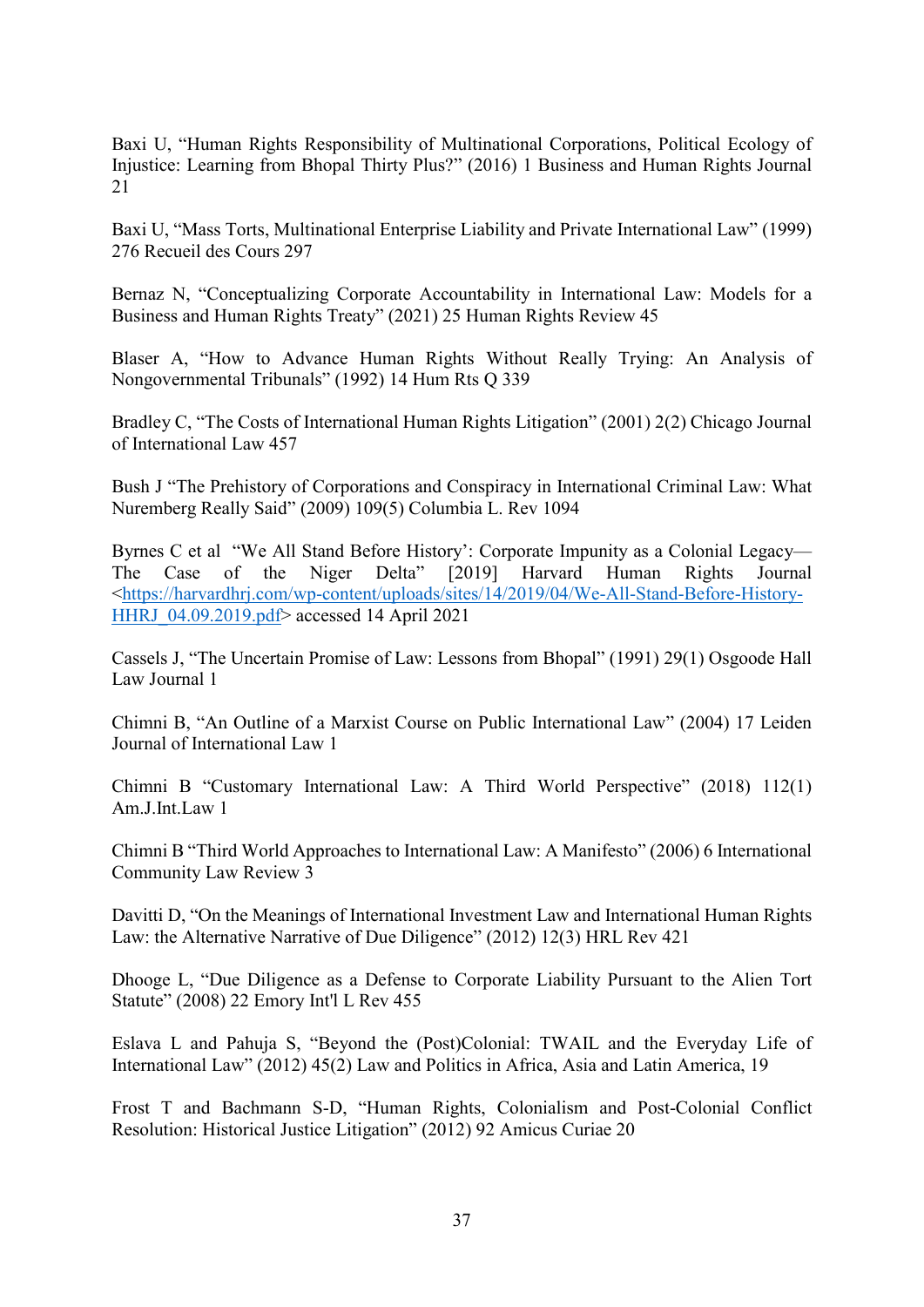Galanter M, "Legal Torpor: Why So Little Has Happened in India After the Bhopal Tragedy" (1985) 20 Texas International Law Journal 273

Gallegos L and Uribe D, "The Next Step against Corporate Impunity: A World Court on Business and Human Rights?" (2016) 57 Harvard International Law Journal 7

Hollis C, "Perpetual Mistrial: The Impropriety of Transnational Human Rights Litigation in United State Courts" (2003) 1 Santa Clara J Int'l L 1

Imoedemhe O, 'Unpacking the Tension Between the African Union and the International Criminal Court: the Way Forward' (2015) 23(1) AFJICL 74

Jalloh C, "Regionalizing International Criminal Law?" (2009) 9 Int.C.L.R. 445

Johns F, "The Invisibility of the Transnational Corporation: an Analysis of International Law and Theory" (1994) 19 Melb UL Rev 893

Koh H, "Separating Myth from Reality About Corporate Responsibility Litigation" (2004) 7(2) J.I.E.L 263

Kontorovich E, "The Piracy Analogy: Modern Universal Jurisdiction's Hollow Foundation" (2004) 45(1) Harv.Int'l L.J. 184

Latorre L "In Defence of Direct Obligations for Businesses under International Human Rights Law" (2020) 5(1) BHRJ 56

Lindt A, "Transnational Human Rights Litigation A Means of Obtaining Effective Remedy Abroad?" (2020) 4(2) Journal of Legal Anthropology 57

López C, "Struggling to Take off?: the Second Session of Intergovernmental Negotiations on a Treaty on Business and Human Rights" (2017) 2 Business and Human Rights Journal 365

McConnell L, "Assessing the Feasibility of a Business and Human Rights Treaty" (2017) 66 Int'l & Comp LQ 143

Mutua M, "Savages, Victims, and Saviors: The Metaphor of Human Rights" (2001) 42 Harv. Int'l L.J 201

Rajadhyaksha M, 'Universal Jurisdiction in International Law' (2002-2003) 2 Law Rev Gov't  $LC<sub>1</sub>$ 

Ruskola T, "Colonialism Without Colonies: on the Extraterritorial Jurisprudence of The US Court For China" (2008) 71 Law and Contemporary Problems 217

Salomon M, "From NIEO to Now and the Unfinishable Story of Economic Justice" (2013) 62 International & Comparative Law Quarterly 31

Sauvant K, "The Negotiations of the United Nations Code of Conduct on Transnational Corporations" (2015) 16 Journal of World Investment & Trade, 11

Scheffer D, "Corporate Liability under the Rome Statute" (2016) 57 Harv.Int'l L.J. 35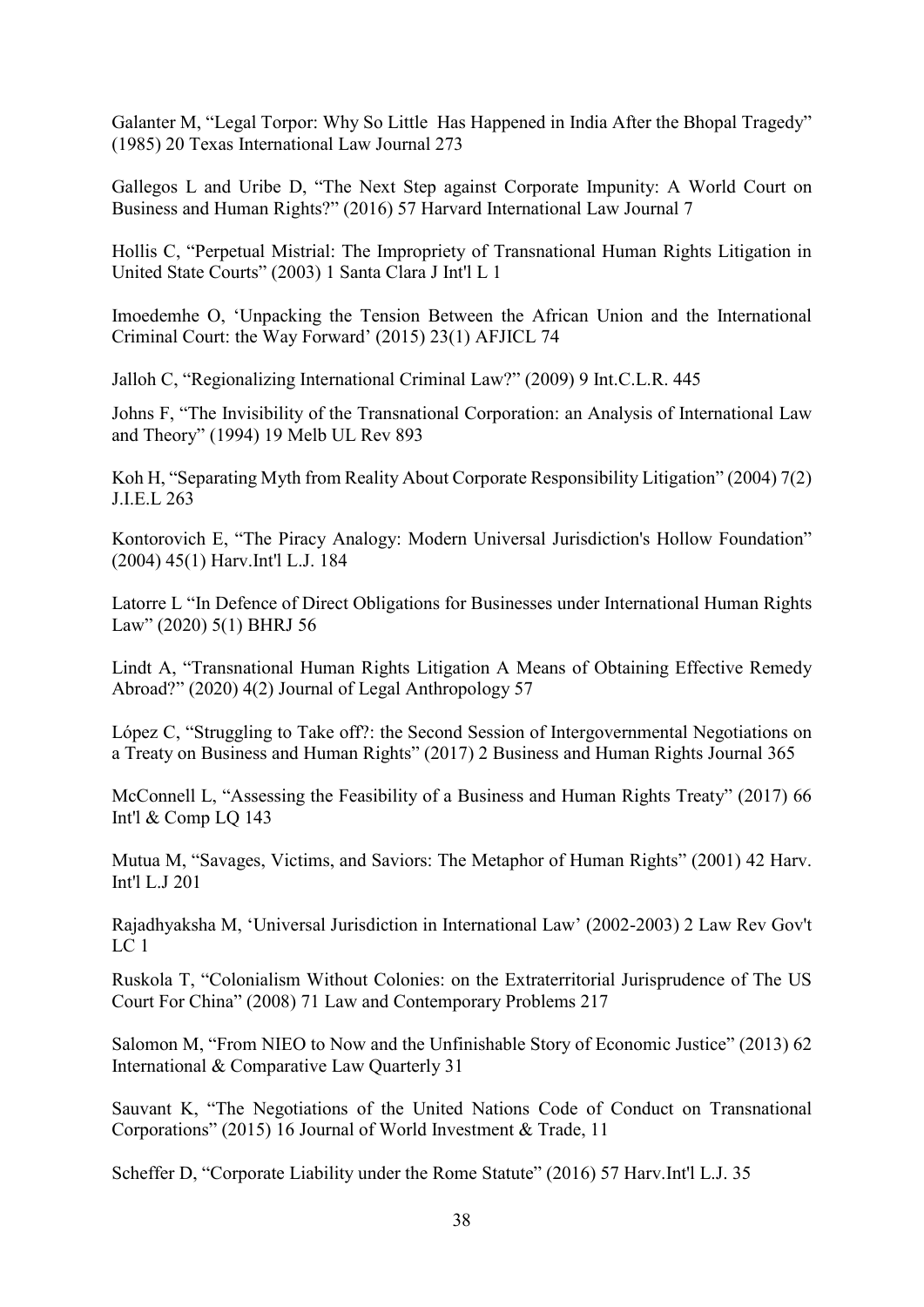Schrempf-Stirling J and Wettstein F, 'Beyond Guilty Verdicts: Human Rights Litigation and its Impact on Corporations' Human Rights Policies' (2015) 145 Journal of Business Ethics, 545

Simons P, "International Law's Invisible Hand and the Future of Corporate Accountability for Violations of Human Rights" (2012) 3(1) Journal of Human Rights and the Environment 5

Thielbörger P and Ackermann T, "A Treaty on Enforcing Human Rights Against Business: Closing the Loophole or Getting Stuck in a Loop?" (2017) 24(1) Indiana Journal of Global Legal Studies 43

Usman S, "The Opacity and Conduit of Corruption in the Nigeria Oil Sector: Beyond the Rhetoric of the Anti-Corruption Crusade" (2011) 13(2) Journal of Sustainable Development in Africa 294

# **News, Blogs, Reports and Other**

"69 of the Richest 100 Entities on the Planet are Corporations, not Governments, Figures Show" *Global Justice Now* (17 October 2018) [https://www.globaljustice.org.uk/news/69](https://www.globaljustice.org.uk/news/69-richest-100-entities-planet-are-corporations-not-governments-figures-show/) [richest-100-entities-planet-are-corporations-not-governments-figures-show/](https://www.globaljustice.org.uk/news/69-richest-100-entities-planet-are-corporations-not-governments-figures-show/) accessed 26 May 2021

Belinchón F and Moynihan Q, "25 Giant Companies that are Bigger than Entire Countries" Business Insider (25 July 2018) [https://www.businessinsider.com/25-giant-companies-that](https://www.businessinsider.com/25-giant-companies-that-earn-more-than-entire-countries-2018-7?r=US&IR=T)[earn-more-than-entire-countries-2018-7?r=US&IR=T](https://www.businessinsider.com/25-giant-companies-that-earn-more-than-entire-countries-2018-7?r=US&IR=T) accessed 26 May 2021

Blackburn D *Removing Barriers to Justice How a Treaty on Business and Human Rights Could Improve Access to Remedy for Victims* (Stichting Onderzoek Multinationale Ondernemingen, 2017) [<https://media.business](https://media.business-humanrights.org/media/documents/files/documents/Removing_barriers_web.pdf)[humanrights.org/media/documents/files/documents/Removing\\_barriers\\_web.pdf>](https://media.business-humanrights.org/media/documents/files/documents/Removing_barriers_web.pdf) accessed 25 May 2021

Brown D and others "Are sweatshops profit-maximizing? Answer: No. Evidence from Better Work Vietnam'" *International Labour Organisation and International Finance Corporation* (March 2015) <https://betterwork.org/wp-content/uploads/2020/01/DP17-with-cover.pdf> accessed 26 May 2021

"Chevron Wins Ecuador Rainforest 'Oil Dumping' Case" *BBC* (8 September 2018) [https://www.bbc.co.uk/news/world-latin-america-45455984 accessed 27 May 2021](https://www.bbc.co.uk/news/world-latin-america-45455984%20accessed%2027%20May%202021)

"Comments and Amendments on the Second Revised Draft of the Legally Binding Instrument on Transnational Corporations and other Business Enterprises with Regard to Human Rights" (Stop Corporate Immunity, 6 August 2020) [https://www.stopcorporateimpunity.org/wp](https://www.stopcorporateimpunity.org/wp-content/uploads/2020/10/Position-paper-Global-Campaign_2nd-revised-draft-TNCs_FINAL-2.pdf)[content/uploads/2020/10/Position-paper-Global-Campaign\\_2nd-revised-draft-TNCs\\_FINAL-](https://www.stopcorporateimpunity.org/wp-content/uploads/2020/10/Position-paper-Global-Campaign_2nd-revised-draft-TNCs_FINAL-2.pdf)[2.pdf](https://www.stopcorporateimpunity.org/wp-content/uploads/2020/10/Position-paper-Global-Campaign_2nd-revised-draft-TNCs_FINAL-2.pdf) accessed 31 May 2021

"Corporate Human Rights Benchmark: 2020 Key Findings" *World Benchmarking Alliance* (Netherlands, 2020) [https://assets.worldbenchmarkingalliance.org/app/uploads/2020/11/WBA-2020-CHRB-Key-](https://assets.worldbenchmarkingalliance.org/app/uploads/2020/11/WBA-2020-CHRB-Key-Findings-Report.pdf%20accessed%2026%20May%202021)[Findings-Report.pdf accessed 26 May 2021](https://assets.worldbenchmarkingalliance.org/app/uploads/2020/11/WBA-2020-CHRB-Key-Findings-Report.pdf%20accessed%2026%20May%202021)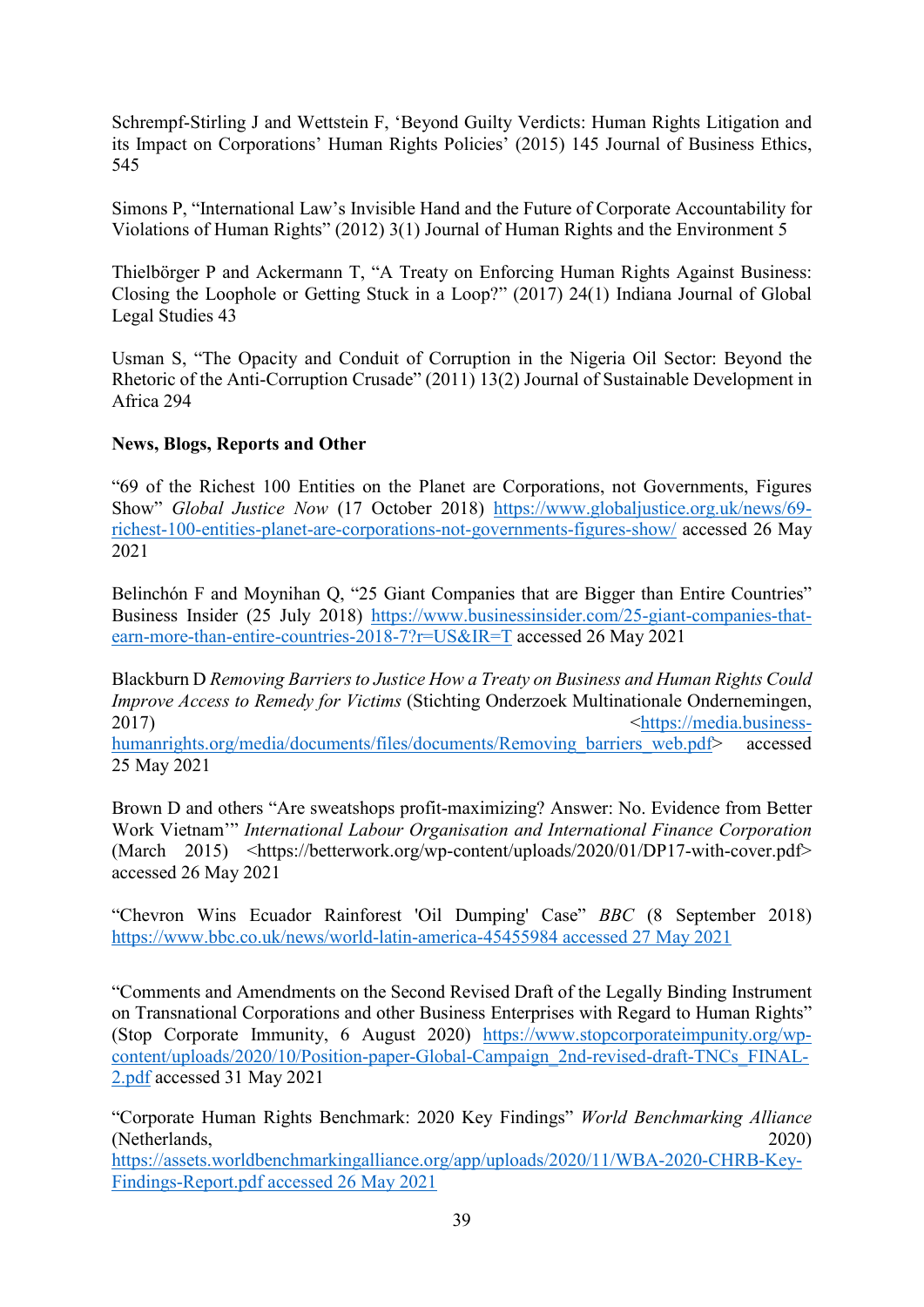Cossart S and Chatelain L "Key Legal Obstacles Around Jurisdiction for Victims Seeking Justice Remain in the Revised Draft Treaty" Business and Human Rights Journal Blog (31 October 2019) [https://www.business-humanrights.org/en/blog/key-legal-obstacles-around](https://www.business-humanrights.org/en/blog/key-legal-obstacles-around-jurisdiction-for-victims-seeking-justice-remain-in-the-revised-draft-treaty/)[jurisdiction-for-victims-seeking-justice-remain-in-the-revised-draft-treaty/](https://www.business-humanrights.org/en/blog/key-legal-obstacles-around-jurisdiction-for-victims-seeking-justice-remain-in-the-revised-draft-treaty/) accessed 26 May 2021

Deva S, "Briefing Paper for Consultation: Parent Company Liability" *ESCR-Net Treaty Initiative* (2015) [<https://www.escr](https://www.escr-net.org/sites/default/files/parent_company_liability_briefing_paper_first_draft_sept_2015_-_eng.pdf)[net.org/sites/default/files/parent\\_company\\_liability\\_briefing\\_paper\\_first\\_draft\\_sept\\_2015\\_-](https://www.escr-net.org/sites/default/files/parent_company_liability_briefing_paper_first_draft_sept_2015_-_eng.pdf) [\\_eng.pdf>](https://www.escr-net.org/sites/default/files/parent_company_liability_briefing_paper_first_draft_sept_2015_-_eng.pdf) accessed 26 May 2021

Deva S, "The Zero Draft of the Proposed Business and Human Rights Treaty, Part I: The Beginning of an End?" (*Reflections on the Zero Draft Treaty*, 14 August 2018) <https://www.business-humanrights.org/en/the-zero-draft-of-the-proposed-business-andhuman-rights-treaty-part-i-the-beginning-of-an-end> accessed 18 March 2021

Francis C "Brexit and Dispute Resolution" Pinsent Mason (7 January 2021) [<https://www.pinsentmasons.com/out-law/analysis/brexit-and-dispute-resolution>](https://www.pinsentmasons.com/out-law/analysis/brexit-and-dispute-resolution) accessed 27 May 2021

Garcia E "Ecuador Plaintiffs File Lawsuit in Canada against Chevron" Reuters (31 May 2012) [<https://www.reuters.com/article/ecuador-chevron-idUSL1E8GV09B20120531>](https://www.reuters.com/article/ecuador-chevron-idUSL1E8GV09B20120531) accessed 27 May 2021

Glaberson W, 'U.S. Courts Become Arbiters Of Global Rights and Wrongs' *New York Times* (2001) <https://www.nytimes.com/2001/06/21/us/us-courts-become-arbiters-of-global-rightsand-wrongs.html> accessed 7 April 2021

"High Court Blocks Nigeria Oil Spill Case Against Shell" *Al Jazeera* (26 January 2017) [<https://www.aljazeera.com/news/2017/01/26/high-court-blocks-nigeria-oil-spill-case](https://www.aljazeera.com/news/2017/01/26/high-court-blocks-nigeria-oil-spill-case-against-shell/)[against-shell/>](https://www.aljazeera.com/news/2017/01/26/high-court-blocks-nigeria-oil-spill-case-against-shell/) accessed 26 May 2021

"Important Step for the Human Rights and Ecological Orientation of the Global Economy: Statement of the Treaty Alliance Germany on the Second Revised Draft for a Legally Binding UN Treaty on Business and Human Rights" (*Treaty Alliance Germany*, September 2020)

<https://archive.globalpolicy.org/images/pdfs/TreatyAllianceGermany\_Statement\_2ndREvis edDraft\_2020.pdf> accessed 31 May 2021

James D, "As the Global Coffee Crisis Worsens, a Human Rights Organization Launches a Grassrootscampaign Demanding That Folgers Start Offering Fair Trade Coffee" *Democracy Now* (24 December 2001) https://www.democracynow.org/2001/12/24/as the global coffee crisis worsens accessed [25 May 2021](https://www.democracynow.org/2001/12/24/as_the_global_coffee_crisis_worsens%20accessed%2025%20May%202021)

Marks K, "Exposed: The Reality Behind London's 'Ethical' Olympics" *The Independent* (16 April 2012) [http://www.independent.co.uk/news/world/asia/exposed-the-reality-behind](http://www.independent.co.uk/news/world/asia/exposed-the-reality-behind-londonsethical-olympics-7644013.html%20accessed%2025%20May%202021)[londonsethical-olympics-7644013.html accessed 25 May 2021](http://www.independent.co.uk/news/world/asia/exposed-the-reality-behind-londonsethical-olympics-7644013.html%20accessed%2025%20May%202021)